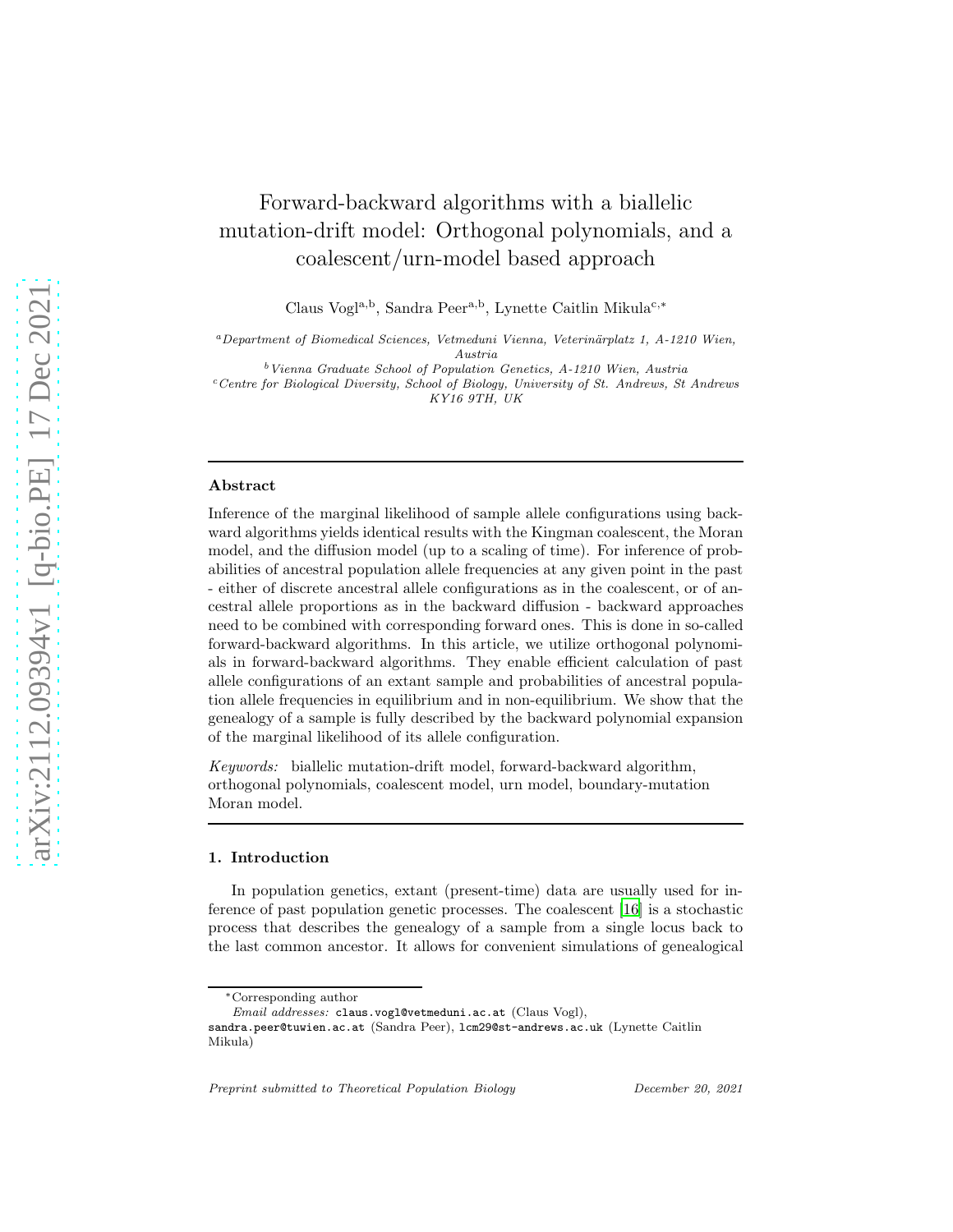trees, conditional on the current sample size and either the current (effective) population size or past (effective) population sizes. Along the branches of this tree, mutations may introduce new allelic states. The coalescent has become a pillar of theoretical and empirical population genetics (see  $[e.g., 13, 34]$  $[e.g., 13, 34]$  $[e.g., 13, 34]$  $[e.g., 13, 34]$  and e.g., the software  $ms$  [\[14\]](#page-36-2)).

While the extant sample is assumed given, many intermediate configurations are possible until the last common ancestor of the sample is reached. Mutations increase this complexity further. Coalescent simulations have been used for inferring parameters of relatively complex population genetic models assuming high-throughput population genetic data. The combinatorial complexity of the coalescent with mutation means that sufficient statistics are often not available. Summary statistics and Approximate Bayesian Computation (ABC) [e.g., [2,](#page-35-0) [8,](#page-35-1) [12\]](#page-36-3) are then employed for inference of population genetic parameters. Summary statistics are generally not sufficient and ABC is so computationally demanding that often only subsets of the parameter space can be investigated. Inference therefore becomes approximate.

The infinite sites model [\[15\]](#page-36-4) is another classic population genetic model; one of its assumptions is complete linkage disequilibrium, *i.e.*, no recombination [e.g., [35\]](#page-37-1). Using a forward algorithm (a dynamic programming method) with the underlying logic of an urn model, Wu [\[37](#page-37-2)] showed that inference under the infinite sites model is efficient in analysis of data sets from panmictic or subdivided populations in equilibrium. Forward in time, the sample sizes leading to the extant sample size are random variables. Therefore, the forward approach cannot be extended to account for deviations from equilibrium, e.g., via changing population sizes. Faisal et al. [\[11](#page-36-5)] introduced a corresponding backward algorithm; since it proceeds backward in time conditional on the extant sample, modelling changing population sizes is possible.

Note that data from autosomes of some model species are further from complete linkage disequilibrium, which is assumed by the infinite sites model, than from linkage equilibrium: In flies of the genus Drosophila, deviations from linkage equilibrium are barely noticeable in genomic regions of moderate to high recombination rates [\[22\]](#page-36-6) and weak enough to be negligible even within short introns [\[7\]](#page-35-2). In great apes, recombination rates are considerably more variable across the genome: while on average neither linkage equilibrium nor complete disequilibrium can be assumed, either assumption may hold approximately in certain genomic regions (see Supplementary Material, Figure S3 in [\[21\]](#page-36-7)).

In the protein coding genes of eukaryotes, the expected heterozygosity (which is roughly equal to the scaled mutation rate) is approximately  $\leq 10^{-2}$  or smaller [\[17\]](#page-36-8). This makes it unlikely to find more than one allele segregating in a small to moderately sized sample. Thus bi-allelic mutation models suffice to capture the true dynamics of a population. In genomic regions where the recombination rate is much greater than the mutation rate, polymorphic sites can additionally be considered independent: The distance between polymorphic loci in small to moderately sized samples is great enough for recombination to break their association. In other words, neighboring polymorphic sites have different genealogies due to recombination. Data from such populations can be represented in a site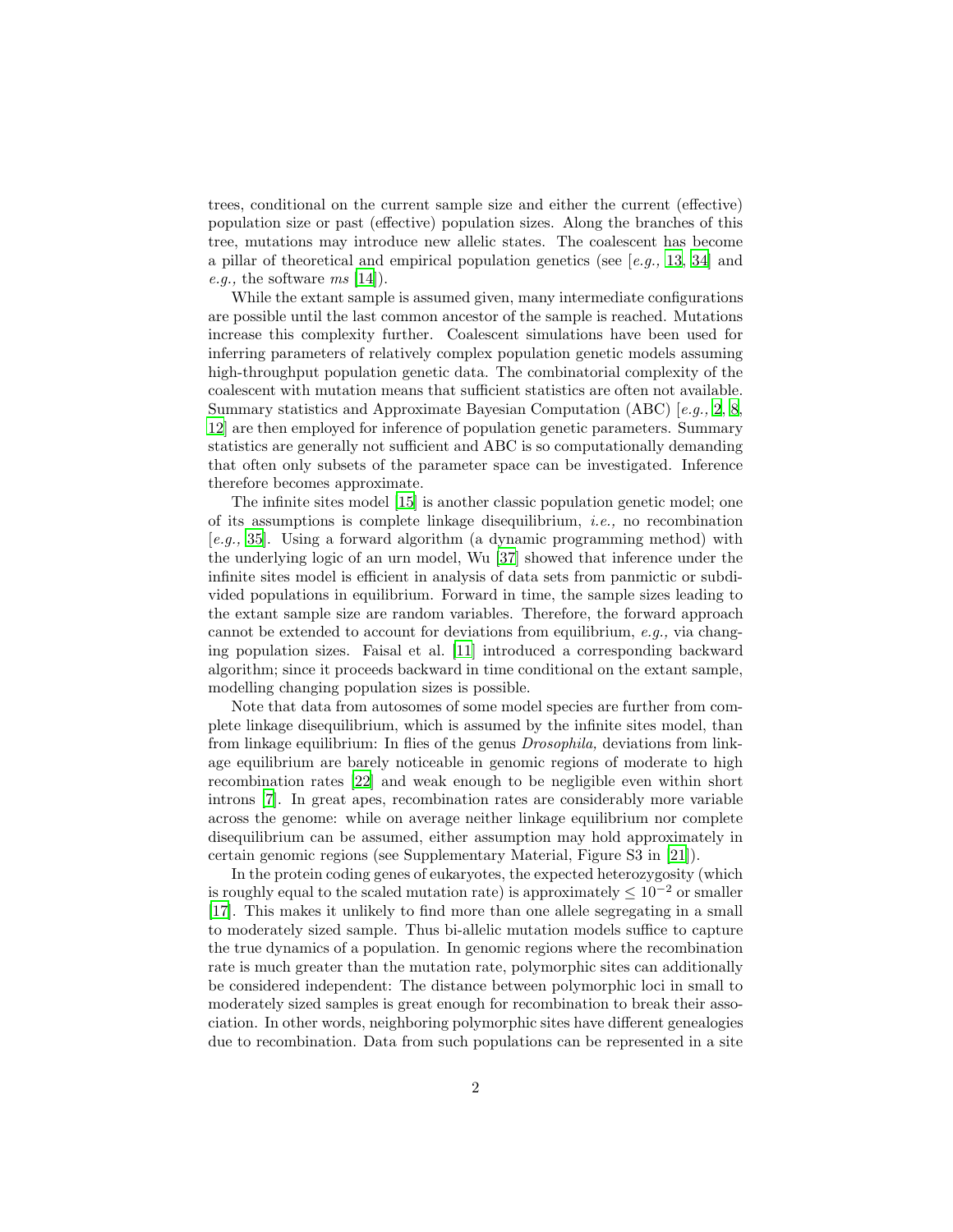frequency spectrum (SFS) without loss of information (and data from multiple populations in a joint site frequency spectrum (jSFS)). The SFS records the frequency of the focal allele in a sample. A bi-allelic mutation model that can be represented in this way can also be re-parametrized to a parent-independent mutation model; this means that both mutation and coalescent events are uninformative regarding the immediately ancestral allelic state.

In this article, we assume data that can be represented as site frequency spectra without loss of information. We further assume that data are generated by a haploid bi-allelic Moran model of population size N or by the corresponding diffusion model. (Note that the Wright-Fisher model has the same diffusion limit as the Moran model.) In Sec. [\(2\)](#page-3-0), we first review the discrete time and discrete space decoupled mutation-drift Moran model and the derivation of its corresponding diffusion equation. Then we describe two known forward-backward algorithms previously applied by Bergman et al. [\[3\]](#page-35-3). Such algorithms enable inference of probabilities of ancestral population allele frequencies at any time in the past in addition to the probabilities of extant sample configurations.

The first of these algorithms is for the discrete case: Essentially, the algorithm of Rabiner and Juang [\[23\]](#page-36-9) can be directly applied [\[3\]](#page-35-3). Our representation of this algorithm is based on matrix multiplications and the population size is assumed constant over time. Changes in mutation-drift parameters can however be immediately incorporated and changes in the effective population size can be indirectly modeled through rescaling of time.

The second of these algorithm is for the continuous case: An analytical form of the transition density function is found by decomposition of the diffusion generator into eigenvectors of orthogonal polynomials (more precisely, modified Jacobi polynomials) and their corresponding eigenvectors [\[25,](#page-37-3) [3\]](#page-35-3). The prior distributions of both the ancestral population allele proportions and the probabilities of extant sample allele configurations can then be extended across time. This orthogonal polynomial approach is computationally efficient compared to the matrix multiplications of the discrete case. Again, changes in mutation-drift parameters can be accommodated, as well as demographic changes through concurrent rescaling of time. These modifications necessitate a change in the base of the orthogonal polynomials through linear transformation. Such transformations can cause numerical inaccuracies.

In Sec. [\(3\)](#page-13-0), we introduce our so-called particle model: Using coalescent arguments, one can trace the probability of sample configurations backward through the sample history similarly to the algorithm assuming complete linkage and the infinite sites model [\[11](#page-36-5)]. By conditioning on the extant sample, changing demography can be accounted for. Augmenting with temporal dynamics, the joint probability of the number of focal alleles in the sample and the past sample sizes can be determined for every point in time: Essentially, the history of the extant sample can be inferred. We show that the marginal distribution of the extant sample configuration derived using this backward particle approach is equivalent to that determined using the backward orthogonal polynomial approach. The sample genealogy can therefore be considered embedded in the spectral decomposition of the backwards diffusion generator similar to how it can be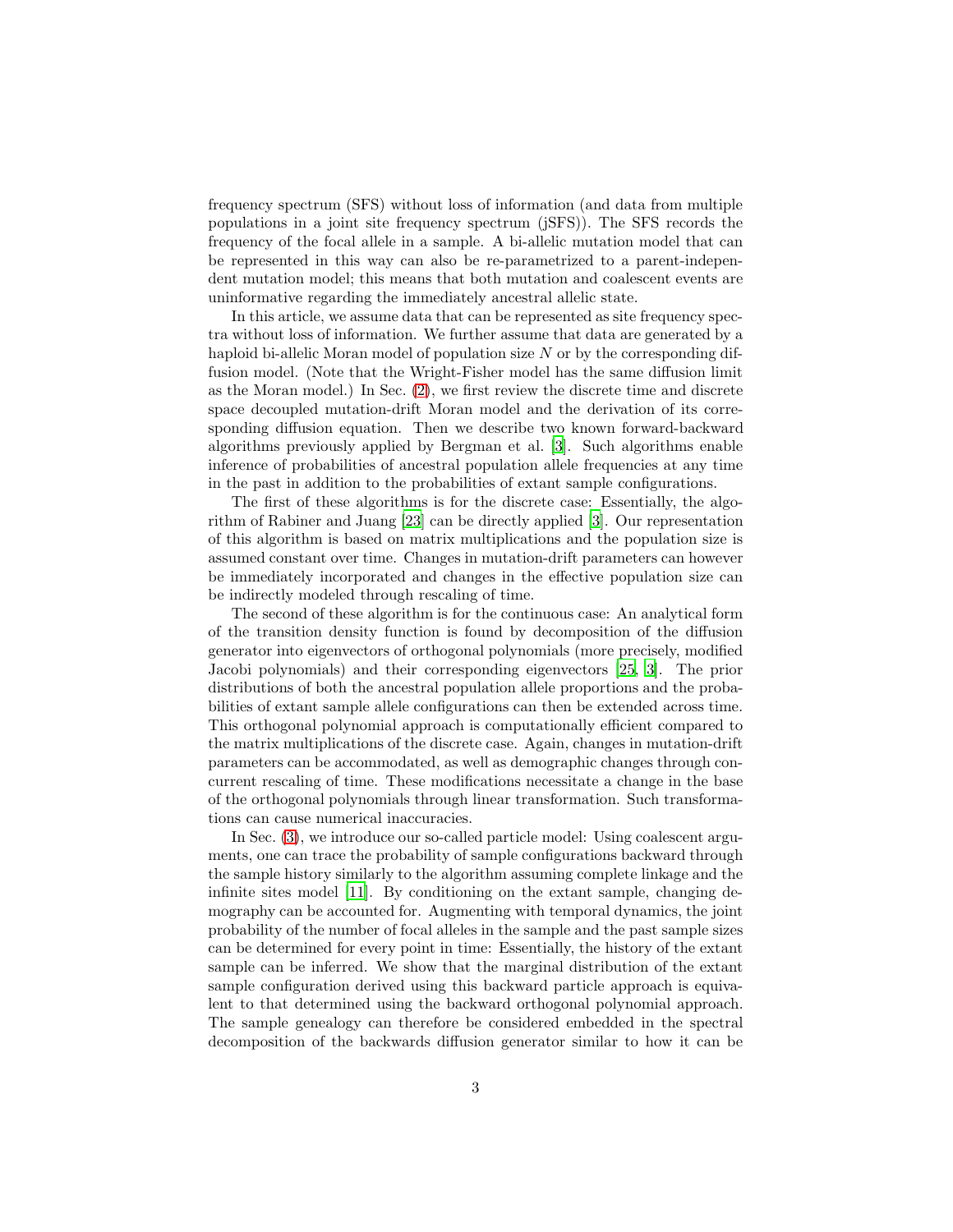considered embedded within the discrete Moran model [\[9,](#page-35-4) chapt. 2.8].

Assuming equilibrium and reversing time in the coalescent arguments, we obtain a forward particle approach that can also be used to determine the probabilities of sample configurations. It essentially corresponds to an urn model [\[26\]](#page-37-4) and is again similar to the algorithm assuming complete linkage equilibrium and the infinite sites model [\[37](#page-37-2)]. Recall that running the particle model forward in time means that past sample sizes become random variables and modelling non-equilibrium is not feasible. For a full forward-backward algorithm using the particle model, the backward particle approach must therefore be combined with the forward orthogonal polynomial approach.

In Sec. [\(4\)](#page-25-0), we discuss different forward-backward algorithms for the boundary mutation-drift Moran model [\[30](#page-37-5)], which is a simplification of the general mutation Moran model for small scaled mutation rates. Inference, especially in non-equilibrium scenarios, becomes particularly efficient using orthogonal polynomials because the change of base required in the general mutation model can be avoided [\[29](#page-37-6)]. The corresponding boundary mutation particle model, which we introduce in this article, allows for simple derivation of non-equilibrium transition probabilities.

#### <span id="page-3-0"></span>2. Population allele proportions in the Moran and diffusion models

We assume a haploid population of size  $N$  evolving according to a discrete space, bi-allelic, reversible, decoupled mutation-drift Moran model [\[18,](#page-36-10) [19](#page-36-11), [20,](#page-36-12) [9,](#page-35-4) section 2.8]. Evolution proceeds stepwise, either by a birth-death event during which a randomly chosen individual is replaced the randomly chosen offspring of another or by an individual mutating. In Sec.  $(2.1)$  and Sec.  $(2.2)$  we establish our notation for the time discrete and diffusion versions of this Moran model respectively. The diffusion generator can be decomposed into eigenvectors (spectral decomposition) of modified Jacobi polynomials with corresponding eigenvalues. In other words, the transition density function has an explicit spectral representation; we review this in Sec.  $(2.2.1)$ . To infer population genetic parameters under these models, the marginal distributions of population allele frequencies have to be determined conditional on an extant sample. In the discrete case, a classic forward-backward algorithm on the transition rate matrix can be employed (Sec. [2.3.1\)](#page-9-0). In the diffusion limit, the Jacobi polynomials allow for efficient representation of the result (Sec. [2.3.2\)](#page-10-0).

## <span id="page-3-1"></span>2.1. The discrete decoupled Moran model

We consider a discrete time and discrete space, reversible, and decoupled mutation-drift Moran model with haploid population size  $N$  [\[9,](#page-35-4) section 2.8] to describe the evolution of the proportions of a focal allele 1 and a non-focal allele 0. We assume that birth-death events initially occur at rate 1, while mutations arise at rates  $\mu_1$  towards and  $\mu_0$  away from the focal allele (so that the total mutation rate is  $\mu = \mu_0 + \mu_1$ . We re-parameterize by setting the mutation bias towards the focal allele to  $\alpha = \mu_1/(\mu_0 + \mu_1)$  with  $0 < \alpha < 1$ , and equivalently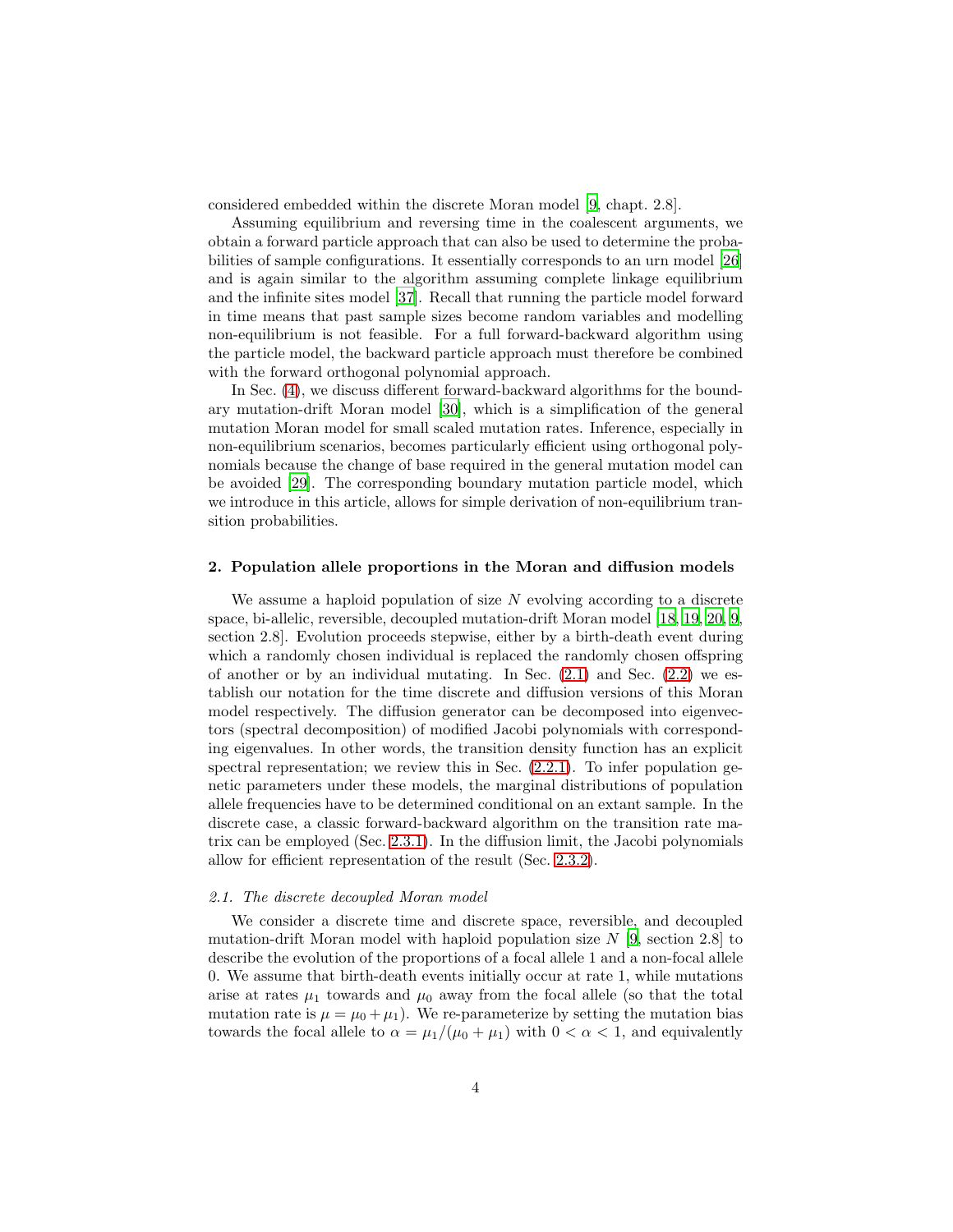define  $\beta = 1 - \alpha$ . Fig. [\(1\)](#page-5-0) provides a visualisation for  $N = 6$  individuals, of which  $y = 4$  are of the focal type at the present time  $s = 0$ .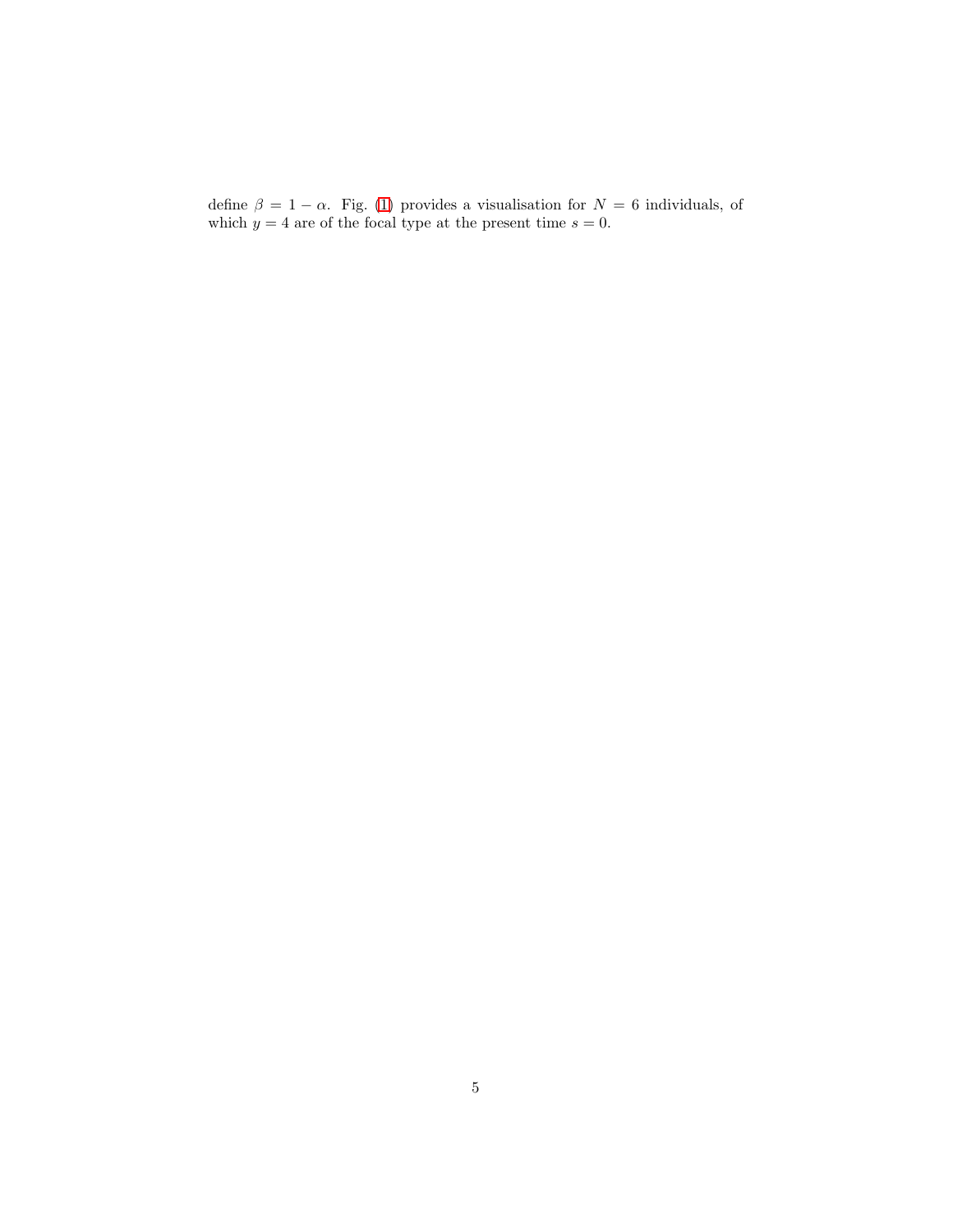<span id="page-5-0"></span>

time

Figure 1: Schematic plot of a Moran model: The allelic type of the extant individuals is given at the top of the plot; backward in time the arrows indicate birth-death events and the 'x' mark mutation events. Note that the position and numbering of individuals on the x-axis is arbitrary.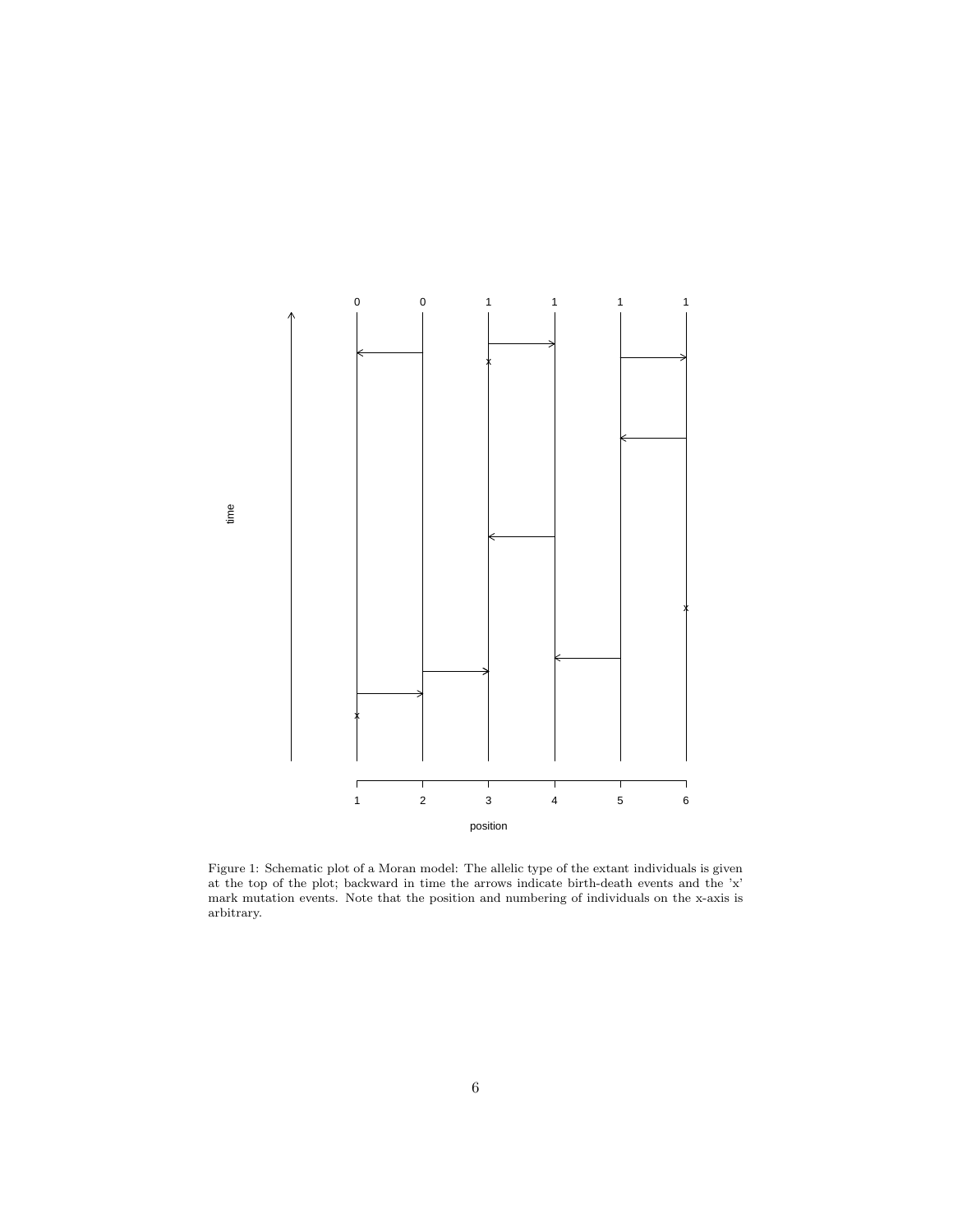Let  $x_s$   $(0 \le x_s \le 1)$  denote the relative frequency of allele 0 at a non-focal locus at time s. The numbering of individuals is arbitrary. The transition rate matrix  $\mathbf{T}_{i,j}$  is tridiagonal, aperiodic, and right stochastic:

<span id="page-6-2"></span>
$$
\mathbf{T}_{i,j} = \Pr(x_{s+1} = \frac{j}{N} | x_s = \frac{i}{N}) = \begin{cases} x_s(1 - x_s) + \beta \mu x_s & \text{for } j = i-1 \\ 1 - 2x_s(1 - x_s) - \beta \mu x_s - \alpha \mu x_s & \text{for } j = i \\ x_s(1 - x_s) + \alpha \mu x_s & \text{for } j = i+1 \\ 0 & \text{otherwise.} \end{cases}
$$
(1)

Following convention, we re-scale the Moran events to bring the birth-death rate to  $N^2$ , and equivalently time becomes  $t = s/N$  (note that this differs from the otherwise identical treatment in [\[9](#page-35-4), formula 2.10], where time is scaled by  $\binom{N}{2}$  to match the rate of the coalescent in the Wright-Fisher model). We also set the overall scaled mutation rate to  $\theta = N(\mu_0 + \mu_1)$ . Then, the law of total probability allows us to write the forward N-particle generator of the Moran process as [\[3,](#page-35-3) formula 75]:

<span id="page-6-1"></span>
$$
\mathcal{L}_N \Pr(Nx_t) = \alpha \theta \big( (N - i + 1) \Pr(Nx_t = i - 1) - (N - i) \Pr(Nx_t = i) \big) \n+ \beta \theta \big( (i + 1) \Pr(Nx_t = i + 1) - i \Pr(Nx_t = i) \big) \n+ \big( (i - 1)(N - i + 1) \Pr(Nx_t = i - 1) \n+ (i + 1)(N - i - 1) \Pr(Nx_t = i + 1) - 2i(N - i) \Pr(Nx_t = i) \big).
$$
\n(2)

Note that that the terms have been collected so that the first two summands account for mutation events and the remaining for genetic drift.

Suppose a sample of size K, with  $0 \leq K \leq N$ , is drawn from the population at the current time  $t = 0$ . The likelihood of observing y of the focal alleles in the sample follows a hypergeometric distribution:

<span id="page-6-0"></span>
$$
\Pr(y \mid K, N, Nx = i, t = 0) = \frac{\binom{i}{y} \binom{N-i}{K-y}}{\binom{N}{K}}.
$$
\n(3)

Calculation of sample allele configurations at previous times requires the backward N-particle generator (note the generator  $\mathcal{L}'_N$  operating on the sample allele frequency in Eq. [\(3\)](#page-6-0) below is defined equivalently to the forward generator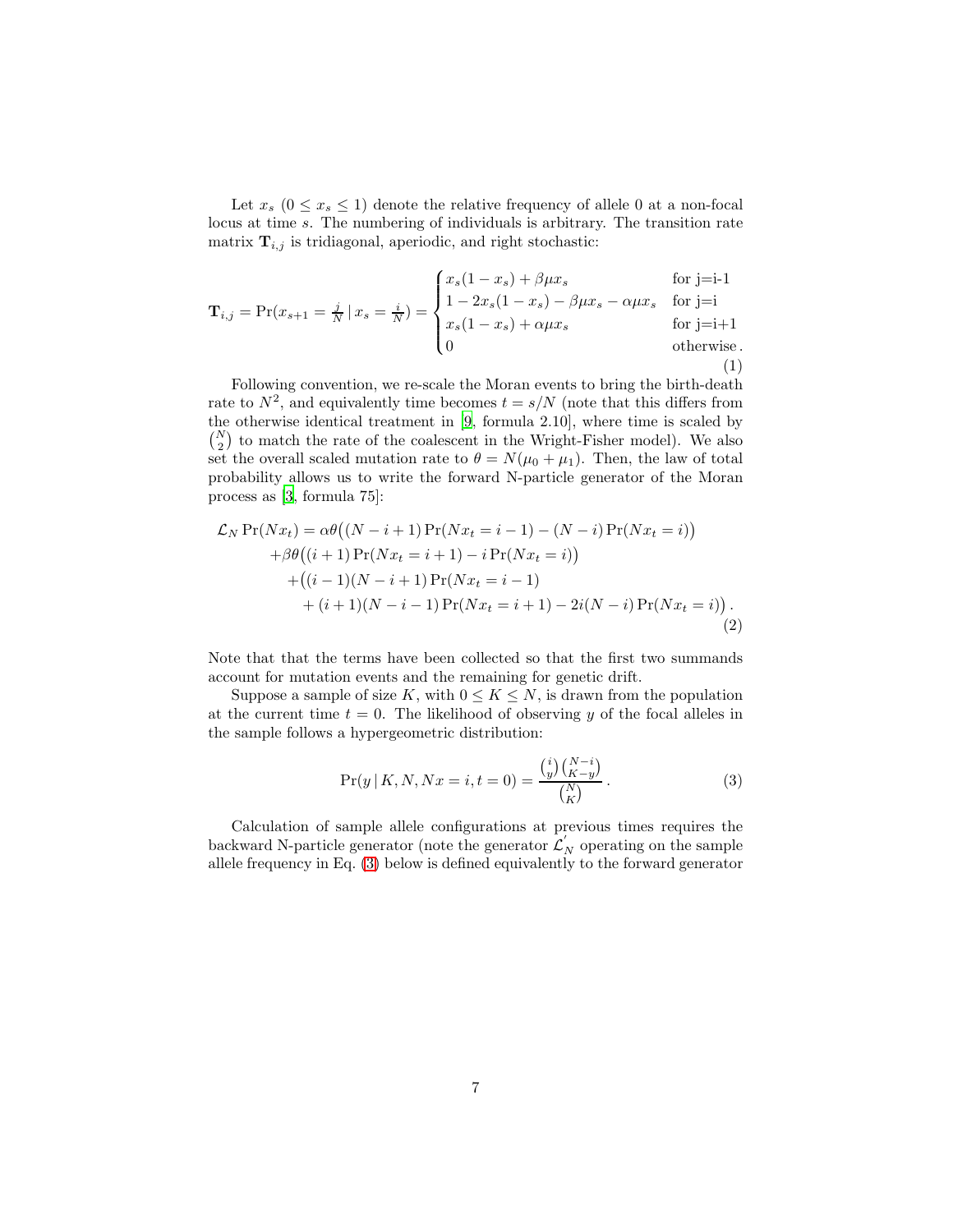$\mathcal{L}_N$  in Eq. [\(2\)](#page-6-1) acting on the transition density from Eq. [\(1\)](#page-6-2)):

<span id="page-7-1"></span>
$$
\mathcal{L}'_N \Pr(y | K, Nx = i, t) =
$$
\n
$$
\alpha\theta(N - i) \left( \Pr(y | K, Nx = i + 1, t) - \Pr(y | K, Nx = i, t) \right)
$$
\n
$$
+ \beta\theta i \left( \Pr(y | K, Nx = i - 1, t) - \Pr(y | K, Nx = i, t) \right)
$$
\n
$$
+ i(N - i) \left( \Pr(y | K, Nx = i + 1, t) + (\Pr(y | K, Nx = i - 1, t) \right)
$$
\n
$$
- 2 \Pr(y | K, Nx = i, t) \right).
$$
\n(4)

## <span id="page-7-0"></span>2.2. The diffusion limit

Passing to the diffusion limit  $N \to \infty$  is comparatively straightforward within the decoupled Moran model  $vs$  the classic Moran model (see [\[10,](#page-36-13) chapt. 4] for the derivation assuming the classic Wright-Fisher model, rescaling suffices to obtain equivalent results for the Moran model): Set  $\delta x = 1/N$  and denote the transition rate density of continuous allele proportions as  $\phi(x \mid t)$ . Then, the continuous forward N-particle generator is (compare: Eq. [\(2\)](#page-6-1) [\[3,](#page-35-3) formula 76]:

$$
\mathcal{L}_N\phi(x|t) = \alpha \theta \left( \frac{(1-x+\delta x)\phi(x-\delta x|t) - (1-x)\phi(x|t)}{\delta x} \right) \n+ \beta \theta \left( \frac{(x+\delta x)\phi(x+\delta x|t) - x\phi(x|t)}{\delta x} \right) \n+ \left( \frac{(x-\delta x)(1-x+\delta x)\phi(x-\delta x|t)}{\delta x^2} \right) \n+ \frac{(x+\delta x)(1-x-\delta x)\phi(x+\delta x|t)}{\delta x^2} - \frac{2x(1-x)\phi(x|t)}{\delta x^2} \right).
$$
\n(5)

Taking  $\lim_{N\to\infty}$   $\mathcal{L}_N\phi(x\mid t)$  and recognizing that each term defines a first or second derivative with respect to  $x$  immediately recovers the infinitesimal operator [\[9,](#page-35-4) formula 2.11]

$$
\mathcal{L}\phi(x \mid t) = -\frac{\partial}{\partial x}\theta(\alpha - x)\phi(x \mid t) + \frac{\partial^2}{\partial x^2}x(1 - x)\phi(x \mid t)
$$
(6)

of the Kolmogorov forward (Fokker-Planck) diffusion equation for a general biallelic mutation-drift model:

<span id="page-7-2"></span>
$$
\frac{\partial}{\partial t}\phi(x \mid t) = \mathcal{L}\phi(x \mid t). \tag{7}
$$

Again, let us take a population sample of size  $K, 0 \leq K < \infty$ , at the current time  $t = 0$ . The likelihood of a sample of size K with y alleles of the focal type is binomial:

<span id="page-7-3"></span>
$$
\Pr(y \mid K, x = \frac{i}{N}, t = 0) = {K \choose y} x^y (1 - x)^{K - y}.
$$
 (8)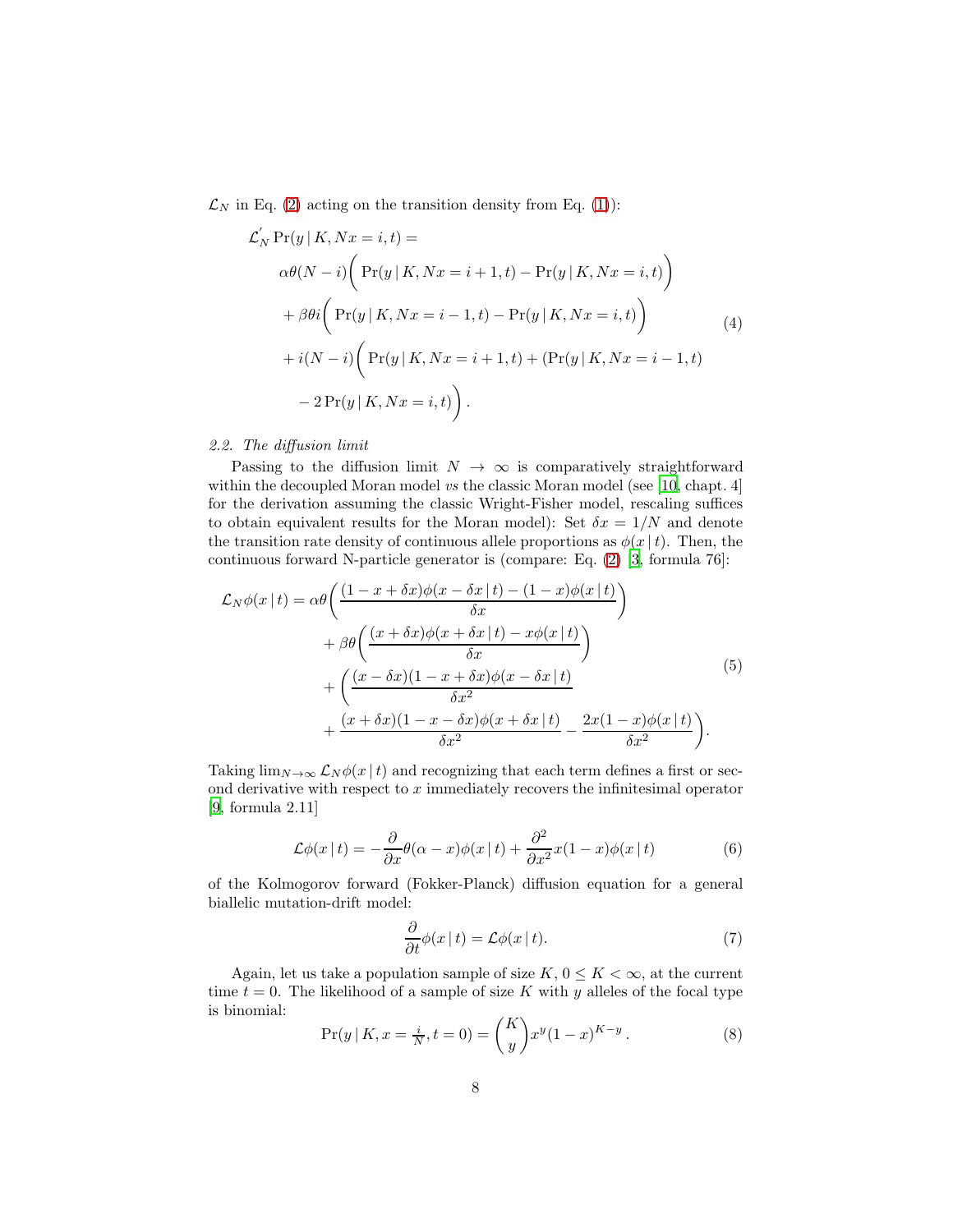The trajectory of the sample allele proportions backward in time is described by the Kolmogorov backward equation:

<span id="page-8-1"></span>
$$
-\frac{\partial}{\partial t}\Pr(y|K, x, t) = \mathcal{L}'\Pr(y|K, x, t),\tag{9}
$$

with the backwards operator derived from Eq.  $(4)$  [\[3,](#page-35-3) formula 80]:

$$
\mathcal{L}' \Pr(y \mid K, x, t) = \theta(\alpha - x) \frac{\partial}{\partial x} \Pr(y \mid K, x, t) + x(1 - x) \frac{\partial^2}{\partial x^2} \Pr(y \mid K, x, t). \tag{10}
$$

The discrete probability distribution  $Pr(y | K, x, t)$  in Eq. [\(9\)](#page-8-1) is interpreted as the probability of obtaining the extant sample configuration  $(y, K)$  conditional on an allele proportion x at past times  $t$  [\[3\]](#page-35-3). Note that the negative sign on the left side of the backward diffusion equation Eq.  $(9)$  (opposite to [\[10\]](#page-36-13)), ensures compatibility of the direction of time between the forward and backward Kolmogorov equations [\[38](#page-37-7)].

#### <span id="page-8-0"></span>2.2.1. Modified Jacobi polynomials

Obtaining explicit analytical representations of the transition density at different time steps is a non-trivial problem. We will use the method of Song and Steinrücken [\[25\]](#page-37-3) as adapted by Bergman et al. [\[3\]](#page-35-3) and introduce the (modified) Jacobi polynomials (compare also formula 22.3.2 in [\[1\]](#page-35-5)):

$$
R_n^{(\alpha,\theta)}(x) = \sum_{l=0}^n (-1)^l \frac{\Gamma(n-1+l+\theta)\Gamma(n+\alpha\theta)}{\Gamma(n-1+\theta)\Gamma(l+\alpha\theta)l!(n-l)!} x^l,
$$
\n(11)

where n, with  $0 \leq n \leq \infty$ , is the order of the polynomial. Note that any regular polynomial of order  $n$  can be represented as a weighted sum of the above modified Jacobi polynomials.

The modified Jacobi polynomials for any orders  $m, n$ , fulfill the following orthogonality relationship with respect to the weight function  $w(x, \alpha, \theta)$  $x^{\alpha\theta-1}(1-x)^{\beta\theta-1}$ :

<span id="page-8-2"></span>
$$
\int_0^1 R_n^{(\alpha,\theta)}(x) R_m^{(\alpha,\theta)}(x) w(x,\alpha,\theta) dx = \delta_{n,m} \Delta_n^{(\alpha,\theta)},
$$
\n(12)

where  $\delta_{n,m}$  is Kronecker's delta, and

$$
\Delta_n^{(\alpha,\theta)} = \frac{\Gamma(n+\alpha\theta)\Gamma(n+\beta\theta)}{(2n+\theta-1)\Gamma(n+\theta-1)\Gamma(n+1)}
$$
(13)

is the proportionality constant.

The forward and backward Kolmogorov operators (Eqs. [\(7\)](#page-7-2) and [\(9\)](#page-8-1), respectively) can be conveniently decomposed with the modified Jacobi polynomials as eigenfunctions (for details see [\[25,](#page-37-3) [3\]](#page-35-3)). The forward operator becomes:

$$
-\lambda_n w(x, \alpha, \theta) R_n^{(\alpha, \theta)}(x) = \mathcal{L}w(x, \alpha, \theta) R_n^{(\alpha, \theta)}(x), \qquad (14)
$$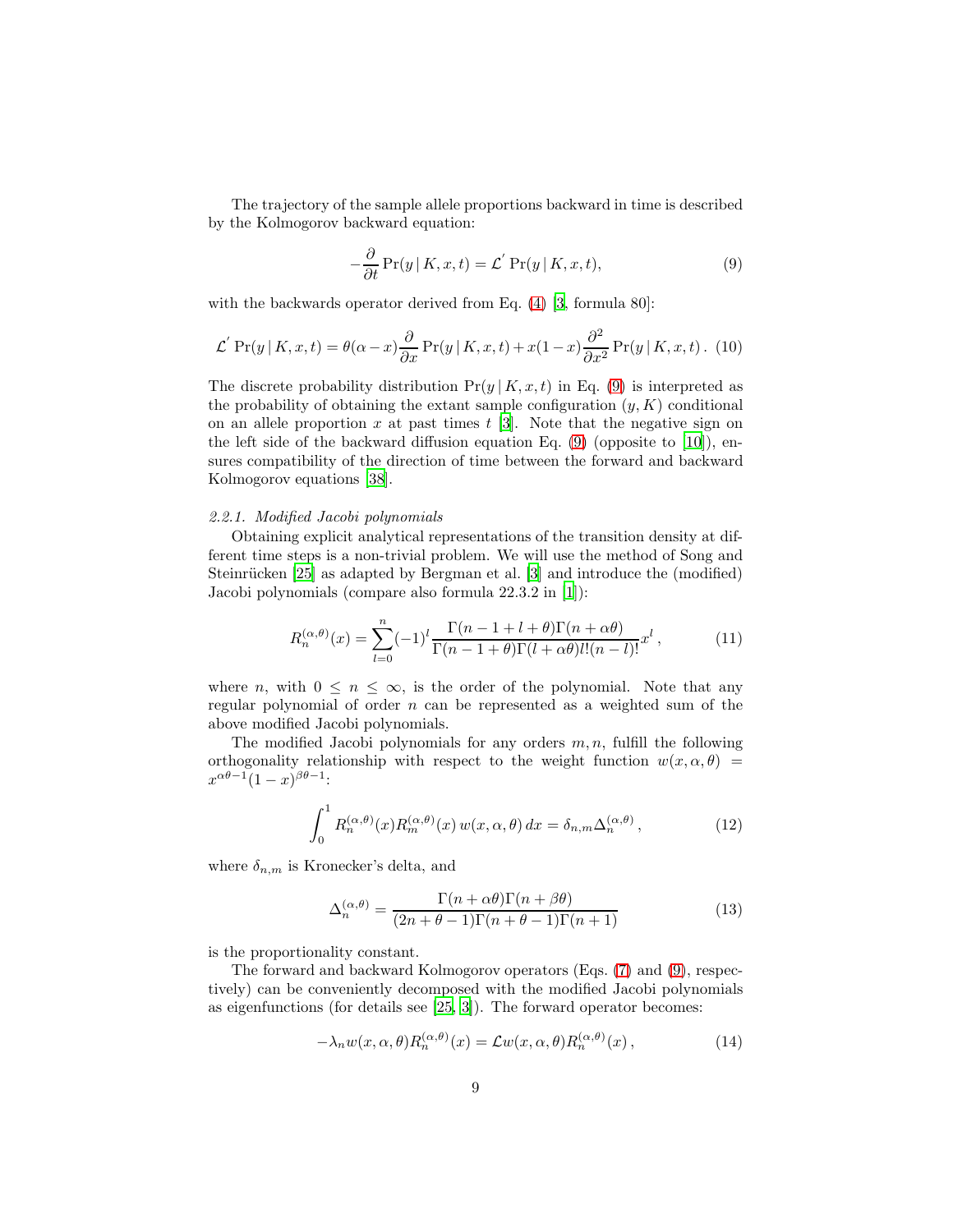and the backward operator:

$$
\lambda_n R_n^{(\alpha,\theta)}(x) = \mathcal{L}' R_n^{(\alpha,\theta)}(x) \,, \tag{15}
$$

with corresponding eigenvalues

<span id="page-9-1"></span>
$$
\lambda_n = n(n + \theta - 1). \tag{16}
$$

#### 2.3. Forward-backward algorithm

Forward-backward algorithms are dynamic programming techniques that enable the efficient calculation of model states at any time from a sequence of observations. In our case, we have information from a population sample at the current time and aim to infer the distribution of past population allele frequencies. As shown in Bergman et al. [\[3](#page-35-3)], the forward-backward algorithm classically used for hidden Markov models [\[23,](#page-36-9) [31\]](#page-37-8) can be readily applied to the discrete decoupled Moran model of Sec. [\(2.1\)](#page-3-1): the population allele proportions are considered 'hidden' states and the sample allele configurations 'emitted'. In Sec. [\(2.3.2\)](#page-10-0), we again follow Bergman et al. [\[3](#page-35-3)] in establishing that a forwardbackward algorithm can be constructed for the diffusion model of Sec. [\(2.2\)](#page-7-0) if the diffusion model is represented using the modified Jacobi polynomials.

#### <span id="page-9-0"></span>2.3.1. Discrete Moran model

We here reproduce the outline of the forward-backward algorithm for the discrete decoupled Moran model [\[3](#page-35-3)].

Forward in time. We start at time  $s = S$  and assume that the allele proportions of the ancestral population are distributed according to an arbitrary distribution  $\rho(x)$ . Recall that the beta distribution describes the allele proportions of a biallelic, general mutation Moran model in equilibrium [\[36\]](#page-37-9). Multiplying with the binomial sampling likelihood and integrating over allele proportions results a beta-binomial compound distribution as marginal likelihood. For the biallelic Moran model, the following beta-binomial distribution with arbitrary mutationdrift parameters is therefore the standard prior  $\rho(x)$ :

$$
\Pr(Nx = i | N, \alpha, \theta) = {N \choose i} \frac{\Gamma(\theta)}{\Gamma(\alpha \theta)\Gamma(\beta \theta)} \frac{\Gamma(i + \alpha \theta)\Gamma(N - i + \beta \theta)}{\Gamma(N + \theta)}.
$$
(17)

Any starting distribution can be represented as a row vector of probabilities  $f_S = \rho(x)$ , where each entry corresponds to the probability of allele proportions being 0, 1,..., N. The probabilities of allele proportions at any time between  $s =$ S and  $s = 0$  given our prior distribution,  $f_s = Pr(Nx_s | \rho)$ , can be determined via:

$$
\mathbf{f}_{s+1} = \mathbf{f}_s \mathbf{T}_{i,j} \quad (S \le s < 0), \tag{18}
$$

where  $T_{i,j}$  is the transition matrix defined in Eq. [\(1\)](#page-6-2).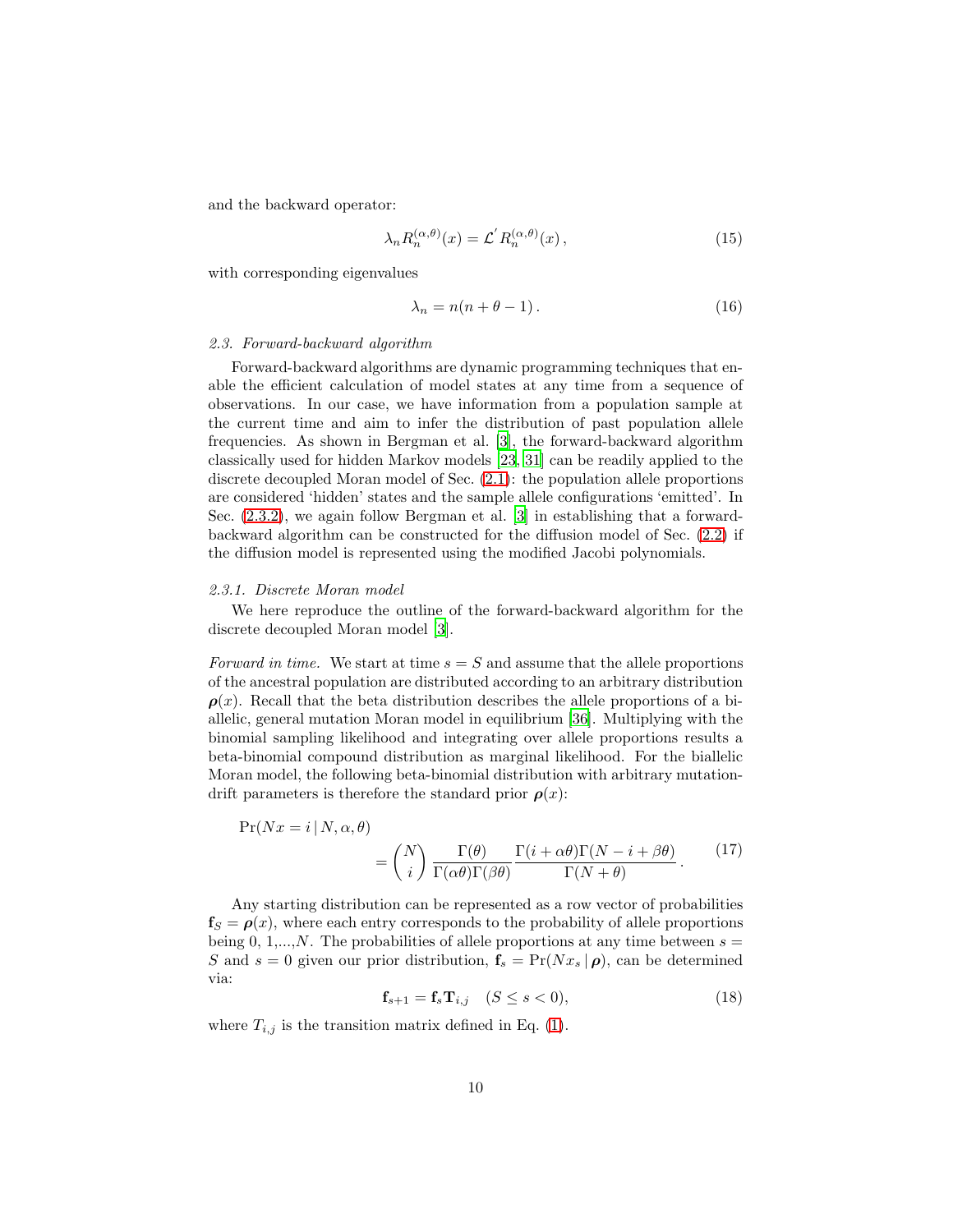At  $s = 0$ , the entries of row vector  $\mathbf{b}_{0i}$  are given by the hypergeometric sampling scheme from Eq. [\(3\)](#page-6-0) for each possible extant focal allele proportion between 0 and N. The marginal likelihood of the observed sample allele frequency is then:

<span id="page-10-1"></span>
$$
\Pr(y | K, x, \rho) = \mathbf{f}_0 \mathbf{b}'_0
$$
  
=  $\mathbf{f}_S \mathbf{T}_{i,j}^{[S]} \mathbf{b}'_0$ . (19)

Backward in time. The same marginal likelihood may be obtained by recursing backwards from our sampling step at  $s = 0$  with initial probabilities  $\mathbf{b}_{0_i}$  to the ancestral population state at  $s = S$ . Define entries of the row vector  $\mathbf{b}_{s,i} =$  $Pr(y | K, N, Nx_s = i)$ —they can be interpreted as the probability of the data given the population allele proportion at time s. We can recurse back in time by:

$$
\mathbf{b}'_s = \mathbf{T}_{i,j} \mathbf{b}'_{s+1} \quad (0 \ge s > S), \tag{20}
$$

At  $s = S$ , we again obtain the marginal likelihood Eq. [\(19\)](#page-10-1).

Joint and conditional probabilities. At any time s, the joint probability of the population allele proportion  $x_s = \frac{i}{N}$ , and the sample allele frequency y conditional on the starting distribution  $\rho$  is:

$$
\Pr(x_s = \frac{i}{N}, y \mid \boldsymbol{\rho}) = (\mathbf{f}_s)_i (\mathbf{b}_s)_i. \tag{21}
$$

Furthermore, the probability of the population allele proportions  $x_s = i/N$ conditional on both the sample allele frequency and the starting distribution is:

$$
\Pr(x_s = \frac{i}{N} \mid y, \rho) = \frac{(\mathbf{f}_s)_i (\mathbf{b}_s)_i}{\mathbf{f}_s \mathbf{b}'_s}.
$$
 (22)

Summary. The forward-backward algorithm with the Moran model conforms to the canonical situation [\[23\]](#page-36-9): At each time point, the population allele proportions comprise N hidden states and the transition matrix  $\mathbf{T}_{i,j}$  is of dimension  $N \times N$ . Conditional on an observed sample at the current time  $s = 0$  and a prior distribution on the ancestral allele configuration, the distribution of past and current population allele proportions can be determined. In population genetics, population demographic events are usually modeled to occur at a specific time in the past. Note that driving changes in mutation parameters can be incorporated into this approach by assuming different parameters for the prior distribution at  $s = S$  than for the transition rate matrix and therefore the times  $S < s \leq 0$ . Further changes in population demography may be modeled by time-dependent transition matrices.

## <span id="page-10-0"></span>2.3.2. Diffusion Model

We now adapt the forward-backward algorithm to the diffusion model described in Sec. [\(2.2\)](#page-7-0) using the modified Jacobi polynomials from Sec. [\(2.2.1\)](#page-8-0).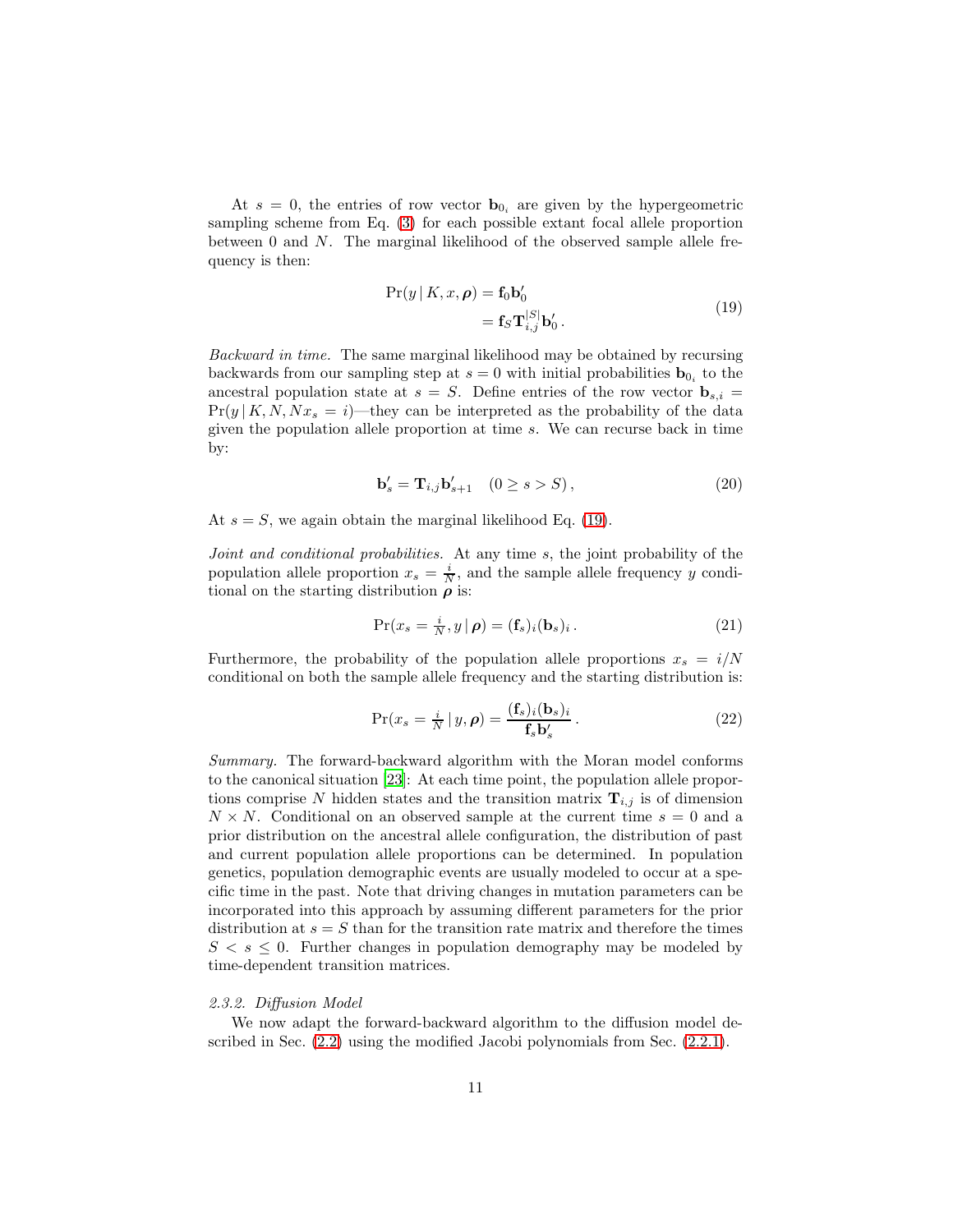Forward in time. Suppose that at time  $t = S$ , with  $S \leq 0$ , the distribution of ancestral allele proportions is given by the arbitrary distribution  $\rho(x) = \phi(x) t =$ S). This distribution is often assumed to be the beta equilibrium distribution for the bi-allelic Moran model [\[36](#page-37-9)]:

<span id="page-11-1"></span>
$$
\rho(x) = \frac{\Gamma(\theta)}{\Gamma(\alpha \theta)\Gamma(\beta \theta)} x^{\alpha \theta - 1} (1 - x)^{\beta \theta - 1}.
$$
 (23)

(Note that the weight function of the modified Jacobi polynomials is proportional to this beta distribution.) The allele proportions further forward in time,  $\phi(x | t, \rho)$ , are determined by the forward diffusion equation Eq. [\(7\)](#page-7-2). The solution to the forward equation can be represented using modified Jacobi polynomials; the ancestral allele proportion distribution is first expanded to:

<span id="page-11-0"></span>
$$
\rho(x) = \sum_{n=0}^{\infty} \rho_n^{(\alpha,\theta)} R_n^{(\alpha,\theta)}(x),\tag{24}
$$

where the  $\rho_n^{(\alpha,\theta)}$  are a possibly infinite number of Jacobi coefficients that depend on  $\rho(x)$ . More explicitly:

$$
\rho_n^{(\alpha,\theta)} = \frac{1}{\Delta_n^{(\alpha,\theta)}} \int_0^1 w(x,\alpha,\theta) R_n^{(\alpha,\theta)}(x) \rho(x) dx.
$$
 (25)

We then incorporate temporal dynamics and obtain the full solution:

$$
\phi(x \mid t, \rho) = w(x, \alpha, \theta) \sum_{n=0}^{\infty} \rho_n^{(\alpha, \theta)} R_n^{(\alpha, \theta)}(x) e^{\lambda_n (S - t)}.
$$
 (26)

Backward in time. Backward in time, we again start with our sample: The binomial likelihood of the sampled allele proportions at time  $t = 0$  in Eq. [\(8\)](#page-7-3) is expressed as a regular polynomial up to order  $K$  with coefficients

$$
a_{j=y+i}(K,y) = (-1)^i {K \choose y} {K-y \choose i}
$$

for  $0 \leq i \leq K - y$ , and zero otherwise. Let  $\mathbf{a}(K, y)$  be the vector of coefficients  $a_j(K, y)$  and  $\mathbf{R}^{(\alpha,\theta)}$  be the matrix of coefficients  $R_n^{(\alpha,\theta)}(x)$ . Note that this matrix is lower triangular. Then the binomial distribution can be uniquely expanded into Jacobi polynomials via the following linear algebraic equation:

$$
\mathbf{d}^{(\alpha,\theta)}(K,y) = \mathbf{a}(K,y)\mathbf{R}^{(\alpha,\theta)}\tag{27}
$$

Note that the triangular structure of  $\mathbf{R}^{(\alpha,\theta)}$  obviates matrix inversion. Now the binomial sampling distribution from Eq. [8](#page-7-3) can be rewritten:

$$
\Pr(y \mid K, x, \alpha, \theta, t = 0) = {K \choose y} x^y (1-x)^{K-y} = \sum_{n=0}^{K} d_n^{(\alpha, \theta)}(K, y) R_n^{(\alpha, \theta)}(x). \tag{28}
$$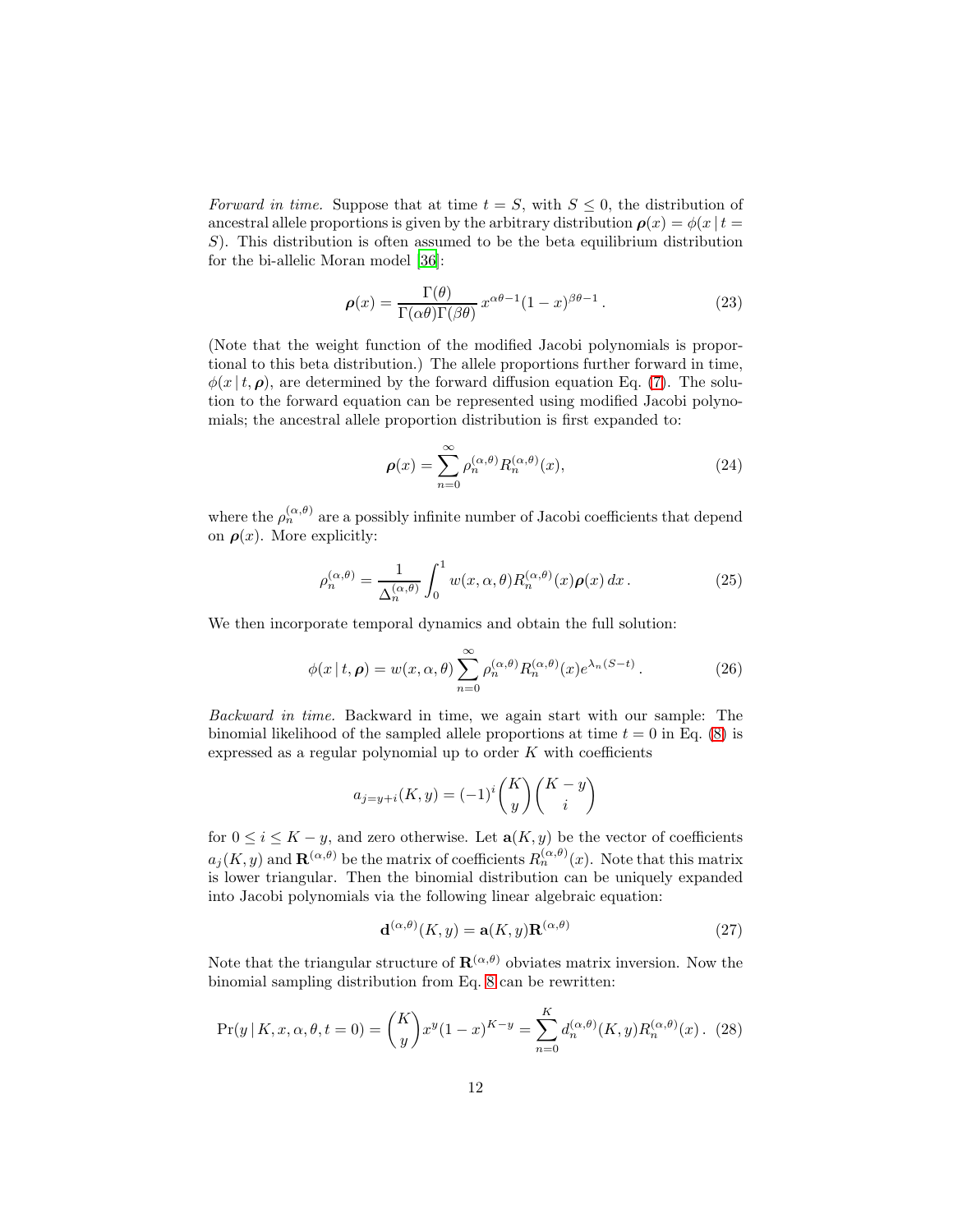Further back, at times  $t$  ( $S \le t \le 0$ ), the distribution of sample proportions is given by:

<span id="page-12-1"></span><span id="page-12-0"></span>
$$
\Pr(y \mid K, x, \alpha, \theta, t) = \sum_{n=0}^{K} d_n^{(\alpha, \theta)}(K, y) R_n^{(\alpha, \theta)}(x) e^{\lambda_n t}.
$$
 (29)

Using the orthogonality of the Jacobi polynomials (Eq. [12\)](#page-8-2), the continuous marginal likelihood becomes:

$$
\Pr(y | K, \alpha, \theta, S, \rho) = \int_0^1 \phi(x | t, \rho) \Pr(y | K, x, \alpha, \theta, t = 0) dx
$$
  
= 
$$
\sum_{n=0}^K \rho_n^{(\alpha, \theta)} d_n^{(\alpha, \theta)}(K, y) \Delta_n^{(\alpha, \theta)} e^{\lambda_n S}.
$$
 (30)

Note that the expansion  $\rho_n^{(\alpha,\theta)}$  may be infinite; however, calculation of the marginal likelihood only requires expansion to the order of the sample size K.

As briefly noted in the summary of Sec. [\(2.3.1\)](#page-9-0), it is often convenient to be able to account for population demographics. We will consider this possibility for the diffusion approach: Assume the mutation parameters change from  $\alpha$  to  $\alpha^*$  and from  $\theta$  to  $\theta^*$  at time  $t = S$ . The coefficients of the new polynomial expansions can be obtained by linear transformation. More explicitly, consider a simple model where:

- i) at the present time  $t = 0$ , the sample allele configuration  $(y, K)$  is given;
- ii) between the times  $S \le t \le 0$ , the population genetic parameters  $\alpha$  and  $\theta$  remain constant; and
- iii) at time  $t = S$  in the past the population allele proportion is beta distributed according to:

<span id="page-12-3"></span><span id="page-12-2"></span>
$$
\rho(x) = \frac{\Gamma(\theta^*)}{\Gamma(\alpha^*\theta^*)\Gamma(\beta^*\theta^*)} x^{\alpha^*\theta^*-1} (1-x)^{\beta^*\theta^*-1}
$$
(31)

In fact, the allele proportion is beta distributed as above between  $-\infty \leq$  $t \leq S$  and can be expressed as the series  $\rho_n^{(\alpha^*,\theta^*)} R_n^{(\alpha^*,\theta^*)}(x)$ .

The continuous marginal distribution then becomes:

$$
\Pr(y \mid K, \alpha, \theta, S, \rho) = \int_0^1 \phi(x \mid t, \rho) \Pr(y \mid K, x, \alpha, \theta, t = 0) dx
$$
  
= 
$$
\sum_{n=0}^K \rho_n^{(\alpha^*, \theta^*)} d_n^{(\alpha, \theta)}(K, y) \Delta_n^{(\alpha, \theta)} e^{\lambda_n S}.
$$
 (32)

Joint and conditional probabilities. At any time  $t$ , the joint probability of the population allele proportion  $x_t = \frac{i}{N}$ , and the number of focal alleles in the sample y conditional on the starting distribution  $\rho$  can be determined:

$$
\Pr(x_t = \frac{i}{N}, y \mid \boldsymbol{\rho}) = \phi(x \mid t, \boldsymbol{\rho}) \Pr(y \mid K, x, t = 0).
$$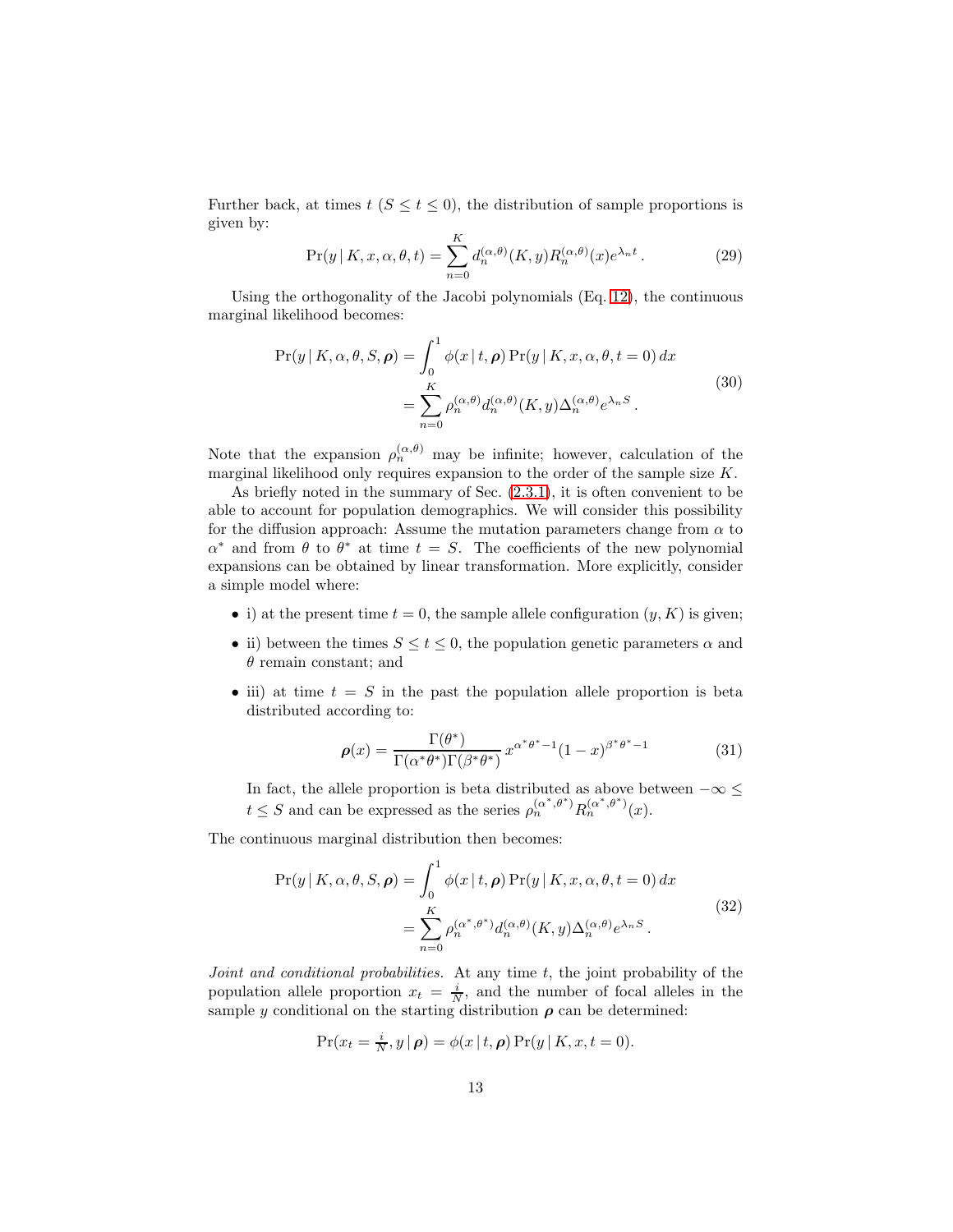The probability of the population allele frequencies  $x_t = \frac{i}{N}$  conditional on the both the sample allele proportions and the starting distribution is:

$$
\Pr(x_t = \frac{i}{N} | y, \rho) = \frac{\Pr(x_t = \frac{i}{N}, y | \rho)}{\Pr(y | K, \alpha, \theta, S, \rho)}.
$$

We will not detail these equations here.

Summary. The forward-backward algorithm with the continuous diffusion model represented using modified orthogonal Jacobi polynomials deviates from the canonical situation: A transition kernel for population allele proportions is employed, which is expanded into an infinite-dimensional system of eigenfunctions and corresponding eigenvalues. For representing sample allele frequencies, however, only an expansion of the order of the sample size is needed. Indeed most problems only require a polynomial expansion up to the order of the sample size and the temporal system required is diagonal and thus extremely simple. Furthermore, a change in the mutation parameters can also be incorporated.

## <span id="page-13-0"></span>3. Particle models and orthogonal polynomials

In this section, we introduce a novel forward-backward algorithm that harnesses together three components:

- i) An approach based on orthogonal polynomials to describe the evolution of the population allele frequencies forward in time (Sec. [3.8\)](#page-21-0),
- ii) a so-called particle model that yields the conditional probabilities of the proportion of the focal allele at any point in the history of the sample by running traditionally backwards-looking coalescent arguments not only backward but also forward in time (Sec. [3.2\)](#page-16-0), (Sec. [3.3\)](#page-17-0); this is augmented by
- iii) backward-in-time temporal dynamics accounting for the effect of changing mutation parameters on the sample sizes (Sec. [3.5\)](#page-20-0) to yield probabilities of all past sample configurations.

In total, we will arrive at the following joint probability:

$$
Pr(v, \kappa \mid K, y, \alpha, \theta, t).
$$
\n(33)

This is the probability of seeing v focal alleles in a sample of size  $\kappa$  at any time  $t < 0$  in the past, conditional on an extant sample of size K with y focal alleles (and the underlying mutation-drift parameters  $\theta$  and  $\alpha$ ) at time  $t = 0$ .

We now begin by motivating the particle model.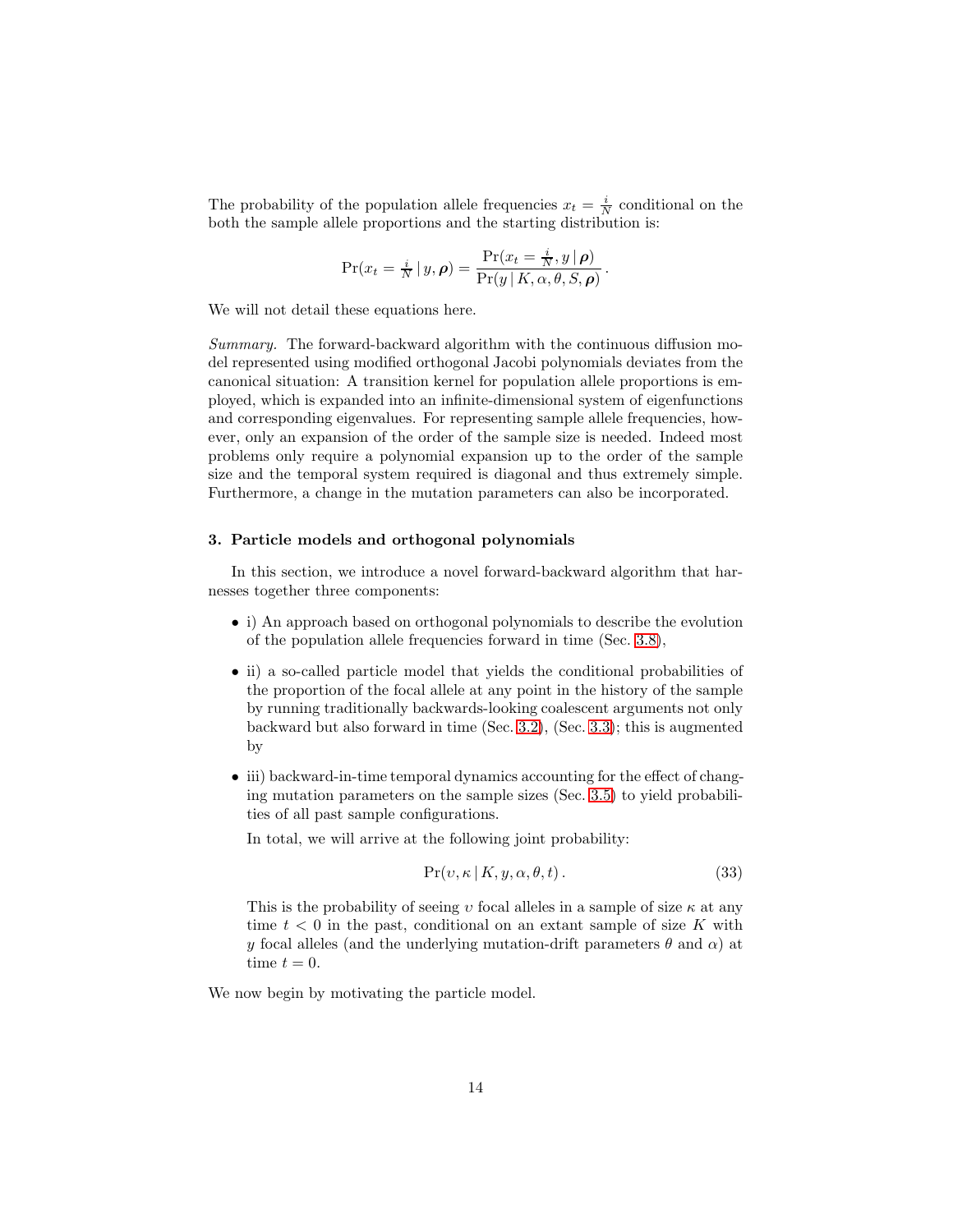Sample genealogy backward in time: coalescent. In the (decoupled) Moran model of population size  $N$ , time is conventionally scaled so that the genealogies of all individuals in the population conform to the Kingman coalescent. Furthermore, the genealogy of any sample of size  $K < N$  is embedded within the (decoupled) Moran model: The sample probabilities and transition rates of the coalescent remain unaffected by a change in sample size. In other words, the classic (decoupled) Moran model is sample consistent, and is dual to the Kingman coalescent in the sense that the expected population allele frequencies are identical between the two models [\[9](#page-35-4), chapt. 2.8].

In Fig. [\(2\)](#page-15-0), the history of a sample of size  $K = 6$  with  $y = 4$  focal alleles is depicted. Both mutation and coalescent events are uninformative regarding the immediately preceding allelic state. Starting at the present time  $t = 0$  and looking back, the size of the sample  $\kappa$  with  $K \geq \kappa \geq 0$  is reduced in discrete stages by these events [compare [11,](#page-36-5) for a similar argument in the context of the infinite sites model]. With the usual scaling of time, the rate of a coalescent is  $\kappa(\kappa-1)$  and that of a mutation  $\kappa\theta$ , hence the total rate of reduction events is  $\kappa(\kappa - 1 + \theta)$ . At any time  $t < 0$  the number of alleles  $\kappa$  remaining from the original sample of size K at  $t = 0$  is a random variable, as is the number of focal alleles remaining from the y focal alleles at  $t = 0$ , these we denote v. The probability of a reduction in the number of focal alleles from  $v$  to  $v - 1$  in each backward time step is proportional to  $v(v - 1 + \alpha \theta)$  (the contribution of the coalescent event is  $v(v-1)$ , that of the mutation event  $\alpha \theta v$ . The analogous reduction probabilities for the non-focal alleles are  $(\kappa - v)(\kappa - v - 1 + \beta \theta)$ . Note that these reduction probabilities are for ordered events. However, we will treat allele 'labels' as interchangeable in each time step, and therefore use unordered reduction probabilities. We obtain these by dividing each of the previous ordered reduction probabilities by the number of potential alleles selected for a reduction event.

Let us now reverse the direction of time: Consider the indicator variable  $z_{\kappa+1}$ , which is one if the  $\kappa + 1$ st allele is of the focal type and zero otherwise. In each forward step, the probability of going from  $\kappa$  to  $\kappa + 1$  unordered focal alleles is:

<span id="page-14-0"></span>
$$
\Pr(z_{\kappa+1} \mid \kappa, v, \alpha, \theta) = \frac{(v + \alpha \theta)^{1 - z_{\kappa}} (\kappa - v + \beta \theta)^{z_{\kappa}}}{\kappa + \theta}
$$

$$
= \frac{\Gamma(\kappa + \theta)}{\Gamma(\kappa + 1 + \theta)} \frac{\Gamma(v + z_{\kappa} + \alpha \theta)}{\Gamma(v + \alpha \theta)} \frac{\Gamma(\kappa + 1 - v - z_{\kappa} + \beta \theta)}{\Gamma(\kappa - v + \beta \theta)}.
$$
(34)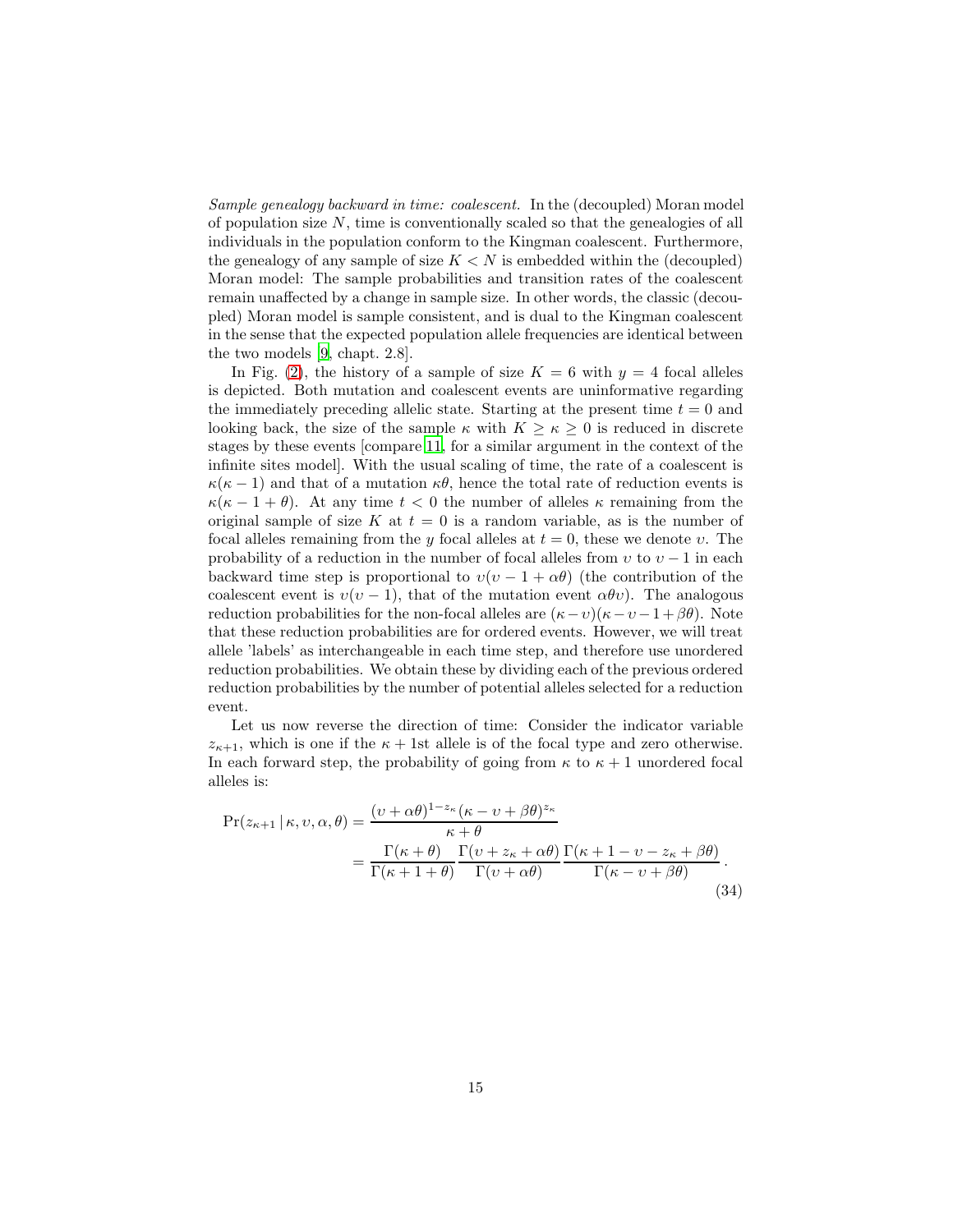<span id="page-15-0"></span>

Figure 2: Schematic plot of a Moran model and embedded sample genealogy: The allelic type of the extant individuals is given at the top of the plot; backwards in time the arrows indicate birth/death events and the 'x' are mutation events. Note that the position and numbering of individuals on the lower x-axis is arbitrary. The bold lines and arrows correspond to the coalescent and mutation history of the sample respectively.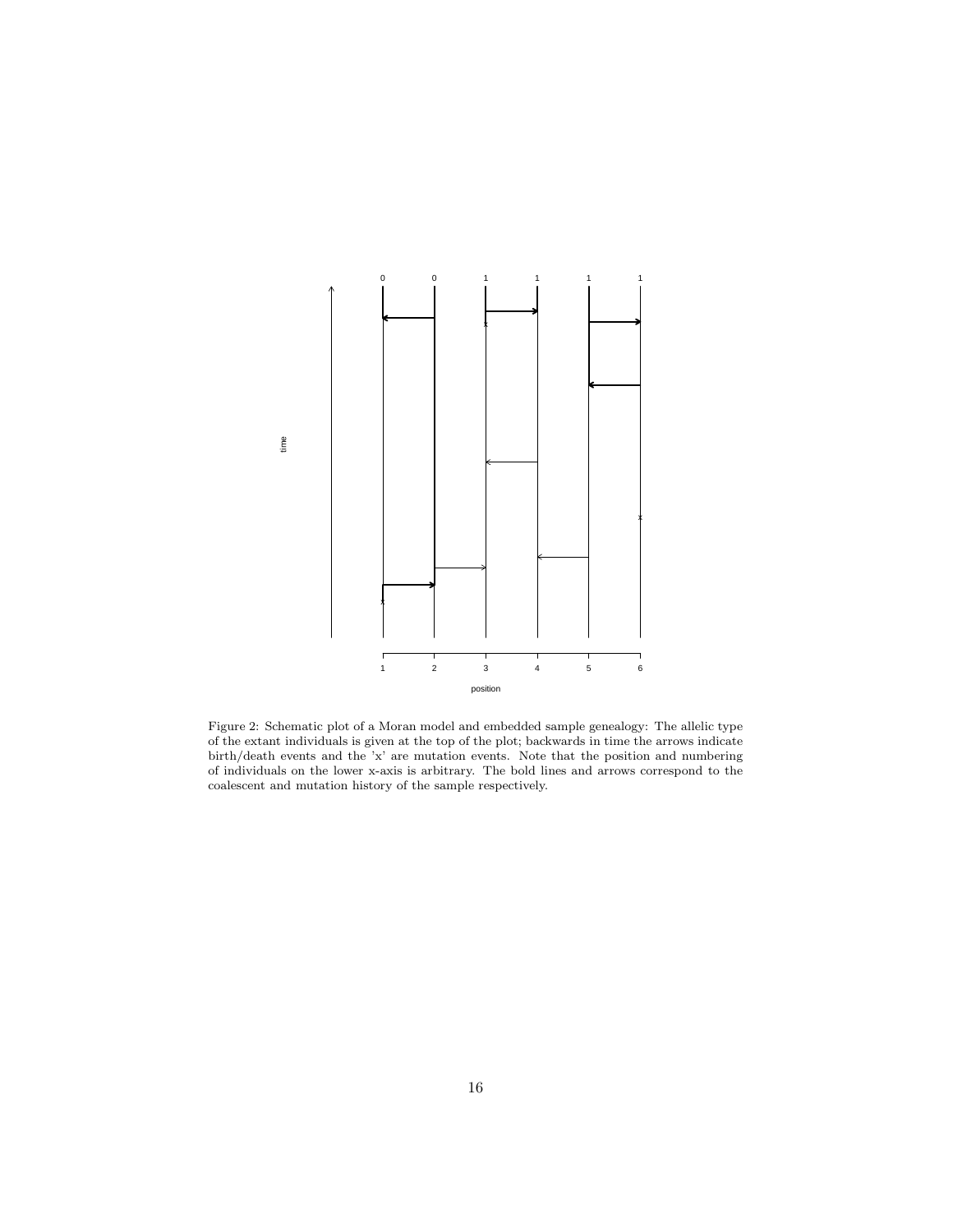Sample genealogy forward in time: urn models. Let us briefly view the probability of sample configurations running forward in time as an urn model similar to the Polya- or Hoppe-urns or the urn-models in [\[26](#page-37-4)]. Hereto, we introduce a new time index  $t_{\kappa-1}$  that runs from  $t_0 = 0$ , a time in the past at which only one individual from the sample is present in the population, to the present time  $t_K$ . The urn model is then given by the following algorithm:

- Initiation. Start with a sample of size  $\kappa = 1$  at time  $t_0 = 0$ . The probability of the focal allele is set to  $\alpha$ .
- Recursion. Add a period of rate  $\kappa(\kappa 1 + \theta)$  to  $t_{\kappa-1}$  obtain  $t_{\kappa}$ . Increase the sample size from  $\kappa$  to  $\kappa + 1$  by a focal allele with probability

$$
p_{\nu+1} = \frac{\nu + \alpha \theta}{\kappa + \theta},\tag{35}
$$

or increase the sample size by a non-focal allele with probability  $1 - p_{\nu+1}$ . Together this corresponds to the probability of the indicator variable in Eq. [\(34\)](#page-14-0).

• Stop. When the sample size  $\kappa = K$  is reached, add a period of rate  $K(K-1+\theta)$  to  $t_{K-1}$  obtain  $t_K$ .

In order to obtain our usual time index with an extant time of zero,  $t_K$  must be subtracted from all  $t_{\kappa-1}$ . Thus running the coalescent process forwards in time as in Eq. [\(34\)](#page-14-0) yields an urn model.

#### 3.1. Particle model: algorithms

We will now demonstrate how running coalescent arguments for the genealogy of an unordered sample from a decoupled Moran model both forward and backward in time can be used to determine sample allele frequencies for every past sample size (Sec. [3.2\)](#page-16-0), (Sec. [3.3\)](#page-17-0). Note that the past sample sizes are initially assumed given because they are determined by the constant rate of coalescence. Clearly, these sample sizes depend on mutation-drift parameters that are not necessarily constant across time. Note, however, that the number of focal alleles is conditionally independent of time given the (past) sample sizes  $\kappa$  and the mutation-drift parameters. Hence we first treat the time independent dynamics, and then augment this with differential backward equations (Sec. [3.5\)](#page-20-0) to account for changing mutation-drift parameters.

## <span id="page-16-0"></span>3.2. Particle model: algorithm for forward probabilities

For every  $0 \leq \kappa \leq K$ , let  $f(.,\kappa)$  denote a forward row vector of length  $\kappa + 1$ . Each entry  $f(v, \kappa)$  can be interpreted as a probability  $Pr(v | \kappa, \alpha, \theta)$ , where  $0 \le v \le \kappa$ .

• Initiation. Start with a sample of size  $\kappa = 0$ . Trivially, the frequency of the focal allele is  $v = 0$ , so set  $f(v = 0, \kappa = 0) = 1$ .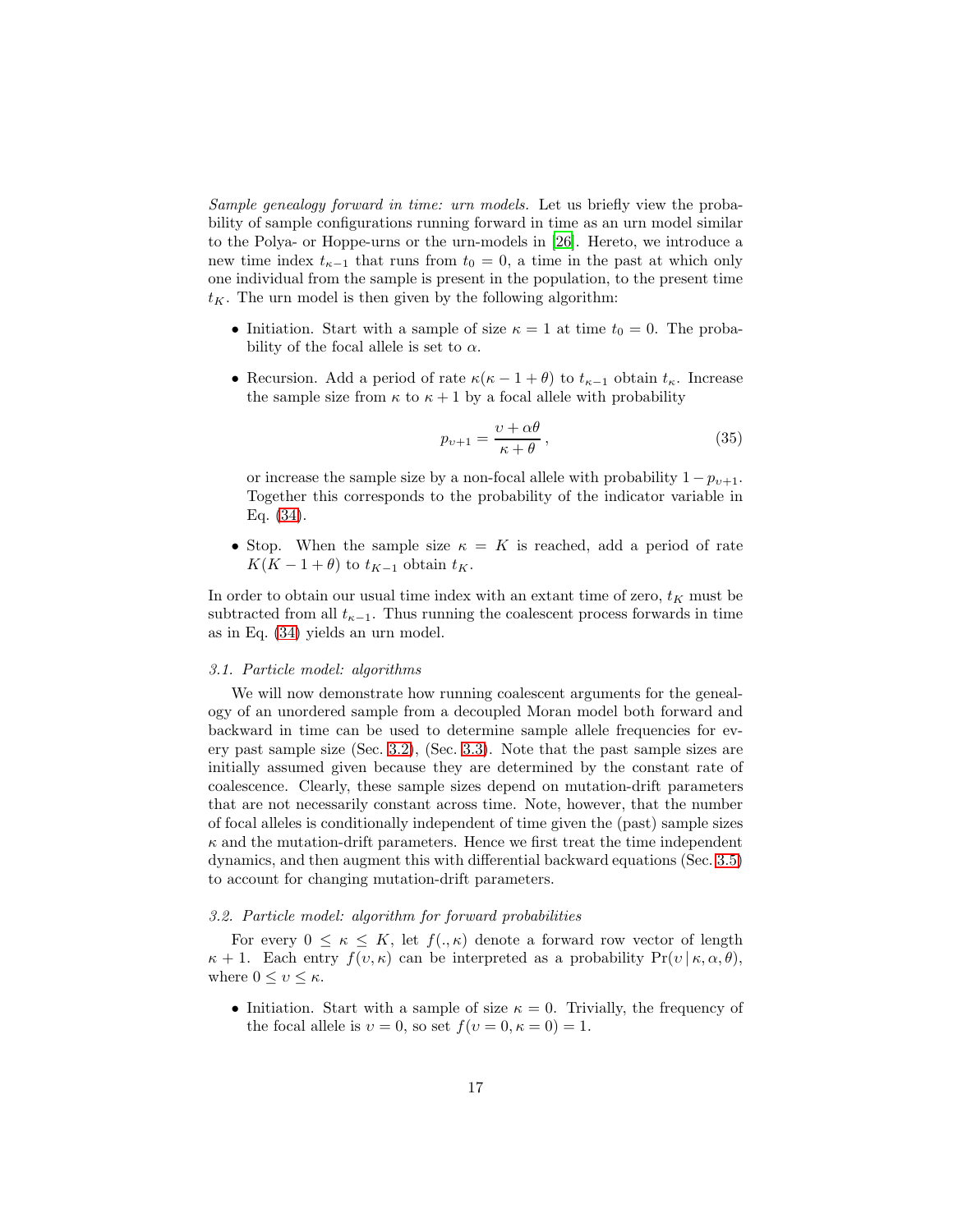• Recursion. Move from sample size  $\kappa$  to  $\kappa + 1$  by calculating every entry of  $f(., \kappa + 1)$ :

$$
f(v, \kappa + 1) = \frac{\kappa - v - 1 + \beta \theta}{\kappa + \theta} f(v, \kappa - 1) + \frac{v - 1 + \alpha \theta}{\kappa + \theta} f(v - 1, \kappa - 1).
$$
\n(36)

• Stop. Stop when the sample size  $\kappa = K$  is reached.

With time independent mutation-drift parameters,  $f(v, \kappa)$  is a beta-binomial compound distribution:

$$
f(v,\kappa) = \Pr(v \mid \kappa, \alpha, \theta)
$$
  
=  $\binom{\kappa}{v} \frac{\Gamma(\theta)}{\Gamma(\alpha \theta)\Gamma(\beta \theta)} \frac{\Gamma(v + \alpha \theta)\Gamma(\kappa - v + \beta \theta)}{\Gamma(\kappa + \theta)}.$  (37)

## <span id="page-17-0"></span>3.3. Particle model: algorithm for backward probabilities

For every  $0 \leq \kappa \leq K$ , introduce the backward row vector  $b(.,\kappa)$  of length  $\kappa + 1$ . Every entry  $b(v, \kappa)$  corresponds to  $Pr(y | K, \kappa, v, \alpha, \theta)$  for  $0 \le v \le \kappa$ , which is the probability of the observed number of focal alleles given past allele configurations.

- Initiation. Start with a sample of size K with y focal alleles. Set  $v = y$ and  $\kappa = K$ , and therefore  $b(v = y, \kappa = K) = 1$ .
- Recursion. Move from  $\kappa + 1$  to  $\kappa$  by calculating the entries of  $b(., \kappa)$ :

$$
b(v,\kappa) = \frac{\kappa - v + \beta \theta}{\kappa + \theta} b(v,\kappa + 1) + \frac{v + \alpha \theta}{\kappa + \theta} b(v + 1, \kappa + 1).
$$
 (38)

• Stop. End the recursion, when the sample size  $\kappa = 0$  is reached. Note that  $b(v = 0, \kappa = 0) = Pr(y | K, v = 0, \kappa = 0, \alpha, \theta)$  corresponds to the likelihood  $Pr(y | K, \alpha, \theta)$ .

With time independent mutation-drift parameters,  $b(v, \kappa)$  is again a beta-binomial compound distribution:

<span id="page-17-1"></span>
$$
b(v,\kappa) = \Pr(y | K, \kappa, v, \alpha, \theta)
$$
  
=  $\binom{K - \kappa}{y - v} \frac{\Gamma(\kappa + \theta)}{\Gamma(v + \alpha \theta)\Gamma(\kappa - v + \beta \theta)} \frac{\Gamma(y + \alpha \theta)\Gamma(K - y + \beta \theta)}{\Gamma(K + \theta)}.$  (39)

3.4. Particle model: time independent conditional probabilities of focal alleles

We can now combine the forward and backward algorithms and calculate the likelihood of seeing  $y$  focal alleles in a sample of size  $K$  given time independent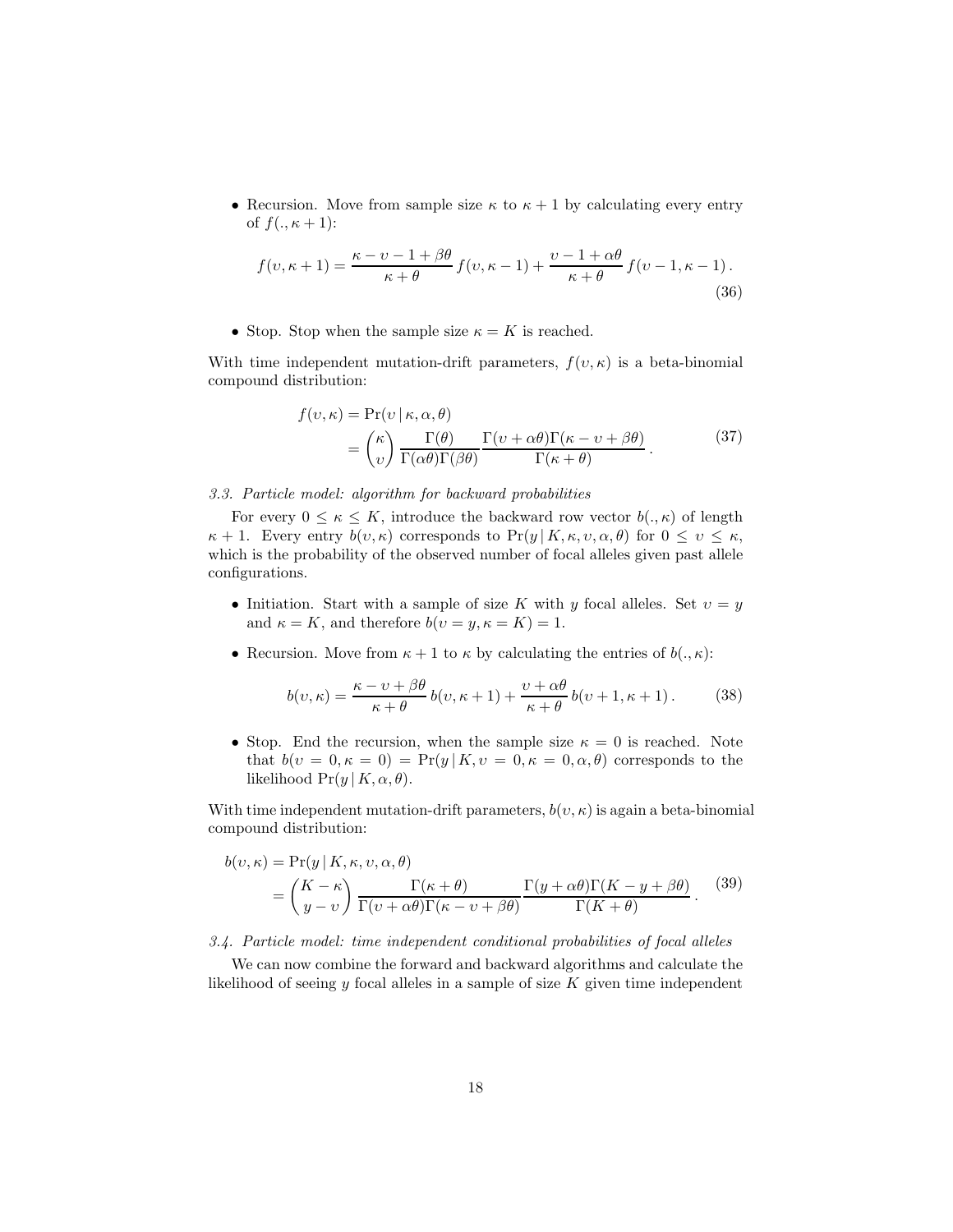mutation-drift parameters (note the use of Vandermonde's identity to obtain the final result):

$$
\Pr(y|K,\alpha,\theta) = \sum_{v=0}^{y} f(v,\kappa)b(v,\kappa)
$$
  
= 
$$
\sum_{v=0}^{y} \binom{\kappa}{v} \frac{\Gamma(\theta)}{\Gamma(\alpha\theta)\Gamma(\beta\theta)} \frac{\Gamma(v+\alpha\theta)\Gamma(\kappa-v+\beta\theta)}{\Gamma(\kappa+\theta)}
$$
  

$$
\times \binom{K-\kappa}{y-v} \frac{\Gamma(\kappa+\theta)}{\Gamma(v+\alpha\theta)\Gamma(\kappa-v+\beta\theta)} \frac{\Gamma(y+\alpha\theta)\Gamma(K-y+\beta\theta)}{\Gamma(K+\theta)}
$$
  
= 
$$
\sum_{v=0}^{y} \binom{\kappa}{v} \binom{K-\kappa}{y-v} \frac{\Gamma(\theta)}{\Gamma(\alpha\theta)\Gamma(\beta\theta)} \frac{\Gamma(y+\alpha\theta)\Gamma(K-y+\beta\theta)}{\Gamma(K+\theta)}
$$
  
= 
$$
\binom{K}{y} \frac{\Gamma(\theta)}{\Gamma(\alpha\theta)\Gamma(\beta\theta)} \frac{\Gamma(y+\alpha\theta)\Gamma(K-y+\beta\theta)}{\Gamma(K+\theta)} .
$$
(40)

Similarly, the probability of seeing  $v$  focal alleles in a given past sample of size  $\kappa$  assuming a current sample of size K containing y focal alleles and time independent mutation-drift parameters is:

<span id="page-18-0"></span>
$$
\Pr(v \mid K, y, \kappa, \alpha, \theta) = \frac{f(v, \kappa)b(v, \kappa)}{\sum_{v=0}^{\kappa} f(v, \kappa)b(v, \kappa)}.
$$
\n(41)

We provide a visual example of the likelihood of the focal locus traced backward in time in Fig. [\(3\)](#page-19-0).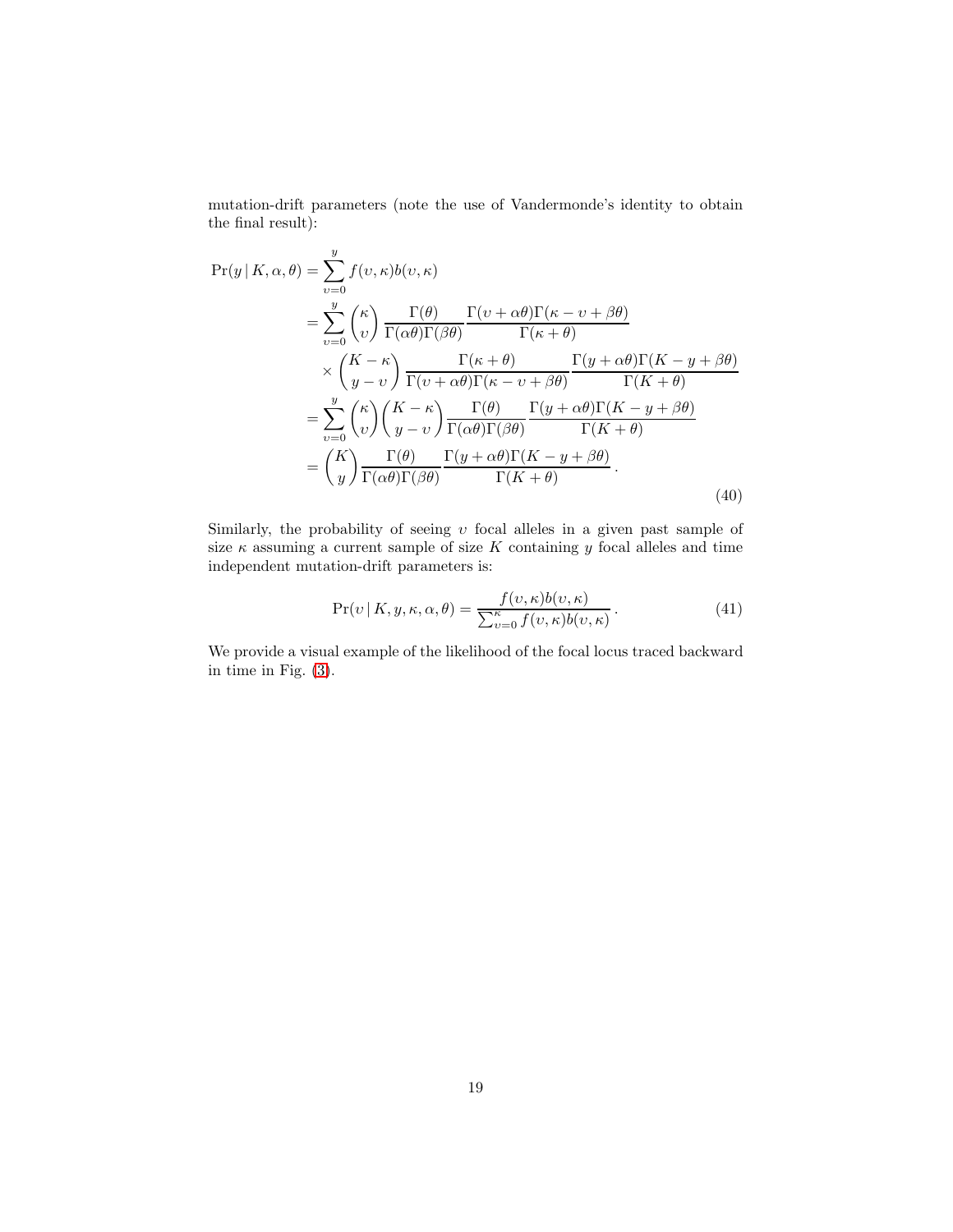<span id="page-19-0"></span>

Figure 3: Consider a sample of size  $K = 10$  with  $y = 5$  focal alleles, *i.e.*, a starting configuration of (5,10). Assume a mutation bias of  $\alpha = 0.3$  towards the focal allele and an overall scaled mutation rate of  $\theta = 0.1$ . Here, we show the conditional probabilities of all possible particle configurations between  $(5, 10)$  and  $(0, 0)$  as per Eq.  $(41)$ . This is an application of the forward- backward particle model in Secs. [\(3.2\)](#page-16-0) and [\(3.3\)](#page-17-0).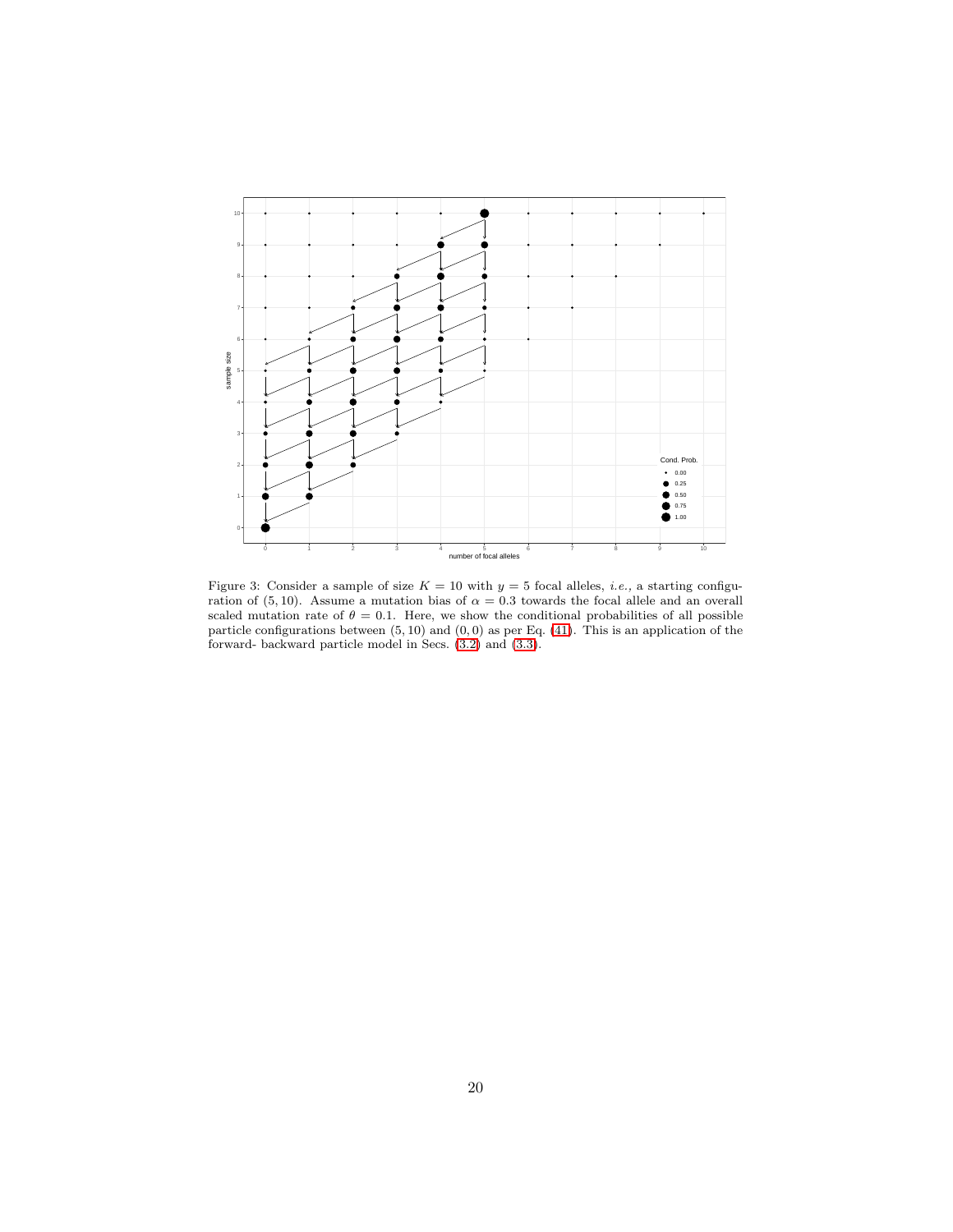## <span id="page-20-0"></span>3.5. Particle model: temporal dynamics

So far, we have always assumed the past sample sizes  $\kappa$  as given. However, they can easily be modelled as a pure death process dependent on mutation and drift: Both events simply reduce the sample size by one.

The following system of differential equations describes the evolution of the sample size  $\kappa$  backward in time:

<span id="page-20-4"></span>
$$
-\frac{d}{dt}\Pr(\kappa = K | K, \theta, t) = \lambda_K \Pr(\kappa = K | K, \theta, t), \text{ and}
$$

$$
-\frac{d}{dt}\Pr(\kappa | K, \theta, t) = -\lambda_{\kappa+1} \Pr(\kappa + 1 | K, \theta, t) + \lambda_{\kappa} \Pr(\kappa | K, \theta, t), \text{ for } K > \kappa \ge 0.
$$
(42)

with corresponding eigenvalues  $\lambda_{\kappa} = \kappa(\kappa - 1 + \theta)$  (as in Eq. [\(16\)](#page-9-1)). The starting condition is:  $Pr(\kappa = K | K, \theta, t = 0) = 1$ , and  $Pr(K > \kappa \geq 0 | K, \theta, t = 0) = 0$ . Then the solution of the above system of equations is [\[27](#page-37-10), chapter 6, Eq. 2.2]

<span id="page-20-1"></span>
$$
\Pr(\kappa = K | K, \theta, t) = e^{\lambda_K t},
$$
\n
$$
\Pr(\kappa | K, \theta, t) = \sum_{i=\kappa}^{K} c_{i,\kappa} e^{\lambda_i t}, \text{ for } K - 1 \ge \kappa \ge 0
$$
\n
$$
\text{with } c_{i,\kappa} = \frac{\prod_{j=\kappa+1}^{K} \lambda_j}{\prod_{j=\kappa, j \ne i}^{K} (\lambda_j - \lambda_i)}.
$$
\n(43)

#### 3.6. Particle model: total backward dynamics

Augmenting the time independent backward variables from Eq. [\(39\)](#page-17-1) with the temporal dynamics from the previous subsection, *i.e.*, Eq.  $(43)$ , we obtain the joint probability of the number of focal alleles in the extant sample and the past sample sizes:

<span id="page-20-2"></span>
$$
Pr(y, \kappa | K, v, \alpha, \theta, t) = Pr(y | K, \kappa, v, \alpha, \theta) Pr(\kappa | K, \theta, t).
$$
 (44)

#### 3.7. Particle model: joint and marginal probabilities

The aim of the forward-backward algorithm is to obtain the probability of ancestral sample configurations  $(v, \kappa)$  at arbitrary times t, conditional on the sample configuration  $(y, K)$  at time  $t = 0$ , *i.e.*,  $Pr(v, \kappa | K, y, \dots)$ . Multiplying the probability in Eq. [\(44\)](#page-20-2),  $Pr(y, \kappa | K, v, \ldots)$ , with the probability of the frequency of the focal allele  $v$  given a past sample size  $\kappa$  and population proportion x gives us the joint probability  $Pr(y, v, \kappa | K, x, \dots)$ . Recall that the probabilities in Eq. [\(44\)](#page-20-2) are for unordered samples, since we treat the allele 'labels' as interchangeable in each time step within the sample genealogy. Obtaining the number of focal alleles  $\nu$  in an ancestral sample from a given population allele proportion  $x$ , however, requires ordered sampling (instead of binomial *i.e.*, unordered sampling):

<span id="page-20-3"></span>
$$
\Pr(v \mid \kappa, x)^{o} = x^{v} (1 - x)^{\kappa - v},\tag{45}
$$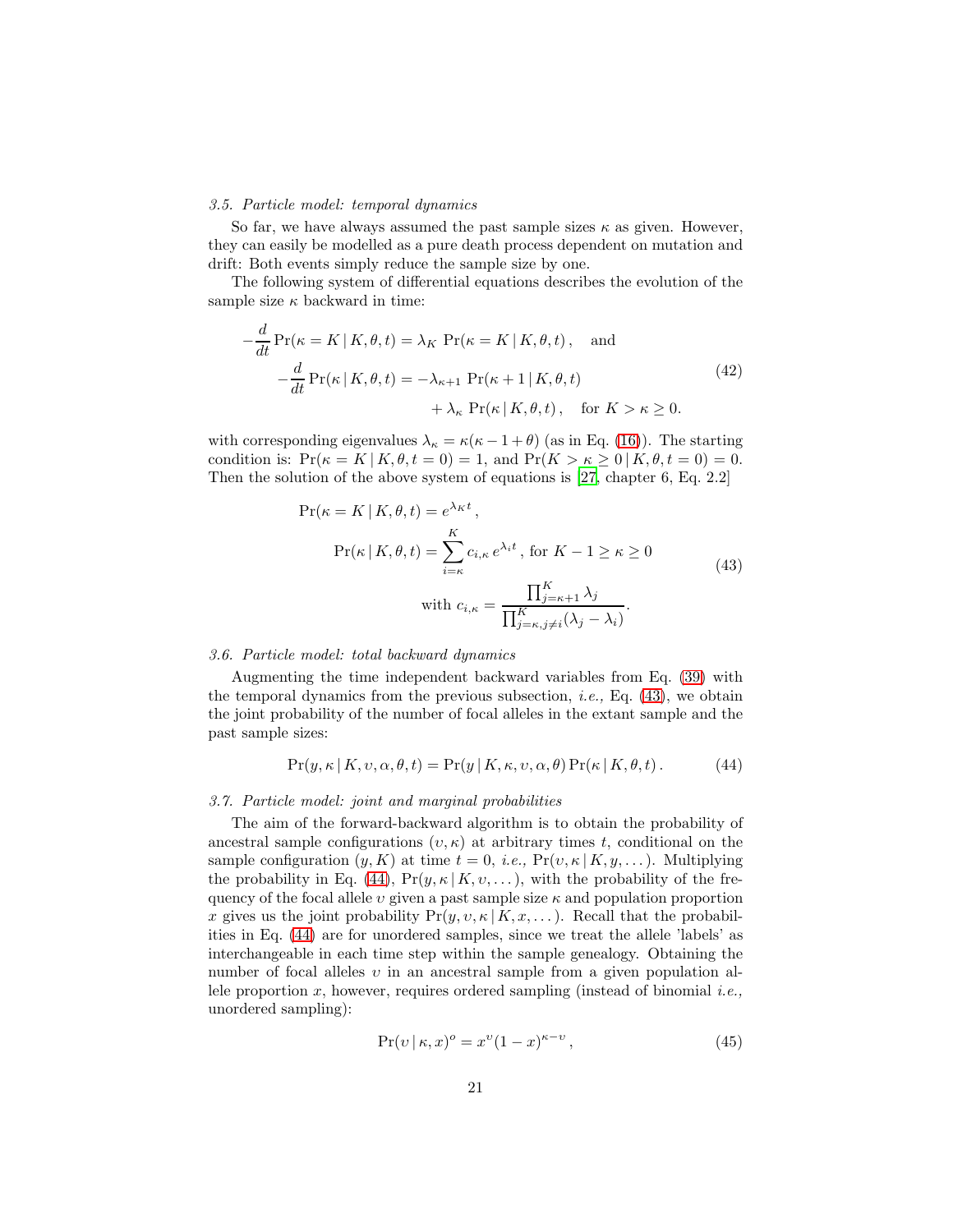to obtain:

$$
Pr(y, v, \kappa | K, x, \alpha, \theta, t) = Pr(y | K, \kappa, v, \alpha, \theta) Pr(v | \kappa, x)^{o} Pr(\kappa | K, \theta, t).
$$
 (46)

The marginal distribution of the number of focal alleles  $\gamma$  in the extant sample of size  $K$  is then determined by:

<span id="page-21-1"></span>
$$
Pr(y|K, x, \alpha, \theta, t) = \sum_{\kappa=0}^{K} \sum_{v=\max(\kappa+y-K,0)}^{\min(\kappa, y)} Pr(y, v, \kappa | K, x, \alpha, \theta, t),
$$
 (47)

for every  $t < 0$ . This is a sum over all possible  $(K+1)(y+1)$  allele configurations. For  $t \to -\infty$ , the sum becomes dominated by the probability for the case  $\kappa = 0$ since the likelihood in Eq. [\(45\)](#page-20-3) is trivially one for  $\kappa = 0$  irrespective of x. Hence, this can be used to obtain the likelihood:

<span id="page-21-2"></span>
$$
Pr(y | K, x, \theta, \alpha, t \to \infty) = Pr(y | K, \theta, \alpha).
$$
 (48)

## 3.7.1. Relationship between particle probabilities and Jacobi polynomials

Recall that we previously obtained an expression for Eq. [\(47\)](#page-21-1) in terms of modified Jacobi polynomials (Eq. [29\)](#page-12-0), which we reproduce here:

$$
\Pr(y \mid K, x, \alpha, \theta, t) = \sum_{n=0}^{K} e^{\lambda_n t} d_n(K, y)^{(\alpha, \theta)} R_n^{(\alpha, \theta)}(x).
$$
 (49)

Clearly, these two representations must be equivalent: The order of expansion of the modified Jacobi polynomials is generally equivalent to the sample size, so we can set  $\kappa$  to n in Eq. [\(47\)](#page-21-1). Now, for each past sample size  $\kappa$  (or now n), the terms with the same temporal component  $e^{\lambda_n t}$  and the same power of x from Eq. [\(47\)](#page-21-1)(left below) and Eq. [\(49\)](#page-21-2)(right below) can be equated:

$$
e^{\lambda_n t} x^n c_{n,n} \sum_{v=\max(n+y-K,0)}^{\min(\kappa,y)} (-1)^{n-v} b(v,n) = e^{\lambda_n t} x^n d_n(K,y)^{(\alpha,\theta)} r_{n,n}
$$
  
\n
$$
c_{n,n} \sum_{v=\max(n+y-K,0)}^{\min(\kappa,y)} (-1)^{n-v} b(v,n) = d_n(K,y)^{(\alpha,\theta)} r_{n,n}
$$
\n(50)

where the  $R_n^{(\alpha,\theta)}(x)$  are written as the term  $x^n$  multiplied by the corresponding coefficient  $r_{n,l}$ , and  $c_{n,n}$  are the *n*th coefficients solving the system of temporal differential equations in Eq. [\(42\)](#page-20-4). For  $y = 0$  or  $y = K$ , the above formula simplifies as there only a single term remains in the summation.

## <span id="page-21-0"></span>3.8. Past allele configurations

 $\ddot{\phantom{0}}$ 

In order to determine the distribution of allele configurations at any given point in time conditional on a current sample, we must combine the total backwards dynamics of a sample given in Eq. [\(44\)](#page-20-2) with repeated sampling from the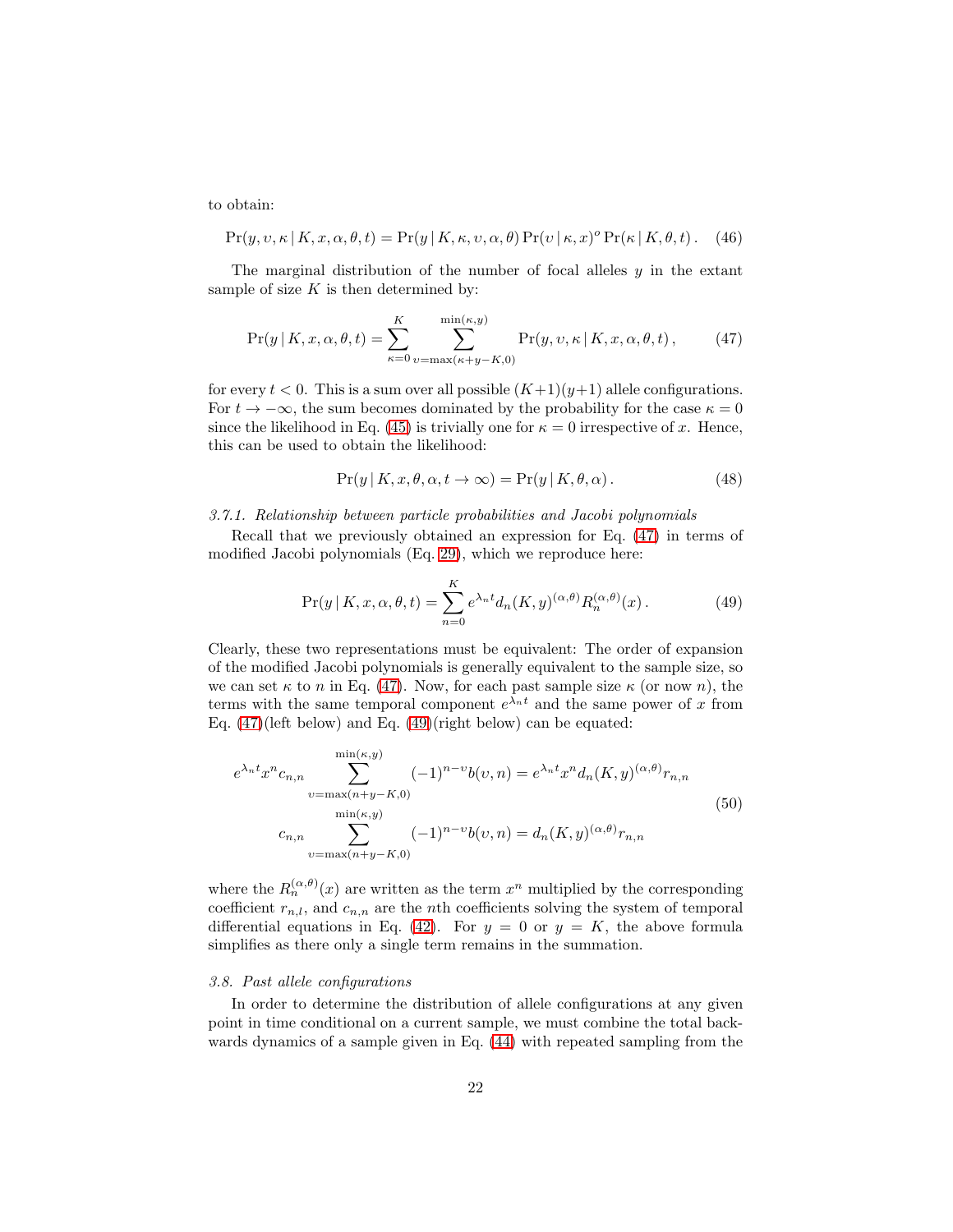general population forward in time. Note that the latter cannot be modelled using a particle model: The sample sizes in the particle model - both current and past - are assumed fixed until augmented backward in time by temporal dynamics accounting for mutation-drift parameters; importantly, these temporal components are conditional on the extant sample size. When sampling from the population forward in time and agnostic to either past or future sample sizes and configurations, however, the sample size  $\kappa$  becomes a random variable.

The population allele proportion can be modelled forward in time by expanding the transition density  $\phi(x | t, \rho)$  into orthogonal polynomials as in Eq. [\(26\)](#page-11-0);  $\rho$ here represented the beta equilibrium distribution of the bi-allelic Moran model. Further, the likelihood of observing  $v$  alleles of the focal type in a sample of size  $\kappa$  conditional on the population allele frequency x can also be expanded into the orthogonal polynomials:

<span id="page-22-0"></span>
$$
\Pr(v \mid \kappa, x) = \binom{\kappa}{v} x^v (1-x)^{\kappa - v} = \sum_{n=0}^{\kappa} d_n(\kappa, v) R_n^{(\alpha, \theta)}(x). \tag{51}
$$

Then the joint probability of the focal alleles  $y$  in the extant sample and the past particle configurations becomes:

$$
\Pr(y, v, \kappa | K, \alpha, \theta, t, \rho)
$$
\n
$$
= \Pr(y, \kappa | K, v, \alpha, \theta, t) \int_0^1 \Pr(v | \kappa, x) \phi(x | t, \rho) dx
$$
\n
$$
= \Pr(v | K, y, \kappa, \alpha, \theta) \Pr(\kappa | K, \theta, t)
$$
\n
$$
\times \sum_{n=0}^{\kappa} e^{\lambda_j (S-t)} \int_0^1 d_n(\kappa, v) R_n^{(\alpha, \theta)}(x) \rho_j^{(\alpha, \theta)} R_n^{(\alpha, \theta)}(x) x^{\alpha \theta - 1} (1 - x)^{\beta \theta - 1} dx
$$
\n
$$
= \Pr(v | K, y, \kappa, \alpha, \theta) \Pr(\kappa | K, \theta, t) \sum_{n=0}^{\kappa} e^{\lambda_j (S-t)} d_n(\kappa, v) \rho_n^{(\alpha, \theta)} \Delta_n^{(\alpha, \theta)}.
$$
\n(52)

Note that the first term can be calculated using our forward-backward particle algorithm in Eq. [\(41\)](#page-18-0), the second is the solution of the temporal system in Eq. [\(43\)](#page-20-1).

Finally, the probability of ancestral allele configurations at any time, conditional on an extant sample, becomes:

$$
\Pr(v,\kappa | K, y, \alpha, \theta, t, \rho) = \frac{\Pr(y, v, \kappa | K, \alpha, \theta, t, \rho)}{\Pr(y | K, \alpha, \theta, t, \rho)},
$$
(53)

where the denominator can be determined using either

• (i) the particle approach via

$$
Pr(y | K, \alpha, \theta, t, \rho) = Pr(y | K, x, \alpha, \theta, t) \int_0^1 \phi(x | t, \rho) dx
$$

with the first term from Eq. [\(47\)](#page-21-1), or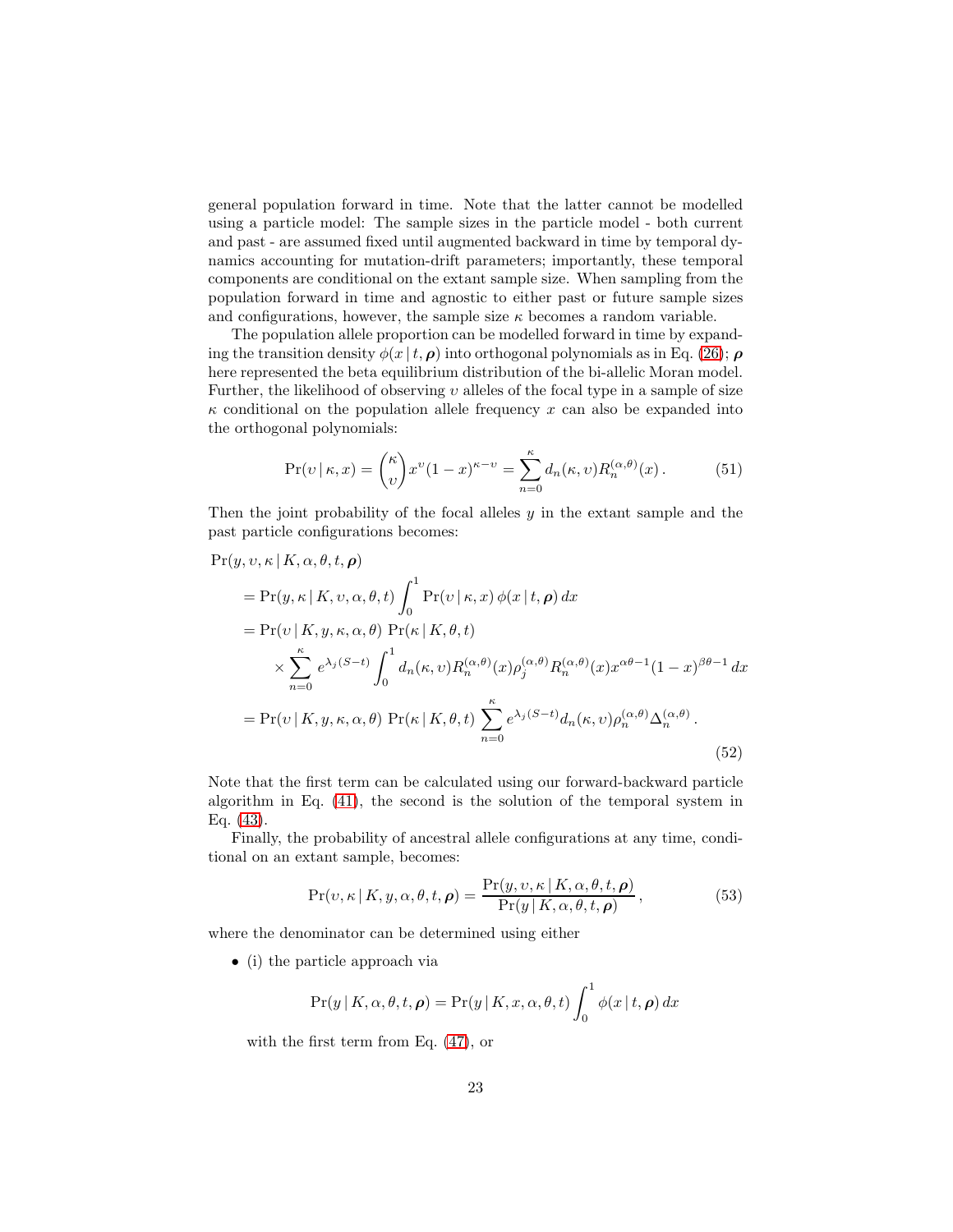• (ii) the equivalent polynomial approach in Eq. [\(30\)](#page-12-1).

Changes in mutation parameters over time can also be incorporated in this forward-backward algorithm: Once again consider the scenario in which the mutation parameters  $\alpha$  and  $\theta$  remain constant between the times  $S \leq t \leq 0$ , and at time  $t = S$  in the past they change to  $\alpha^*$  and  $\theta^*$ . Recall that the ancestral allele configuration  $\rho$  is then modelled as beta-binomial with parameters  $\alpha^*$  and  $\theta^*$  instead of  $\alpha$  and  $\theta$  (Eq. [\(31\)](#page-12-2)), and this can be substituted into the equations of this subsection accordingly (directly in Eq. [\(52\)](#page-22-0) and (i), and see Eq. [\(32\)](#page-12-3) for (ii)). An example is shown in Fig. [\(4\)](#page-24-0).

Summary. The forward-backward algorithm using a combination of the particle model and orthogonal polynomials deviates considerably from the canonical situation: Within the forward-backward recursions tracing the sample allele configurations described by the particle model, each step leads to a change in the sample size  $\kappa$  and hence the dimension of the transition matrix, which is no longer square. Furthermore, the backwards temporal system accounting for the effect of changing mutation-drift parameters on the sample size is not diagonal and thus moderately complex. Calculating the marginal likelihood of the number of focal alleles in the extant sample involves a summation over  $(K+1)(y+1)$  allele configurations rather than an eigensystem decomposition as with the orthogonal polynomials—this may sometimes be convenient though it is generally less efficient. However, the two methods yield equivalent results, which is of considerable theoretical interest. To determine the likelihood of any past population allele frequencies, the particle model is combined with forward population dynamics represented as orthogonal polynomials.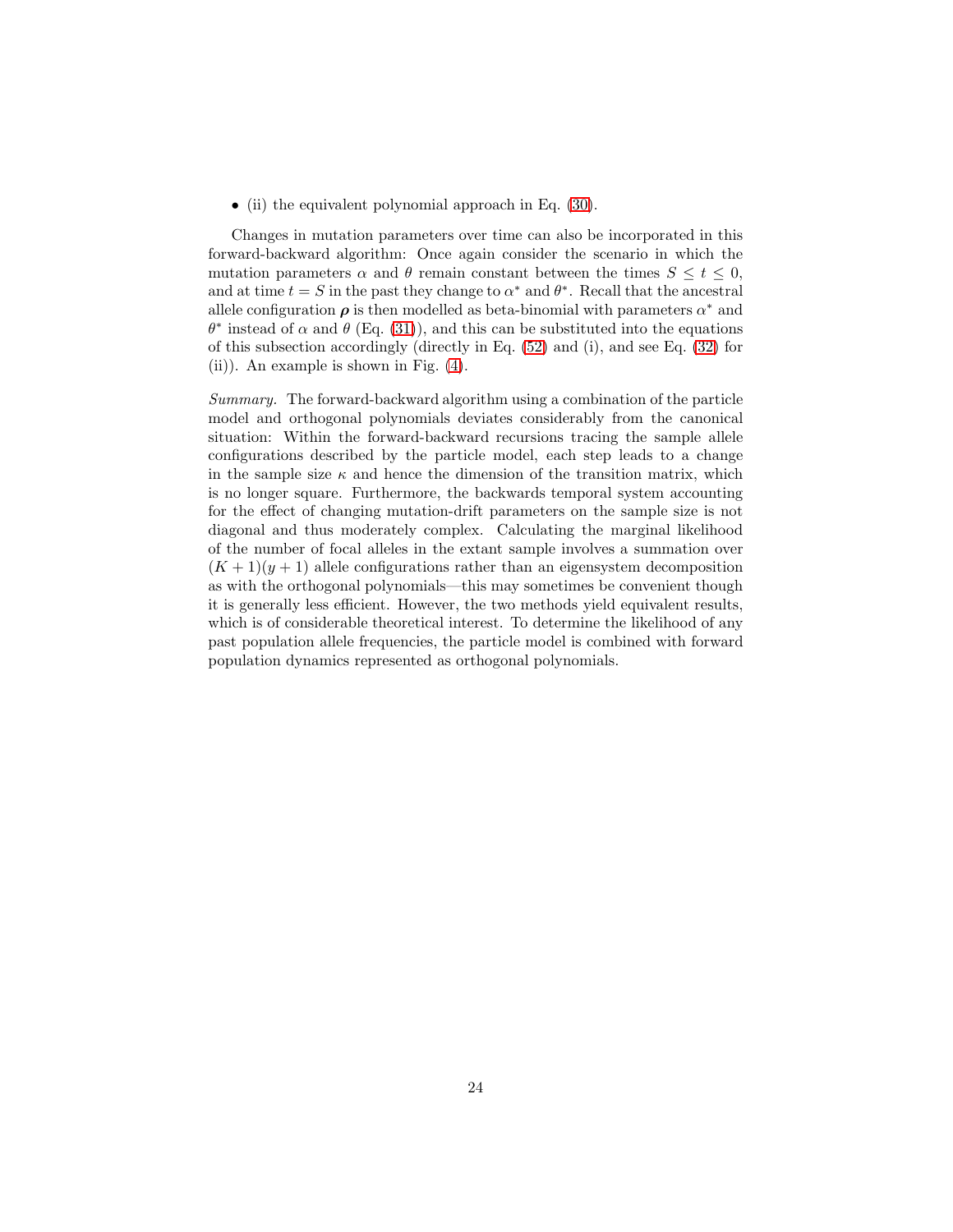<span id="page-24-0"></span>

Figure 4: Let us again consider a sample of size  $K = 10$  with  $y = 5$  focal individuals drawn at the present time  $t = 0$ . We now consider a non-equilibrium situation where the population size changes at  $t = S = -0.5$  in the past; this change is driven by a single change in the scaled mutation rate: The ancestral rate  $\theta^* = 0.3$  changes to the current rate  $\theta^* = 0.1$ ,  $\alpha = 0.3$  remains constant throughout. We show the probabilities of the various possible allele configurations  $v$  and  $\kappa$  from Eq. [\(52\)](#page-22-0); the size of the dots is proportional to the probability of the configuration.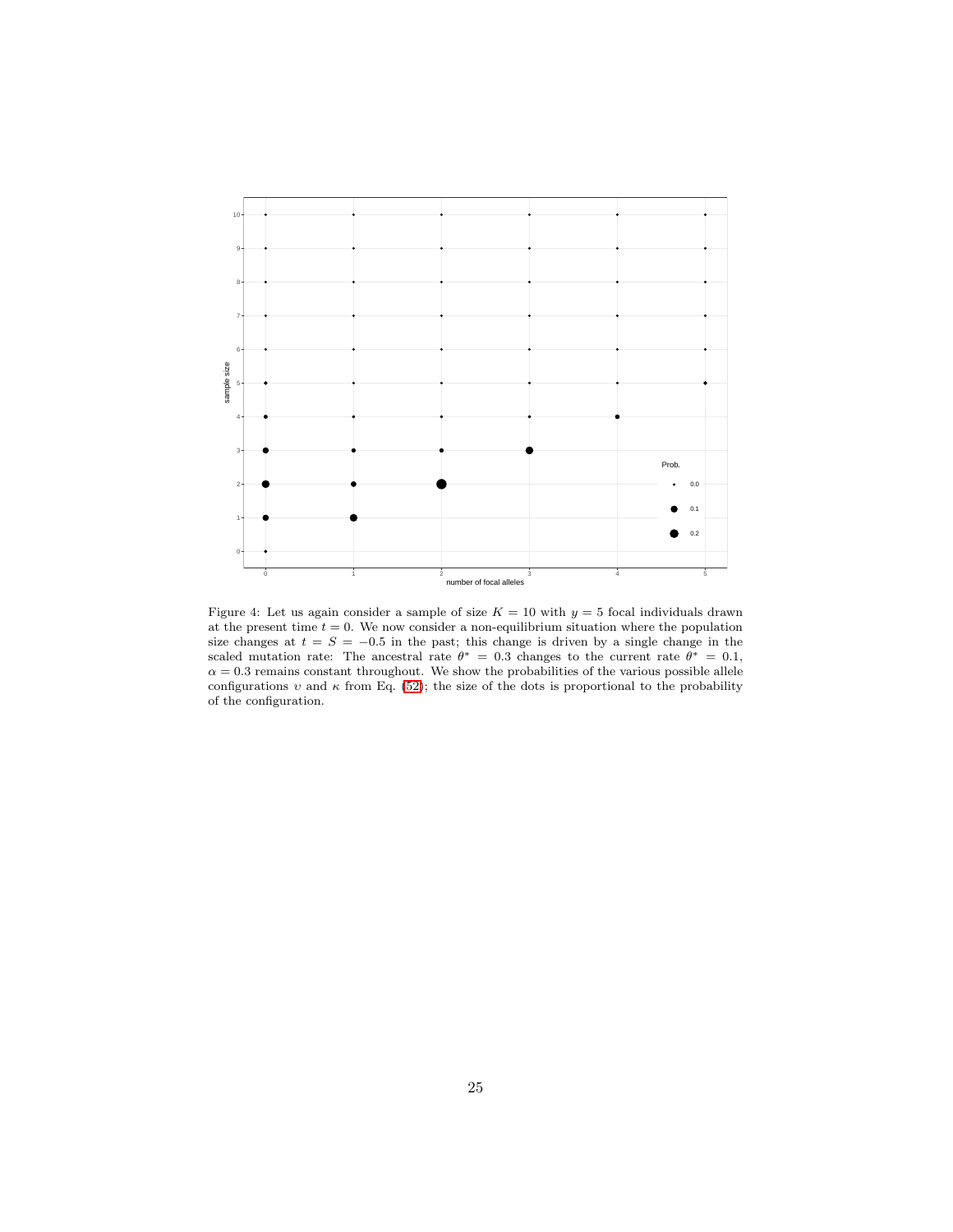#### <span id="page-25-0"></span>4. Transition probabilities of the boundary mutation-drift Moran model

Recall that in synonymous sites of protein coding genes of eukaryotes, the expected heterozygosity, which is roughly equal to the scaled mutation rate, is  $\leq 10^{-2}$  [\[17](#page-36-8)]. Note that the expected heterozygosity corresponds to the expected polymorphism in a sample of size two and is thus proportional to the number of polymorphic sites in the sample; increasing the sample size leads to a roughly logarithmic increase in the proportion of polymorphic sites. Population genetic models derived in the limit of small scaled mutation rates,  $\theta \to 0$ , often approximate general mutation dynamics with sufficient accuracy and have clear numeric advantages [\[33\]](#page-37-11). A first order Taylor expansion in  $\theta$  of the beta-binomial equilibrium distribution of a sample from the decoupled bi-allelic Moran model yields the equilibrium distribution of the proportion of alleles  $X$  at any locus in the so-called boundary mutation-drift Moran model [\[30\]](#page-37-5):

<span id="page-25-1"></span>
$$
\Pr(\mathbf{X} = \frac{i}{N} | N, \alpha, \theta) = \begin{cases} \beta \left( 1 - \alpha \theta H_{N-1} \right) & \text{for } i = 0, \\ \alpha \beta \theta \frac{N}{i(N-i)} & \text{for } 1 \le i \le (N-1), \\ \alpha \left( 1 - \beta \theta H_{N-1} \right) & \text{for } i = N, \end{cases} \tag{54}
$$

where  $H_{N-1} = \sum_{i=1}^{N-1} \frac{i}{N}$  is the harmonic number. In essence, the boundary mutation-drift Moran model assumes that only a single mutation segregates in a population at any given time: Mutations arise exclusively from the monomorphic boundaries rather than from near the boundaries as in the general mutation model with low mutation rates; the polymorphic interior is governed by drift (and selection in non-neutral scenarios [\[32\]](#page-37-12)). Simulations show that the boundary mutation-drift Moran model is a good approximation for the general mutation Moran model if the expected equilibrium heterozygosity  $2\alpha\beta\theta \leq 10^{-2}$ [\[30\]](#page-37-5). Importantly, the boundary mutation-drift Moran model simplifies inference considerably [\[28\]](#page-37-13).

Several approaches have been taken to derive transition probabilities compatible with this equilibrium distribution [\[29,](#page-37-6) [6](#page-35-6), [32\]](#page-37-12). Burden and Griffiths [\[6\]](#page-35-6) start their derivations from a Wright-Fisher diffusion with  $\theta \to 0$ , and obtain the probability of the admissible sample configurations under the constrained mutation rate at any time t by considering all coalescent sub-trees and their scaled branch lengths. The resulting formulae are complex and not easily employed in an inferential framework.

The transition rate matrix of the boundary-mutation Moran model given by Vogl and Mikula [\[32](#page-37-12)] is comparatively tractable. To balance the constraint that mutations are only allowed from the boundaries, mutation rates are re-scaled to obtain an equilibrium distribution corresponding to the Taylor series expansion of the general mutation Moran model. Importantly, this transition matrix and in particular its eigenvalues are not consistent with varying  $N$ , precisely because it is scaled so that mutations segregate at an identical average rate in equilibrium regardless of the sample size. Therefore the embedded genealogies of alleles depend on the sample size. For small scaled mutation rates the deviation of the eigenvalues from those of the general mutation Moran model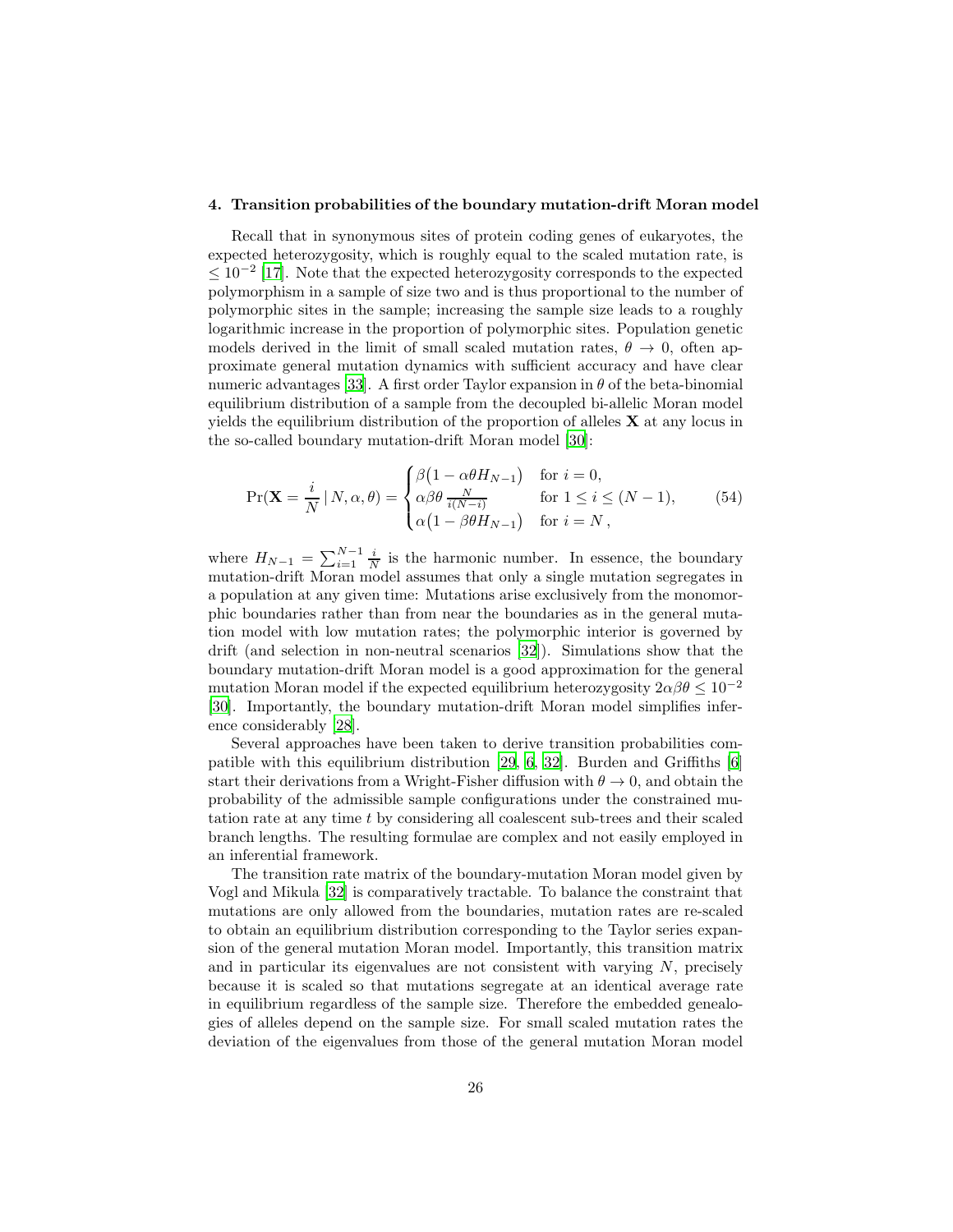(which are consistent for varying  $N$ ) is negligible, as shown in Fig.  $(5)$ . For larger values such as  $\theta = 0.025$ , which is close to the limit of feasibility for the first order  $\theta$  approximation, the first non-zero eigenvalue  $\lambda_1$ , which determines the asymptotic speed of approach to equilibrium, is increased by approximately 2.5% to 5%. This could become important in a phylogenetic context, as split times between species may considerably exceed the (effective) population size N, which in turn constrains the effect of drift.

The stationary distribution of the phylogenetic rendition of the boundary mutation-drift Moran model has traditionally been scaled to maintain the proportion of monomorphic sites across different sample sizes [\[24](#page-37-14)] (but note that one version can be reparametrized to give the other), and the corresponding transition matrix [\[5](#page-35-7)] is therefore similarly inconsistent. (Note, however, that with a given population size  $N$  this approach provides a statistically consistent framework for inference [\[4\]](#page-35-8).) Divergence estimators based on branch lengths [\[24,](#page-37-14) [5](#page-35-7)] may be affected by this; note that this also depends on whether the deviation actually exceeds the margin of numerical accuracy of the implementation, which may not be the case. Determining substitution rates by multiplying the mutation rates and fixation/hitting probabilities derived from the continuous approximations avoids the problem entirely [\[32\]](#page-37-12).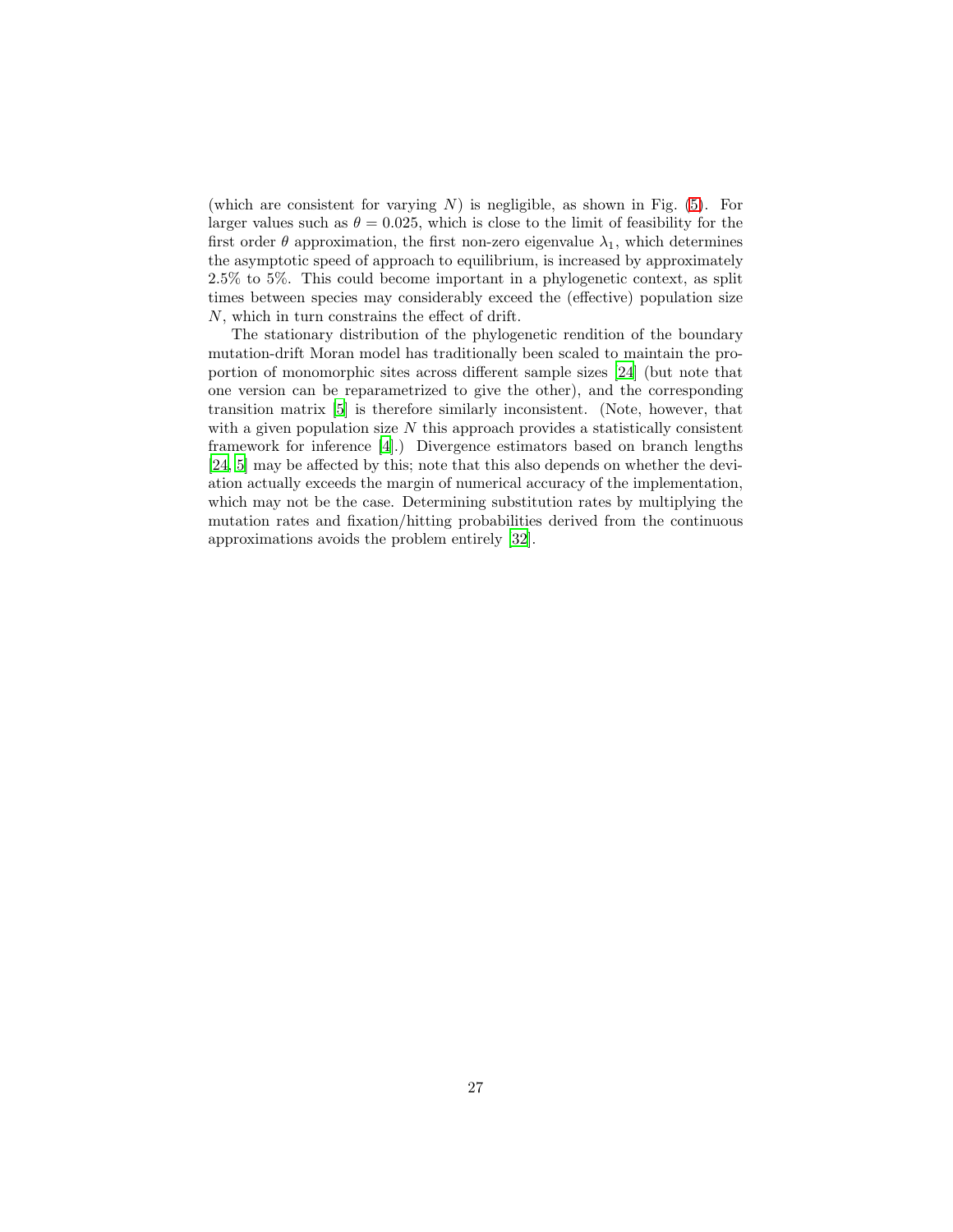<span id="page-27-0"></span>

Figure 5: Percentage bias of the eigenvalues of the boundary mutation-drift Moran model vs. the eigenvalues of the general mutation Moran model in dependence on the haploid population size N: Each plot shows a different eigenvalue - A)  $\lambda_1$ , B)  $\lambda_2$ , C)  $\lambda_3$ , D)  $\lambda_4$  - of the transition matrix with three different overall scaled mutation rates:  $\theta = c(0.1, 0.05, 0.01)$ , whereby the largest overall scaled mutation rate corresponds to the slope showing the highest percentage bias, etc. In all plots, the reference line at 100% corresponds to the value of the eigenvalue in the limit  $\theta \to 0$ .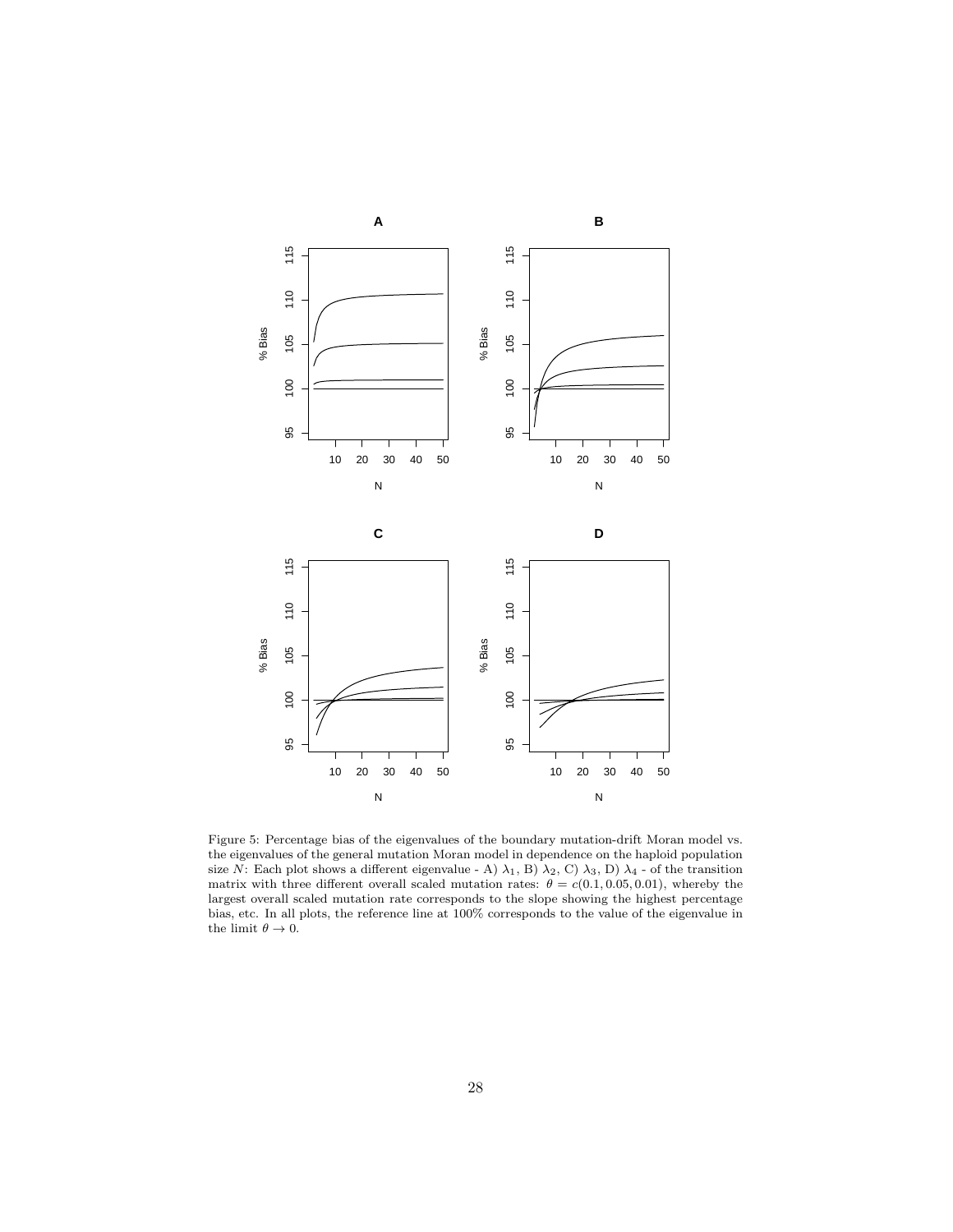An alternative approach to representing the transition rates of the boundary mutation-drift Moran model has been proposed by Vogl and Bergman [\[29\]](#page-37-6): In the limit of the small scaled mutation rate  $\theta \to 0$ , the interior of the forward (Fokker-Planck) diffusion equation in Eq. [\(7\)](#page-7-2) becomes a pure drift diffusion model that can be decomposed into eigenvectors given by (modified) Gegenbauer polynomials and corresponding eigenvalues  $\lambda_n = n(n-1)$  for  $n \geq 2$ , where  $0 \leq n \leq \infty$  is the order of the polynomials. The (modified) Gegenbauer polynomials can be obtained from the (modified) Jacobi polynomials by a Taylor series expansion up to zeroth order [\[29\]](#page-37-6). To incorporate boundary dynamics similar to those in the boundary mutation-drift Moran model, boundary terms are introduced to derive a system of inhomogeneous differential equations yielding the first two eigenvalues  $\lambda_0 = 0$ , and  $\lambda_1 = \theta$ . Hence, the first non-zero eigenvalue is identical to that of the transition density of the general mutation model represented by orthogonal modified Jacobi polynomials (see Sec. [2.2.1\)](#page-8-0). This representation of the transition density of the boundary mutation-drift Moran model can be used for inference with our forward-backward algorithm that combines the particle model and the orthogonal polynomial approach: For this to work, we must establish a continuous prior distribution  $\rho(x)$  for the boundary mutation-drift Moran model (Sec. [4.1\)](#page-28-0). We will then review the forwardbackward algorithm using orthogonal polynomials for the boundary mutationdrift Moran model (Sec. [4.2.1\)](#page-29-0), and introduce the corresponding particle model (Sec. [4.2.2\)](#page-33-0).

#### <span id="page-28-0"></span>4.1. A functional as an improper prior

The beta equilibrium distribution Eq. [\(23\)](#page-11-1) [\[36\]](#page-37-9) is generally assumed as the prior distribution  $\phi(x | t = S) = \rho(x)$  for the bi-allelic Moran model in the continuous forward algorithms (Sec. [2.3.2\)](#page-10-0). For the boundary mutation-drift Moran model, we define the functional

<span id="page-28-1"></span>
$$
eq(x \mid \alpha, \theta) = \lim_{N \to \infty} \begin{cases} \beta \left(1 - \alpha \theta \int_{1/N}^{1 - 1/N} \frac{1}{x} dx\right) & \text{for } x = 0, \\ \alpha \beta \theta \frac{1}{x(1 - x)} & \text{for } 1/N \le x \le 1 - 1/N, \\ \alpha \left(1 - \beta \theta \int_{1/N}^{1 - 1/N} \frac{1}{x} dx\right) & \text{for } x = 1, \end{cases} \tag{55}
$$

to replace this beta distribution the prior. For the functional to be a valid prior, taking a sample of size  $K$  with  $y$  focal alleles with replacement from it should result in a marginal distribution for y that is equal to the stationary distribution in Eq. [\(54\)](#page-25-1). We will prove this here:

• (i) For polymorphic samples  $1 \leq y \leq (K-1)$ , the function

$$
\begin{cases} \alpha \beta \theta \, x^{y-1} (1-x)^{K-y-1} & \text{within } [1/N, 1-1/N] \\ 0 & \text{otherwise} \end{cases} \tag{56}
$$

is bounded from above by  $\alpha\beta\theta x^{y-1}(1-x)^{K-y-1}$  within the interval [0, 1] (but converges monotonically towards it with increasing  $N$ ). By the monotone convergence theorem, the order of taking the limit and integration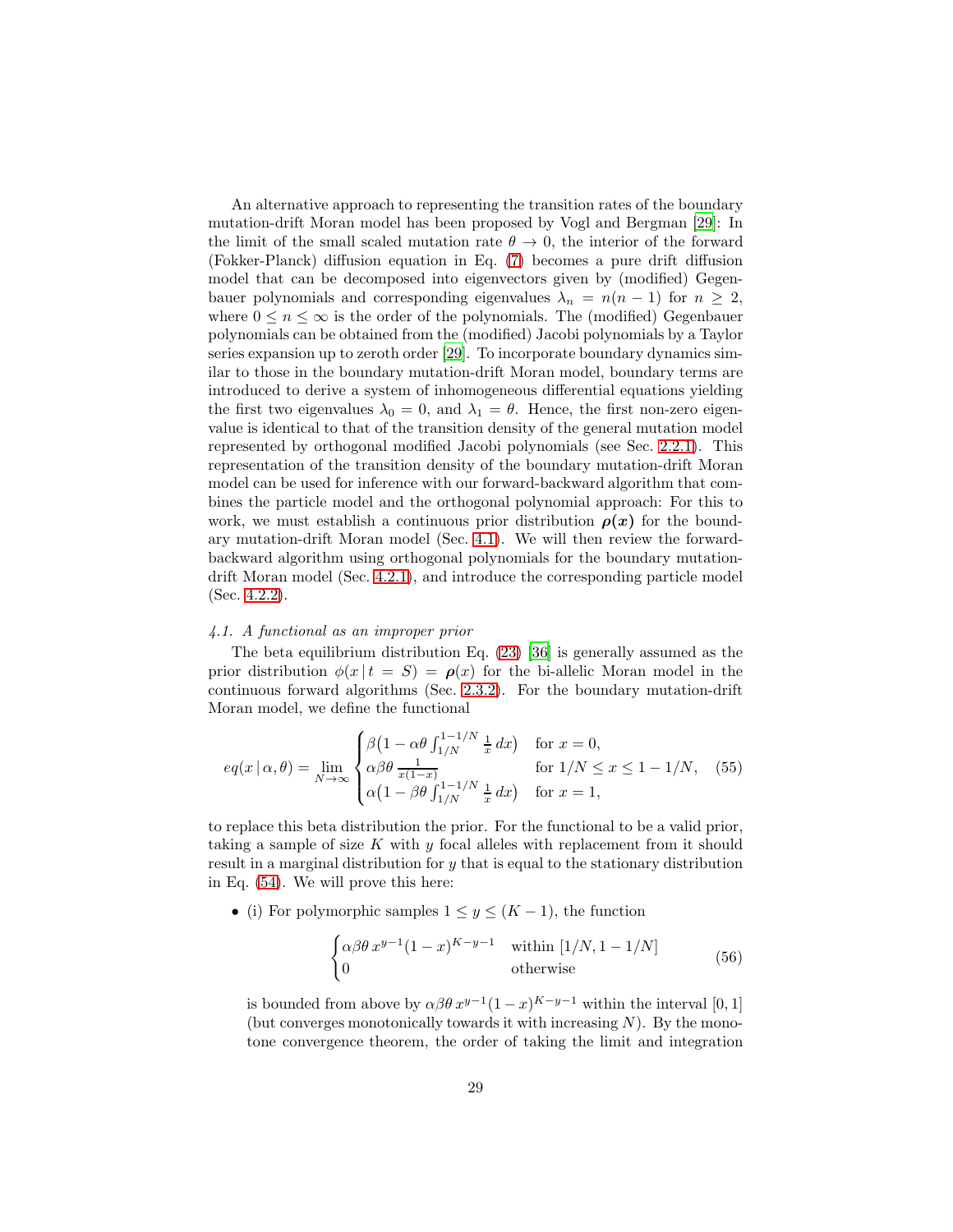can be reversed and we obtain:

$$
\Pr(1 \le y \le K - 1 \mid K, \alpha, \theta) = \alpha \beta \theta \binom{K}{y} \lim_{N \to \infty} \int_{1/N}^{1 - 1/N} x^{y - 1} (1 - x)^{K - y - 1} dx
$$

$$
= \alpha \beta \theta \frac{K}{y(K - y)}.
$$
(57)

• (ii) For monomorphic samples, analogous arguments apply. We show the case  $y = K$  (equivalent calculations hold for  $y = 0$ ):

$$
\Pr(y = K | K, \alpha, \theta) = \lim_{N \to \infty} \int_{1/N}^{1 - 1/N} x^{K} \alpha \beta \theta \frac{1}{x(1 - x)}
$$
  
+  $\alpha \left( 1 - \beta \theta \int_{1/N}^{1 - 1/N} \frac{1}{x} dx \right) dx$   
=  $\lim_{N \to \infty} \int_{1/N}^{1 - 1/N} \alpha \beta \theta \frac{x^{K - 1}}{1 - x} + \alpha \left( 1 - \beta \theta \int_{1/N}^{1 - 1/N} \frac{1}{1 - x} dx \right) dx$   
=  $\alpha + \lim_{N \to \infty} \alpha \beta \theta \int_{1/N}^{1 - 1/N} (x^{K - 1} - 1)(1 + x + x^{2} + \dots) dx$   
=  $\alpha + \lim_{N \to \infty} \alpha \beta \theta \int_{1/N}^{1 - 1/N} 1 + x + x^{2} + \dots + x^{K - 2} dx$   
=  $\alpha - \alpha \beta \theta H_{K - 1}$ . (58)

The functional Eq. [\(55\)](#page-28-1) can thus be used as an improper prior distribution for the boundary mutation-drift Moran model. As long as  $K < e^{\frac{1}{\max(\alpha,\beta)\theta}}$  approximately holds, a proper marginal posterior distribution for the proportion of focal alleles in the sample will result.

### <span id="page-29-0"></span>4.2. Transition probabilities with small scaled mutation rates

#### 4.2.1. Forward-backward with augmented Gegenbauer polynomials

Recall that the forward and backward operators of the Kolmogorov diffusion equation for the general mutation bi-allelic Moran model can be decomposed into eigenvectors represented as (modified) Jacobi polynomials and corresponding eigenvalues (Sec. [2.2.1,](#page-8-0) Sec. [2.3.2\)](#page-10-0). A similar decomposition can be achieved for the boundary mutation-drift Moran model; we will reproduce an outline of the derivation here, details can be found in Vogl and Bergman [\[29,](#page-37-6) Appendix]:

Pure drift model. In a first step, the eigenvectors of a pure drift model are obtained by a zeroth order Taylor series expansion around  $\theta$  in Sec. [\(2.2.1\)](#page-8-0), Sec. [\(2.3.2\)](#page-10-0).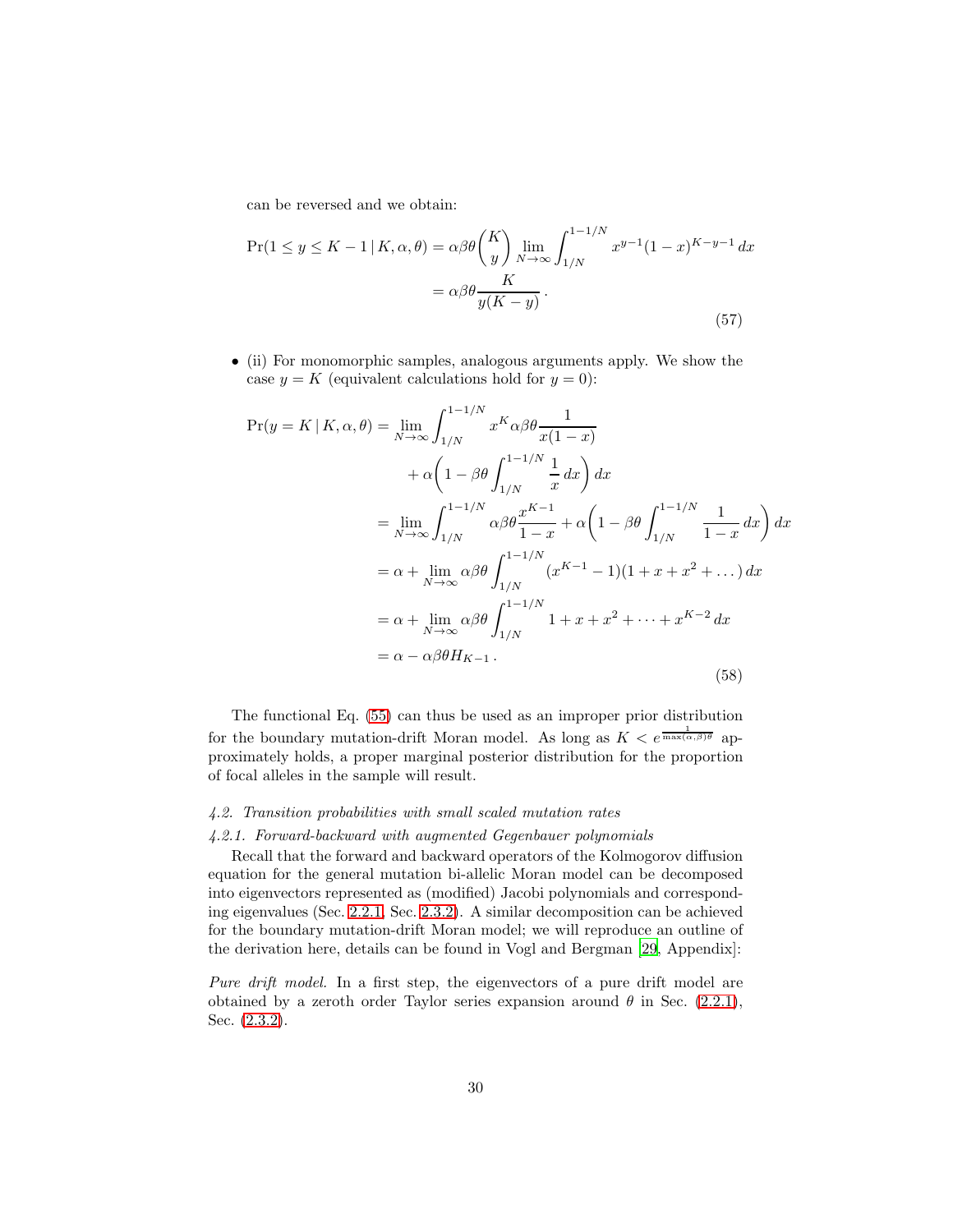The backward eigenvectors of the pure drift model are [\[3](#page-35-3)]:

$$
\begin{cases}\nB_0^{(\alpha,\theta)}(x) &= B_0^{(\alpha,0)}(x) = 1 \\
B_1^{(\alpha,\theta)}(x) &= B_1^{(\alpha,0)}(x) = x - \alpha \\
B_{n \ge 2}^{(\alpha,0)}(x) &= w(x)U_n(x),\n\end{cases}
$$
\n(59)

where for  $n \geq 2$ :

$$
U_n(x) = \sum_{l=0}^{n-2} (-1)^l \binom{n+l}{l} \binom{n-1}{l+1} x^l.
$$
 (60)

are the modified Gegenbauer polynomials (compare  $[25]$  Eqs.  $(12),(13)$ ) with weight function  $w(x) = x(1-x)$ . For any  $m, n$ , the modified Gegenbauer polynomials fulfill the following orthogonality relationship with respect to the weight function:

$$
\int_0^1 U_n(x)U_n(x)w(x) dx = \delta_{n,m}\Delta_n, \qquad (61)
$$

where  $\delta_{n,m}$  is Kronecker's delta and  $\Delta_n = \frac{(n-1)}{(2n-1)}$  $\frac{(n-1)}{(2n-1)n}$  for  $n \geq 2$  are proportionality constants. The forward eigenvectors of the pure drift model are:

$$
\begin{cases}\nF_0^{(\alpha,0)}(x) &= \beta \delta(x) + \alpha \delta(x-1) \\
F_1^{(\alpha,0)}(x) &= -\delta(x) + \delta(x-1) \\
F_{n \ge 2}^{(\alpha,0)}(x) &= -\frac{(-1)^n}{n} \delta(x) + U_n(x) - \frac{1}{n} \delta(x-1).\n\end{cases}
$$
\n(62)

The corresponding eigenvalues of the system are  $\lambda_0 = 0$ ,  $\lambda_1 = \theta = 0$ , and  $\lambda_n = n(n-1)$  for  $n \geq 2$ .

Boundary mutation-drift model. To introduce mutations arising exclusively at the monomorphic boundaries,  $\lambda_1$  is set to  $\theta$  with  $0 < \theta \ll 1$ . The discrete boundary mutation-drift model is scaled so that mutations enter the polymorphic region from the respective boundaries at average rates of  $\frac{\alpha\theta}{N}$  and  $\frac{\beta\theta}{N}$  per Moran drift event in equilibrium; this is required to maintain a constant equilibrium mutation rate across generations. In an orthogonal polynomial representation of the transition density of the continuous boundary mutation-drift model in which the (effective) population size and thus the generation lengths are not necessarily constant, mutations enter the polymorphic region from the respective boundaries at rates  $\alpha\theta b_0(x,t)$  and  $\beta\theta b_1(t)$ : Here,  $b_0(t)$  and  $b_1(t)$  represent the probability masses both already fixed at the boundary at time t or expected to fix there imminently by drift. In the polymorphic region, drift operates at an exponential rate that depends on the sample size  $\kappa$ , which is the order of the polynomial expansion and the sample size  $K$ . Overall, the forward and backward eigenvectors of the pure drift model of order  $K$  are multiplied with the solution  $\tau_n(t)$ , with  $0 \leq n \leq K$ , of the following system of first order linear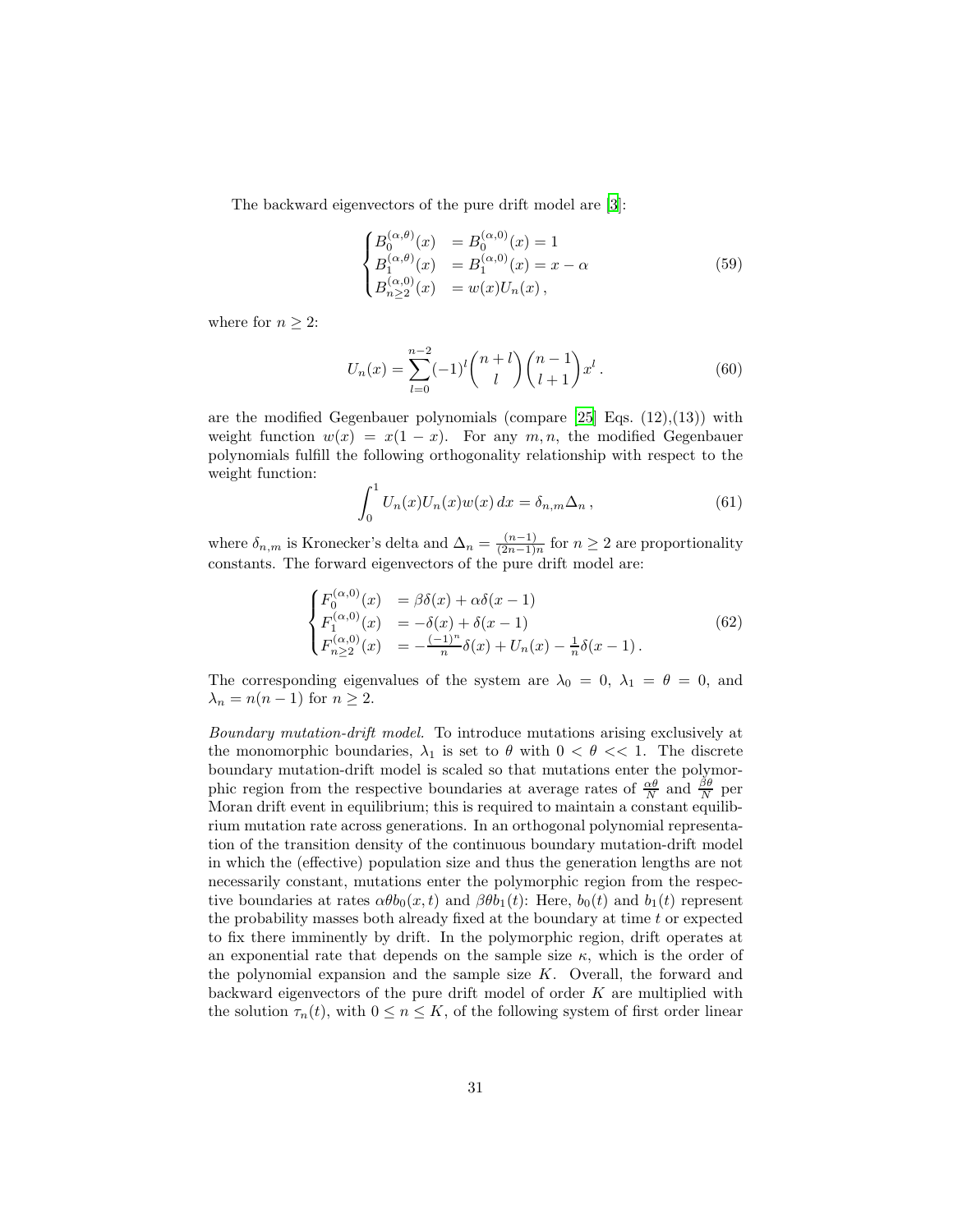equations describing the temporal dynamics induced by the boundary mutation ([\[29](#page-37-6)], but note the different weighting there):

<span id="page-31-0"></span>
$$
\frac{d}{dt}\tau_0(t) = 0
$$
\n
$$
\frac{d}{dt}\tau_1(t) = -\theta\tau_1(t)
$$
\n
$$
\frac{d}{dt}\tau_n(t) = -\lambda_n \tau_n(t) + A_n + B_n e^{\theta t} \text{ for } n \ge 2
$$
\n(63)

where

$$
A_n = -\alpha \beta \theta (2n - 1) n((-1)^n + 1)
$$

and

$$
B_n = -\theta(2n-1)n(b_0(t) - \beta)((-1)^n \alpha - \beta).
$$

Diagonalized boundary mutation-drift model. The system (Eq. [63\)](#page-31-0) corresponds to a triangular matrix with eigenvalues  $\lambda_0 = 0$ ,  $\lambda_1 = \theta$ ,  $\lambda_n = n(n-1)$  on the main diagonal. Hence the eigensystem can be easily diagonalized [\[3](#page-35-3)]:

The backward eigenfunctions of the boundary mutation-drift model become:

$$
\begin{cases}\nB_0^{(\alpha,\theta)}(x) &= B_0^{(\alpha,0)}(x) = 1 \\
B_1^{(\alpha,\theta)}(x) &= B_1^{(\alpha,0)}(x) = x - \alpha \\
B_{n \ge 2}^{(\alpha,\theta)}(x) &= B_n^{(\alpha,0)}(x) - \vartheta \frac{E_n \Delta_n}{\lambda_n} B_0^{(\alpha,0)}(x) - \theta \frac{B_n \Delta_n}{\lambda_n} B_1^{(\alpha,0)}(x).\n\end{cases}
$$
\n(64)

with

$$
\vartheta = \alpha \beta \theta,
$$
  
\n
$$
E_n = -(n-1) \frac{((-1)^n + 1)}{\Delta_n},
$$
  
\n
$$
O_n = -(n-1) \frac{(-1)^n \alpha - \beta}{\Delta_n},
$$
\n(65)

Equivalently, the forward eigensystem becomes [\[3\]](#page-35-3):

$$
\begin{cases}\nF_0^{(\alpha,\theta)}(x) &= eq(x \mid \alpha, \theta) \\
F_1^{(\alpha,\theta)}(x) &= neq(x \mid \alpha, \theta) \\
F_{n \ge 2}^{(\alpha,\theta)}(x) &= F_n^{(\alpha,0)}(x),\n\end{cases}
$$
\n(66)

with the functional  $eq(x | \alpha, \theta)$  from Eq. [\(55\)](#page-28-1), and the similar functional:

$$
neq(x \mid \alpha, \theta) = \lim_{N \to \infty} \begin{cases} -1 + \alpha \theta \int_{1/N}^{1-1/N} \frac{1}{x} dx & \text{for } x = 0, \\ \theta \left( -\frac{\alpha}{x} + \frac{\beta}{1-x} \right) & \text{for } 1/N \le x \le 1 - 1/N, \\ 1 - \beta \theta \int_{1/N}^{1-1/N} \frac{1}{x} dx & \text{for } x = 1. \end{cases}
$$
(67)

The weights are augmented by  $\Delta_0=\Delta_1=1.$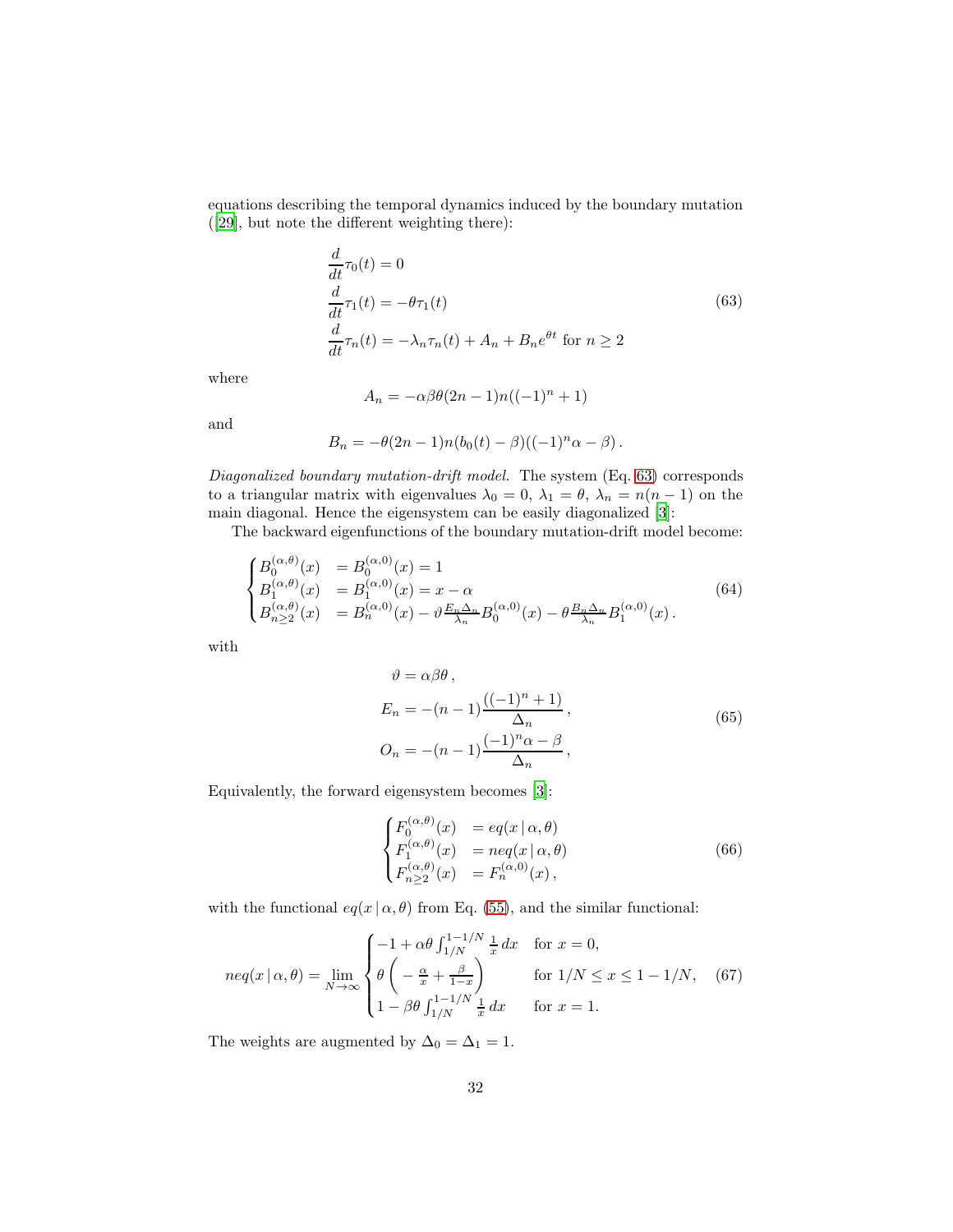Note that the first diagonalized eigenfunction  $F_0^{(\alpha,\theta)}(x)$  corresponds to the equilibrium distribution. With this and the second eigenfunction  $F_1^{(\alpha,\theta)}(x)$  a quasi-equilibrium state of the allele proportions in the polymorphic interior can be modelled:

$$
F_0^{(\alpha,\theta)}(x) + \alpha e^{-\theta t} F_1^{(\alpha,\theta)}(x) \,. \tag{68}
$$

Observe that the rate of approach to equilibrium depends on the mutation rate  $\theta$ , which is considerably slower than the rate of drift.

Application of the forward-backward algorithm. If the ancestral allele configuration  $\rho(x)$  is taken to be distributed according to the functional in Sec. [\(4.1\)](#page-28-0) with

$$
\rho(x) = \sum_{n=0}^{\infty} \rho_n^{(\alpha,\theta)} F_n^{(\alpha,\theta)}(x),\tag{69}
$$

and  $\rho_n^{(\alpha,\theta)}$  obtained according to:

$$
\rho_n^{(\alpha,\theta)} = \frac{1}{\Delta_n^{(\alpha,\theta)}} \int_{x=0}^1 w(x) F_n^{(\alpha,\theta)}(x) \rho(x) dx.
$$
 (70)

The forward transition density of the population can be expanded to either:

$$
\phi(x \mid t, \rho) = w(x) \sum_{n=0}^{\infty} \rho_n^{(\alpha, \theta)} F_n^{(\alpha, 0)}(x) \tau_n(t) , \qquad (71)
$$

or

$$
\phi(x \mid t, \rho) = w(x) \sum_{n=0}^{\infty} \rho_n^{(\alpha, \theta)} F_n^{(\alpha, \theta)}(x) (\tau_n(t))^{-}, \qquad (72)
$$

where  $(\tau_n(t))^-$  is the solution to

<span id="page-32-0"></span>
$$
\frac{d}{dt}\tau_n(t) = -\lambda_n \tau_n(t) \tag{73}
$$

The marginal likelihood of the number of focal alleles  $y$  in an extant sample of size  $K$  can similarly be determined via:

$$
\Pr(y|K,\alpha,\theta,t=0,\boldsymbol{\rho}) = \sum_{n=0}^{K} \rho_n^{(\alpha,\theta)} d_n(K,y) \Delta_n \tau_n(t=0).
$$
 (74)

<span id="page-32-1"></span>or

$$
\Pr(y|K,\alpha,\theta,t=0,\boldsymbol{\rho}) = \sum_{n=0}^{K} \rho_n^{(\alpha,\theta)} d_n(K,y) \Delta_n(\tau_n(t=0))^-, \tag{75}
$$

with

$$
d_n(K, y) = \frac{1}{\Delta_n} \int_{x=0}^1 {K \choose y} x^y (1-x)^{K-y} F_n^{(\alpha, 0)}(x) dx.
$$
 (76)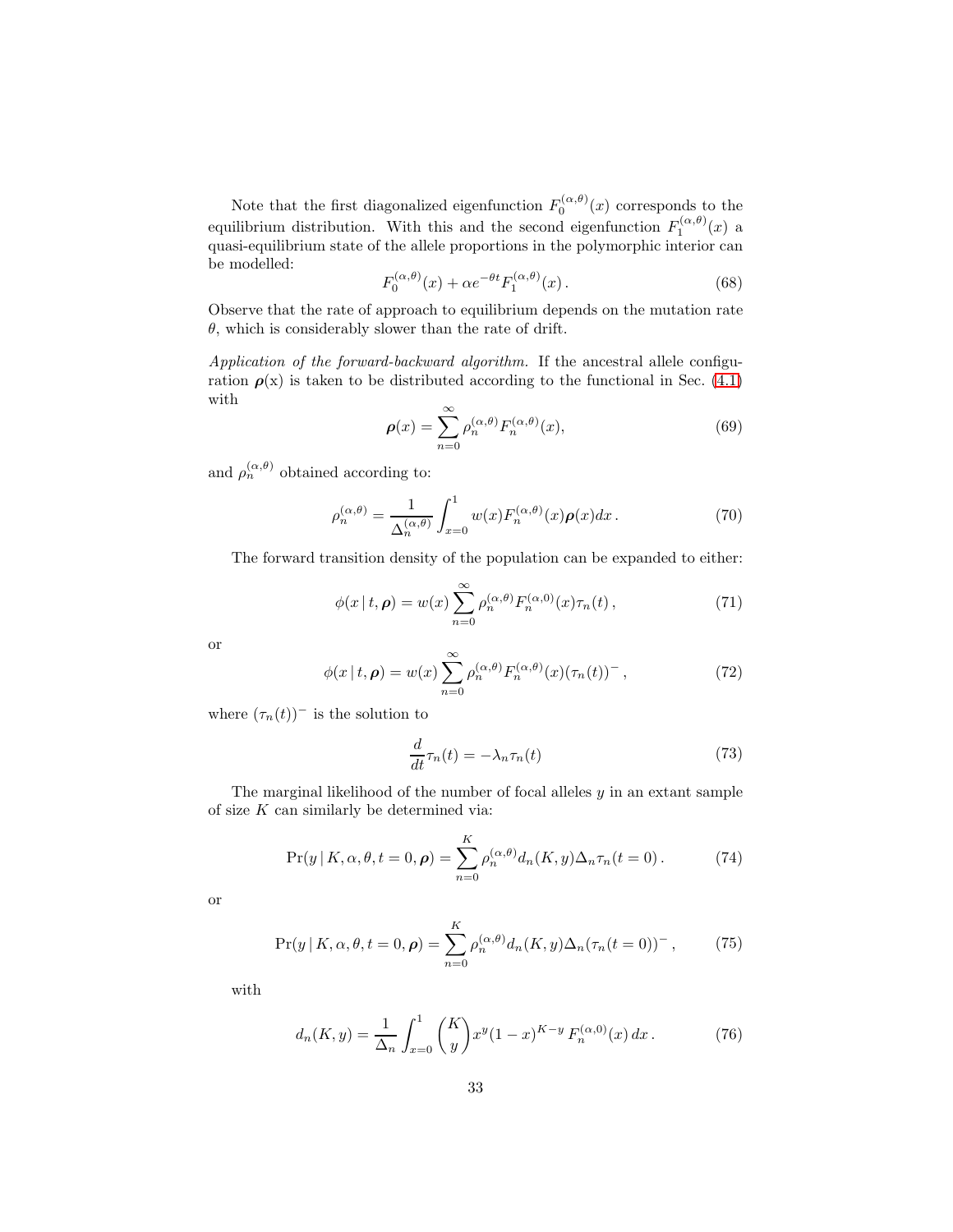Summary. A forward-backward algorithm approach using orthogonal polynomials can easily be applied to the boundary mutation-drift Moran model. Note that using the un-diagonalized version of the eigensystem is particularly efficient when mutation parameters change over time, both with respect to time and numerical accuracy, since this change does not affect the eigenvectors but only the temporal system. Although the boundary mutation-drift Moran model is an approximation to the general mutation bi-allelic Moran model, it may provide more accurate results in an inference framework than direct use of the general mutation model through this numerical advantage. The increased numerical accuracy may allow the use of higher sample sizes, which is necessary for many data analyses.

### <span id="page-33-0"></span>4.2.2. Particle transition probabilities

As with the general mutation model, Eq. [\(74\)](#page-32-0) and Eq. [\(75\)](#page-32-1) can be determined with an appropriate particle model. This can again be constructed using the ratios of the probabilities of the appropriate configurations of ancestral focal alleles  $v$  in a sample size of  $\kappa$  (see Eq. [34\)](#page-14-0).

Recall that the indicator variable  $z_{\kappa+1}$  is one if the  $\kappa + 1$ st allele is of the focal type and zero otherwise. Note that the transition probabilities from  $z_{\kappa}$  to  $z_{\kappa+1}$  must hold in equilibrium. Recall that for the general mutation model, we have:

$$
\Pr(z_{\kappa+1} | v, \kappa, \alpha, \theta) = \frac{\Pr(z_{\kappa+1} + v | \kappa + 1, \alpha, \theta)}{\Pr(v | \kappa, \alpha, \theta)} \n= \frac{(v + \alpha \theta)^{1 - z_{\kappa}} (\kappa - v + \beta \theta)^{z_{\kappa}}}{\kappa + \theta}.
$$
\n(77)

Note that the terms of  $Pr(z_{\kappa+1}+v \mid \kappa+1,\alpha,\theta)$  and  $Pr(v \mid \kappa,\alpha,\theta)$  that only hold in equilibrium cancel out. Therefore, the transition probabilities for the general mutation model as given in Eq. [\(34\)](#page-14-0) hold in non-equilibrium situations.

For the boundary mutation-drift model, transition probabilities need to be consistent with the equilibrium probability Eq. [\(55\)](#page-28-1). For  $1 \le v \le (\kappa - 1)$ , no mutations are possible and the transition probabilities are independent of the mutation parameters  $\alpha$  and  $\theta$ :

<span id="page-33-1"></span>
$$
Pr(z_{\kappa+1} | v, \alpha, \theta) = \frac{Pr(z_{\kappa+1} + v | \kappa + 1, \alpha, \theta)}{Pr(v | \kappa, \alpha, \theta)}
$$

$$
= \frac{(\kappa - v)^{z_{\kappa}} v^{1 - z_{\kappa}}}{\kappa} \tag{78}
$$

For  $v = 0$ , the transition probability consistent with that in Eq. [\(78\)](#page-33-1) is:

$$
\Pr(z_{\kappa+1} | v = 0, \alpha, \theta) = \frac{\Pr(z_{\kappa+1} | \kappa + 1, \alpha, \theta)}{\Pr(v = 0 | \kappa, \alpha, \theta)} \n= \frac{\left(\frac{\alpha \theta}{\kappa}\right)^{z_{\kappa}} (1 - \alpha \theta H_{\kappa})^{1 - z_{\kappa}}}{1 - \alpha \theta H_{\kappa-1}},
$$
\n(79)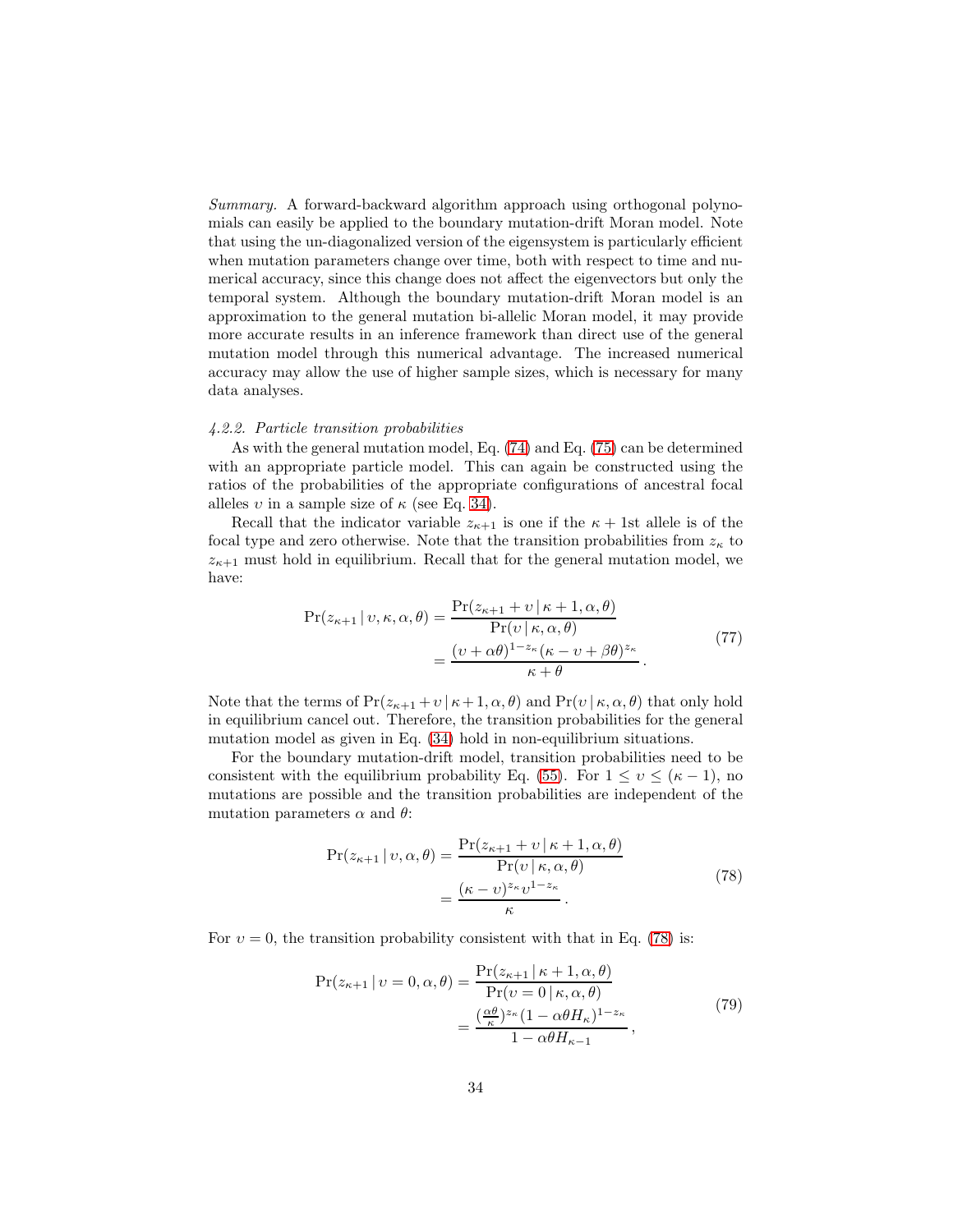and the analogous transition rate holds for  $v = \kappa$ .

For the transition from  $\kappa = 1$  to  $\kappa = 0$  (or the reverse forward in time), the transition probabilities of the boundary mutation-drift models are identical to those of the general mutation model: Specifically, the probabilities are  $\alpha$  and  $\beta$ to zeroth order in  $\theta$ .

Temporal dynamics. The backward temporal dynamics of the particle model are clearly equivalent to those in Sec. [\(3.5\)](#page-20-0) however with eigenvalues  $\lambda_0 = 0$ ,  $\lambda_1 = \theta$ , and  $\lambda_n = n(n-1)$  for  $n \geq 2$ .

Summary. A particle model can be used to trace sample allele configurations in the boundary mutation-drift Moran model forward and backward in time. The transition probabilities defined through it are sample consistent, and the first non-zero eigenvalue (defining the speed of approach to equilibrium) is identical to that of the general mutation Moran model and independent of the sample size. In phylogenetic settings, where split times (in generations) between species or populations are large compared to effective population sizes, this eigenvalue dominates.

## 5. Conclusions

In population genetics, small to moderately sized extant samples are generally used to infer parameters of past population processes. The evolutionary trajectory of the population can, under certain assumptions, be described by the bi-allelic decoupled Moran model in the diffusion limit.

To determine the marginal likelihood of sample allele proportions in the extant sample, the backwards N-particle diffusion of the extant sampling distribution can be decomposed into eigenvectors of orthogonal polynomials and corresponding eigenvectors. The backward orthogonal polynomial approach is computationally efficient and accommodates temporally changing effective population sizes (and therefore mutation rates) or mutation biases. This is even more true when scaled overall mutation rates are small and a boundary mutation-drift Moran model is assumed to describe the evolutionary dynamics: if the system is not diagonalized, time inhomogeneous dynamics allow for effient numerics.

The probabilities of ancestral sample allele configurations can be inferred with a so-called particle model augmented with backwards temporal dynamics: It directly traces the size and allele proportions of a sample both forward (urn model) and backward (coalescent) in time. Empirically, this approach may be useful for inferring the timing of mutation-drift events at a specific locus. However, its main value lies in its equivalence with the backwards orthogonal polynomial method: The backward orthogonal polynomial expansion of an extant sample to nth order has the genealogy of the sample embedded within it. It therefore contains all the information traditionally modelled by the coalescent, but is more tractable and numerically superior.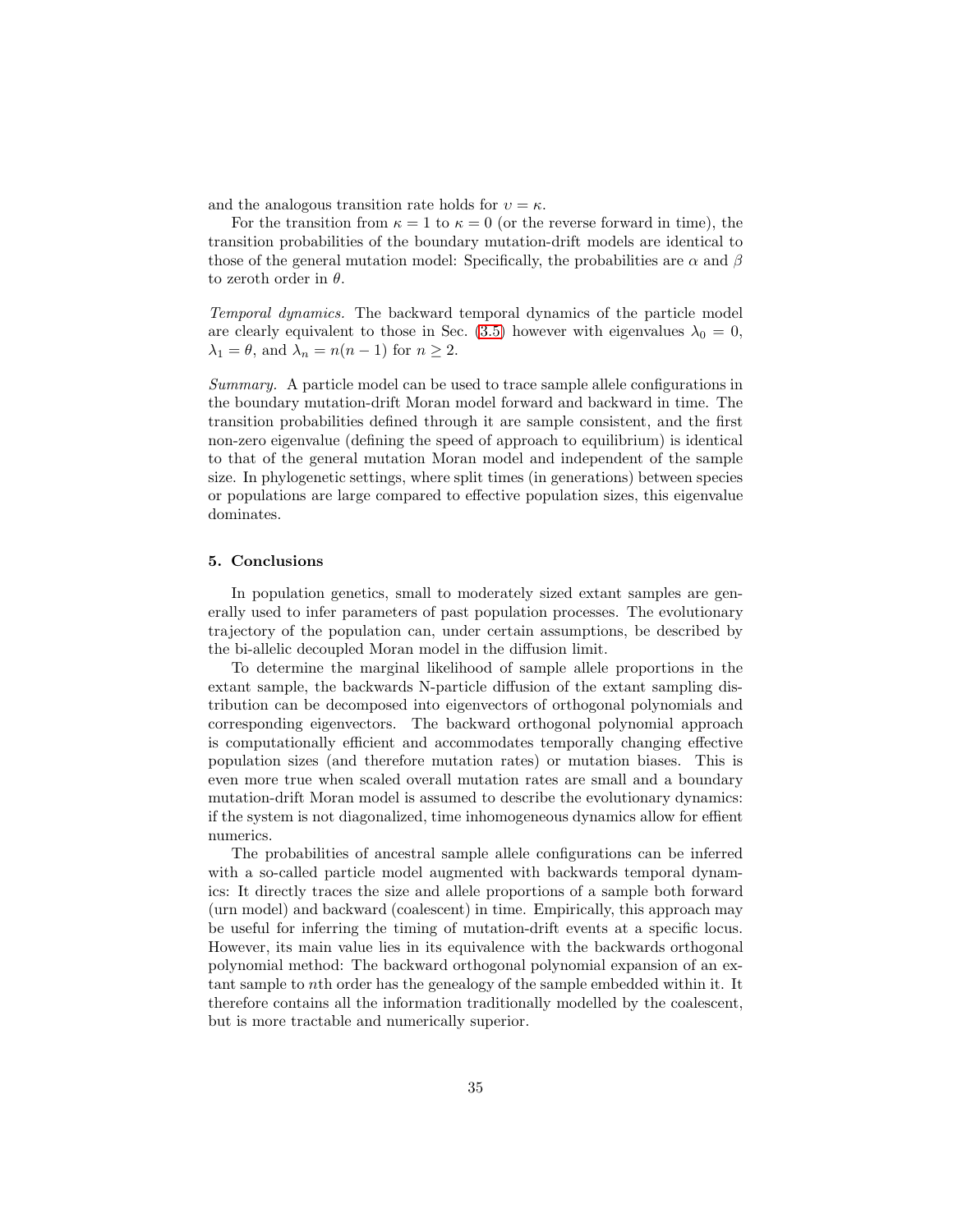In order to infer the probability of ancestral population allele proportions at any time in the past, the particle model needs to be complemented with a forward in time orthogonal polynomial approach. The result is a full forwardbackward algorithm equivalent to the forward-backward algorithm using only orthogonal polynomials.

## Acknowledgments

We thank the present and past members of the doctorate college population genetics, especially Juraj Bergman, for stimulating discussions. CV and SP's research was supported by the Austrian Science Fund (FWF): DK W1225- B20; LCM's by the School of Biology at the University of St.Andrews and also partially funded through Vienna Science and Technology Fund (WWTF) [MA016-061].

#### References

- <span id="page-35-5"></span>[1] M Abramowitz and IA Stegun, editors. Handbook of Mathematical Functions. Dover, 9th ed. edition, 1970.
- <span id="page-35-0"></span>[2] M Beaumont, W Zhang, and DJ Balding. Approximate Bayesian Computation in population genetics. Genetics, 162:2025–2035, 2002.
- <span id="page-35-3"></span>[3] J Bergman, D Schrempf, C Kosiol, and C Vogl. Inference in population genetics using forward and backward, discrete and continuous time processes. Journal of Theoretical Biology, 439:166–180, 2018.
- <span id="page-35-8"></span>[4] R Borges and C Kosiol. Consistency and identifiability of the polymorphism-aware phylogenetic models. Journal of Theoretical Biology, 486:Letter to the Editor, 2020.
- <span id="page-35-7"></span>[5] R Borges, G Szöllősi, and C Kosiol. Quantifying GC-biased gene conversion in great ape genomes using polymorphism-aware models. Genetics, 212: 1321–1336, 2019.
- <span id="page-35-6"></span>[6] C Burden and RC Griffiths. The transition distribution of a sample from a Wright–Fisher diffusion with general small mutation rates. Journal of Mathematical Biology, 79:2315–2342, 2019.
- <span id="page-35-2"></span>[7] F Clemente and C Vogl. Unconstrained evolution in short introns? an analysis of genome-wide polymorphism and divergence data from Drosophila. Journal of Evolutionary Biology, 25(10):1975–90, 2012.
- <span id="page-35-1"></span>[8] A Estoup and T Guillemaud. Reconstructing routes of invasion using genetic data: why, how and so what? Molecular Ecology, 19:4113–4130, 2010.
- <span id="page-35-4"></span>[9] A Etheridge. Some Mathematical Models for Population Genetics. Springer, 1st edition, 2011.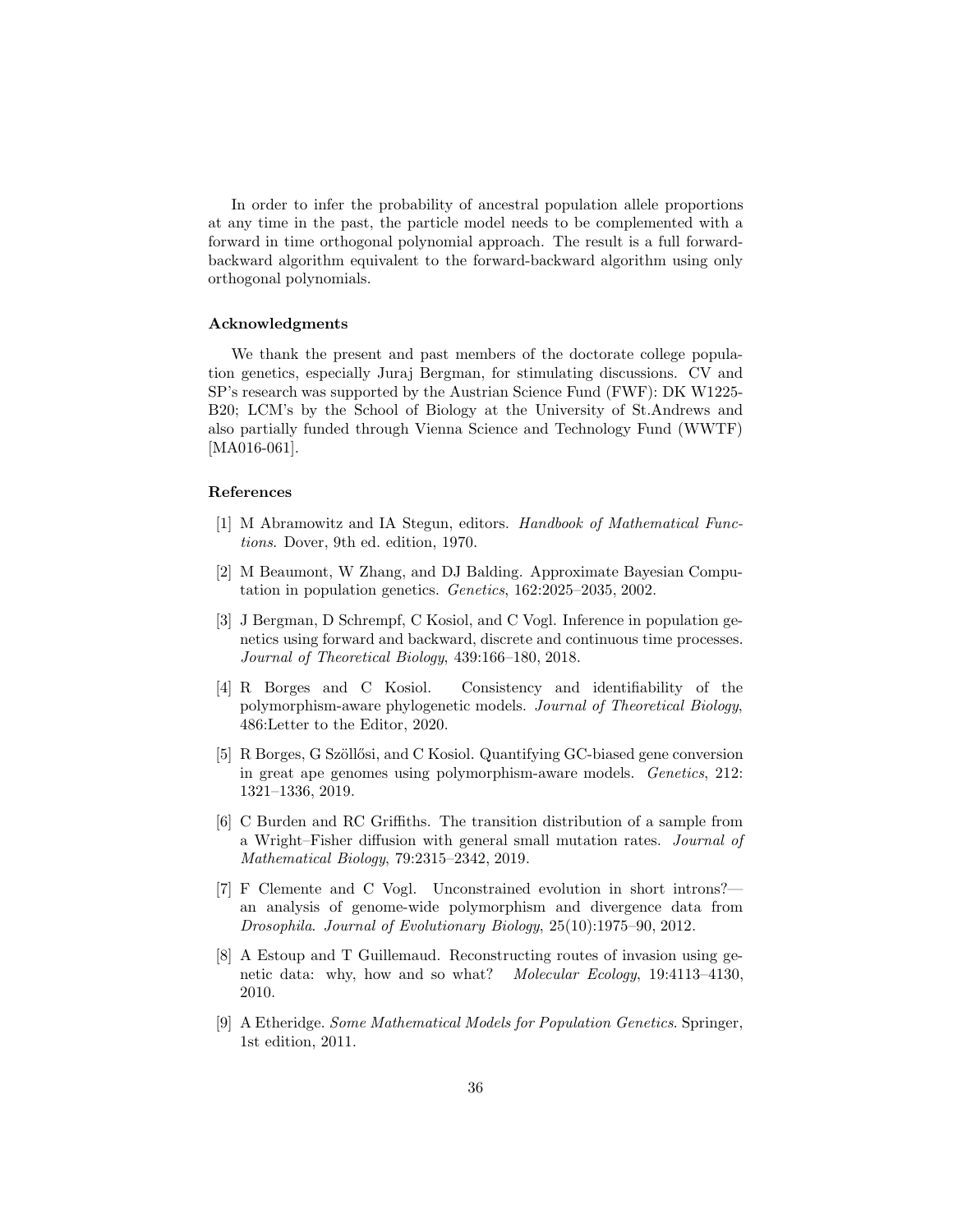- <span id="page-36-13"></span>[10] WJ Ewens. Mathematical Population Genetics. Springer, N.Y., 2nd edition, 2004.
- <span id="page-36-5"></span>[11] M Faisal, A Futschik, and C Vogl. Exact likelihood calculation under the infinite sites model. Computation, 3:701–713, 2015.
- <span id="page-36-3"></span>[12] A Fraimout, V Debat, S Fellous, RA Hufbauer, J Foucaud, P Pudlo, JM5 Marin, DK Price, J Cattel, X Chen, M Deprá, P François Duyck, C Guedot, M Kenis, MT Kimura, G Loeb, A Loiseau, I Martinez-Sañudo, M Pascual, M Polihronakis Richmond, P Shearer, N Singh, K Tamura, A Xuéreb, J Zhang, and A Estoup. Deciphering the routes of invasion of Drosophila suzukii by means of ABC random forest. Molecular Biology and Evolution, 34:980–996, 2017.
- <span id="page-36-1"></span>[13] J Hein, MH Schierup, and C Wiuf. Gene Genealogies, Variation, and Evolution: a Primer in Coalescent Theory. Oxford University Press, 2005.
- <span id="page-36-2"></span>[14] RR Hudson. Gene genealogies and the coalescent process. Oxford Surveys in Evolutionary Biology, 7:1–44, 1985.
- <span id="page-36-4"></span>[15] M Kimura. Theoretical foundation of population genetics at the molecular level. Theoretical Population Biology, 2:893–903, 1971.
- <span id="page-36-0"></span>[16] JFC Kingman. On the genealogy of large populations. Journal of Applied Probability, 19A:27–43, 1982.
- <span id="page-36-8"></span>[17] M Lynch, M Ackerman, J Gout, H Long, W Sung, W Thomas, and P Foster. Genetic drift, selection and the evolution of the mutation rate. Nature, 17:704–714, 2016.
- <span id="page-36-10"></span>[18] PAP Moran. Random processes in genetics. Proceedings of the Cambridge Philosophical Society, 54:60–71, 1958.
- <span id="page-36-11"></span>[19] PAP Moran. The effect of selection in a haploid genetic population. Proceedings of the Cambridge Philosophical Society, 54:463–467, 1958.
- <span id="page-36-12"></span>[20] PAP Moran. Statistical processes of evolutionary theory. Clarendon Press, Oxford, 1962.
- <span id="page-36-7"></span>[21] S Myers, L Bottolo, C. Freeman, G McVean, and P Donnelly. A finescale map of recombination rates and hotspots across the human genome. Science, 310:310–324, 2005.
- <span id="page-36-6"></span>[22] J Parsch, S Novozhilov, SS Saminadin-Peter, KM Wong, and P Andolfatto. On the utility of short intron sequences as a reference for the detection of positive and negative selection in Drosophila. Molecular Biology and Evolution, 27:1226–1234, 2010.
- <span id="page-36-9"></span>[23] LR Rabiner and BH Juang. An introduction to hidden Markov models. EEE ASSP Magazine, 3:4–15, 1986.